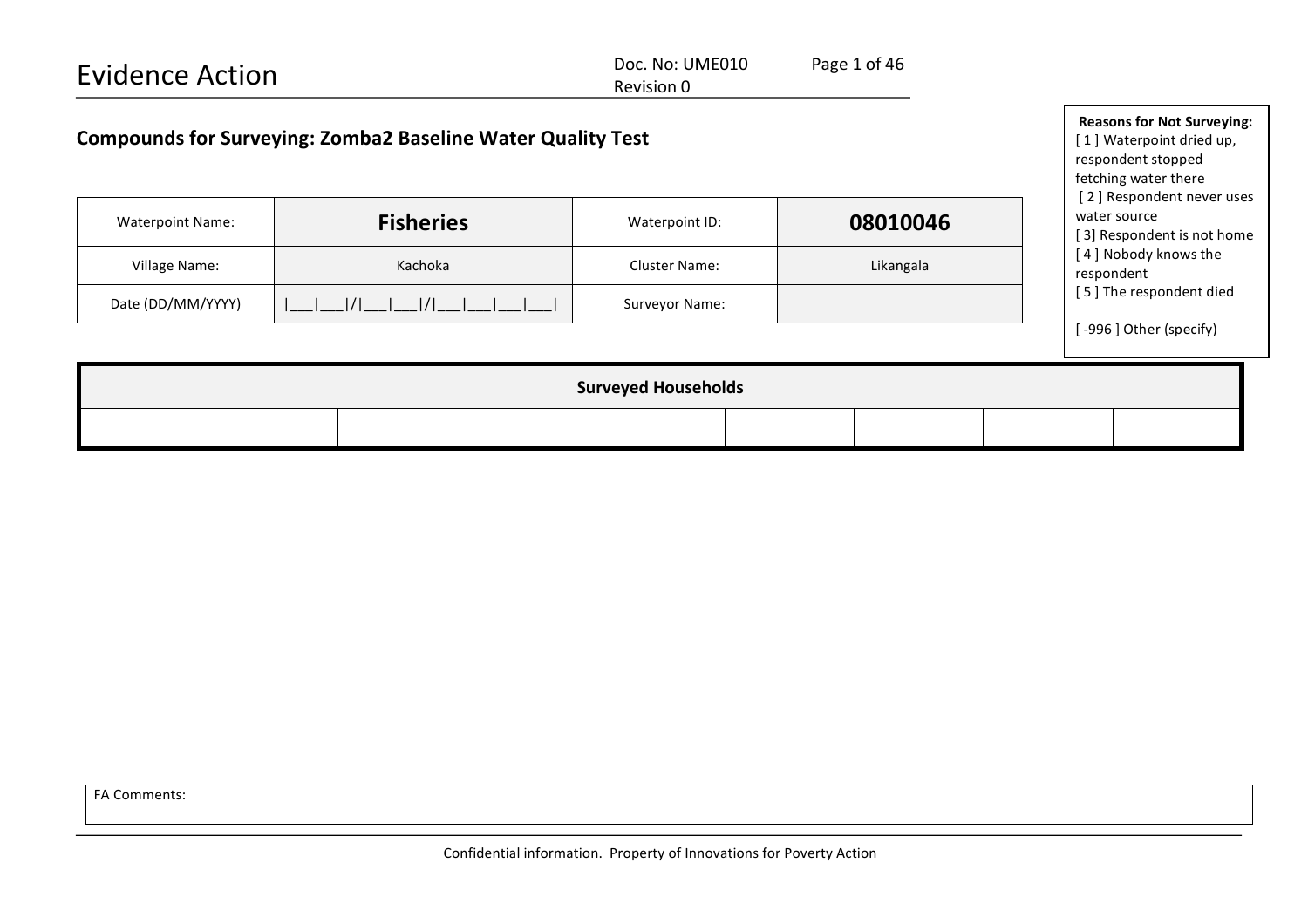Doc. No: UME010 Page 2 of 46

Revision 0

| Order<br>for<br>surveys | Random #                                       | <b>Compound Name</b> | <b>Compound ID</b> | <b>Target</b><br>Respondent | <b>Initials of</b><br>FA<br>surveying | Surveyed?<br>(Circle one) | If No, reason not surveyed<br>(# corresponding to reason above) |  |  |  |  |
|-------------------------|------------------------------------------------|----------------------|--------------------|-----------------------------|---------------------------------------|---------------------------|-----------------------------------------------------------------|--|--|--|--|
|                         | PLEASE SURVEY 8 HOUSEHOLDS FROM THE LIST BELOW |                      |                    |                             |                                       |                           |                                                                 |  |  |  |  |
| $\mathbf{1}$            | 7.5923368334770203E-<br>$\overline{2}$         |                      | 080100460018       | -Any-                       |                                       | Yes / No                  |                                                                 |  |  |  |  |
| $\overline{2}$          | 9.2569440603256226E-<br>2                      |                      | 080100460033       | -Any-                       |                                       | Yes / No                  |                                                                 |  |  |  |  |
| 3                       | 0.10420005768537521                            |                      | 080100460031       | -Any-                       |                                       | Yes / No                  |                                                                 |  |  |  |  |
| 4                       | 0.108223557472229                              |                      | 080100460043       | -Any-                       |                                       | Yes / No                  |                                                                 |  |  |  |  |
| 5                       | 0.11248533427715302                            |                      | 080100460022       | -Any-                       |                                       | Yes / No                  |                                                                 |  |  |  |  |
| 6                       | 0.12116722762584686                            |                      | 080100460011       | -Any-                       |                                       | Yes / No                  |                                                                 |  |  |  |  |
| $\overline{7}$          | 0.1373039186000824                             |                      | 080100460012       | -Any-                       |                                       | Yes / No                  |                                                                 |  |  |  |  |
| 8                       | 0.15253061056137085                            |                      | 080100460017       | -Any-                       |                                       | Yes / No                  |                                                                 |  |  |  |  |
| 9                       | 0.19644512236118317                            |                      | 080100460019       | -Any-                       |                                       | Yes / No                  |                                                                 |  |  |  |  |
| 10                      | 0.20193237066268921                            |                      | 080100460025       | -Any-                       |                                       | Yes / No                  |                                                                 |  |  |  |  |
| 11                      | 0.21558201313018799                            |                      | 080100460039       | -Any-                       |                                       | Yes / No                  |                                                                 |  |  |  |  |
| 12                      | 0.22489681839942932                            |                      | 080100460028       | -Any-                       |                                       | Yes / No                  |                                                                 |  |  |  |  |
| 13                      | 0.22876997292041779                            |                      | 080100460015       | -Any-                       |                                       | Yes / No                  |                                                                 |  |  |  |  |
| 14                      | 0.25348082184791565                            |                      | 080100460024       | -Any-                       |                                       | Yes / No                  |                                                                 |  |  |  |  |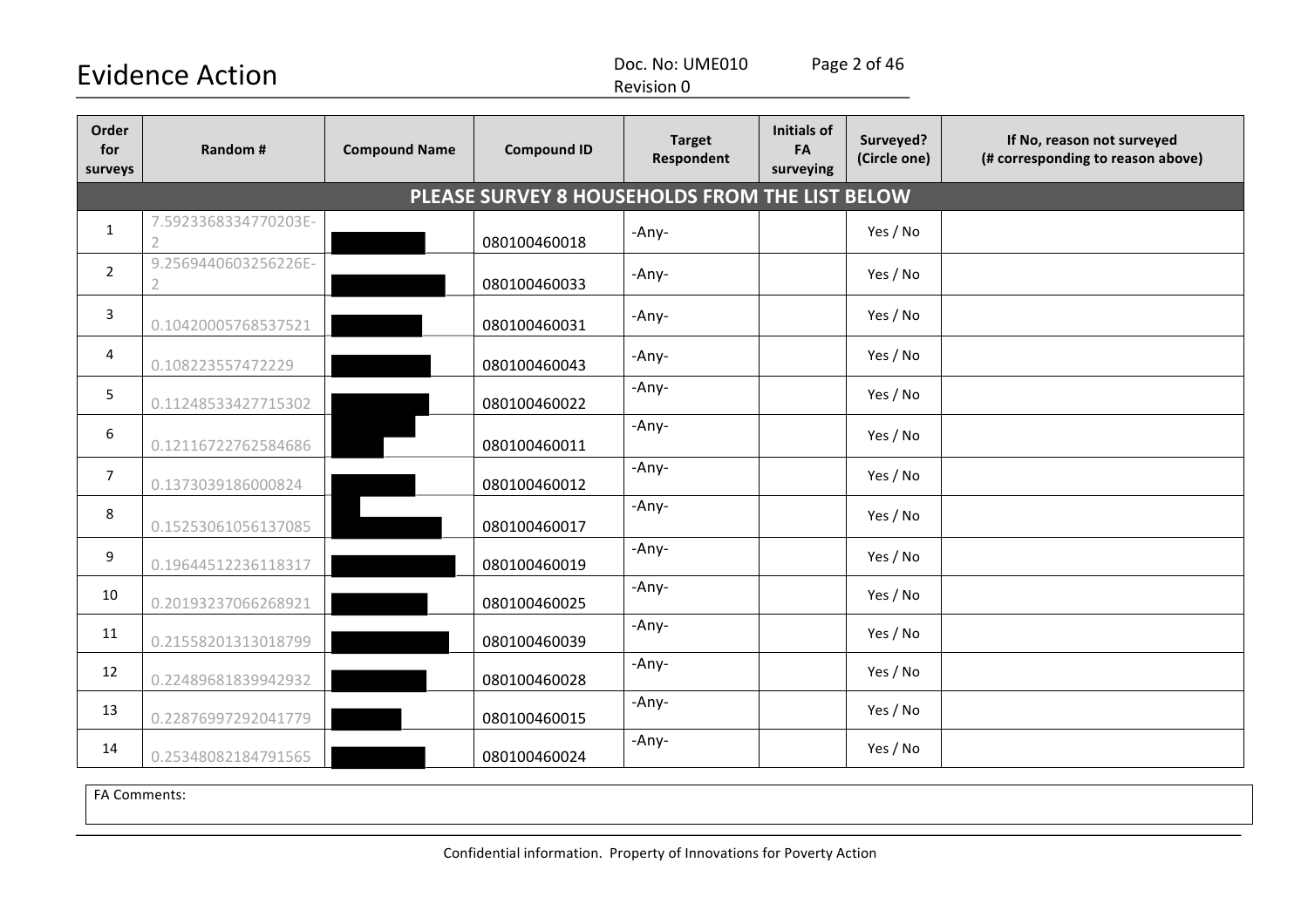#### Revision 0

| 15 | 0.27849030494689941 | 080100460013 | -Any- | Yes / No |  |
|----|---------------------|--------------|-------|----------|--|
| 16 | 0.27919220924377441 | 080100460038 | -Any- | Yes / No |  |
| 17 | 0.35959586501121521 | 080100460016 | -Any- | Yes / No |  |
| 18 | 0.3612668514251709  | 080100460014 | -Any- | Yes / No |  |
| 19 | 0.3673778772354126  | 080100460027 | -Any- | Yes / No |  |
| 20 | 0.37675988674163818 | 080100460035 | -Any- | Yes / No |  |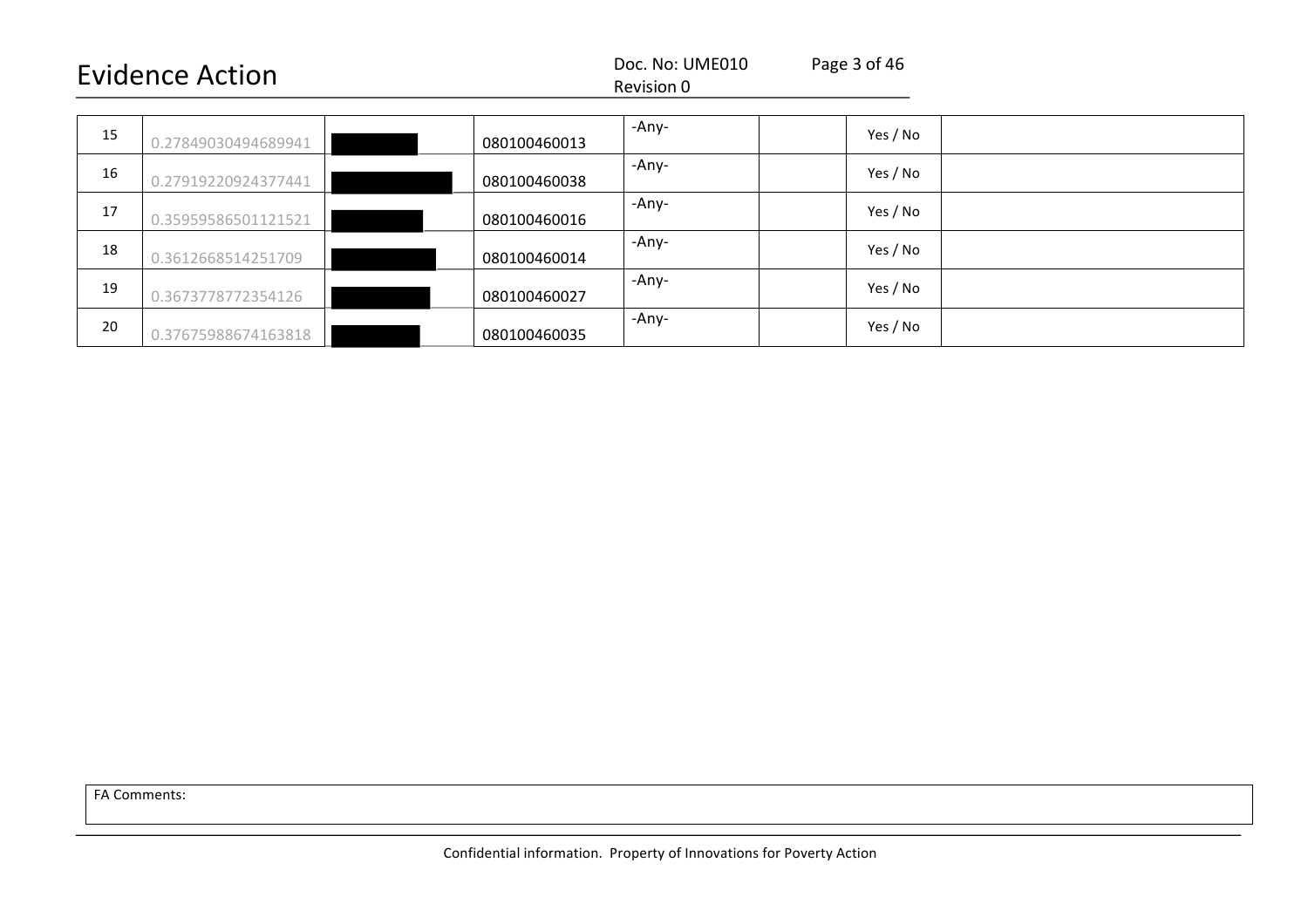| <b>Evidence Action</b>                                             | Doc. No: UME010<br>Revision 0 | Page 1 of 46 |                                                                                     |
|--------------------------------------------------------------------|-------------------------------|--------------|-------------------------------------------------------------------------------------|
| <b>Compounds for Surveying: Zomba2 Baseline Water Quality Test</b> |                               |              | <b>Reasons for Not Surveying:</b><br>[1] Waterpoint dried up,<br>respondent stopped |

fetching water there

water source

respondent

[2] Respondent never uses

[ 3] Respondent is not home [4] Nobody knows the

[5] The respondent died

[-996] Other (specify)

Waterpoint Name: **Kubwalo Kubwalo** Waterpoint ID: **08010048** 

Village Name: Note and Number 2012 Cluster Name: Name: Cluster Name: Cluster Name: Cluster Name: Cluster Name: Likangala

Date (DD/MM/YYYY) |\_\_\_|\_\_\_|/|\_\_\_|\_\_\_|/|\_\_\_|\_\_\_|\_\_\_|\_\_\_| Surveyor Name:

| <b>Surveyed Households</b> |  |  |  |  |  |  |  |  |
|----------------------------|--|--|--|--|--|--|--|--|
|                            |  |  |  |  |  |  |  |  |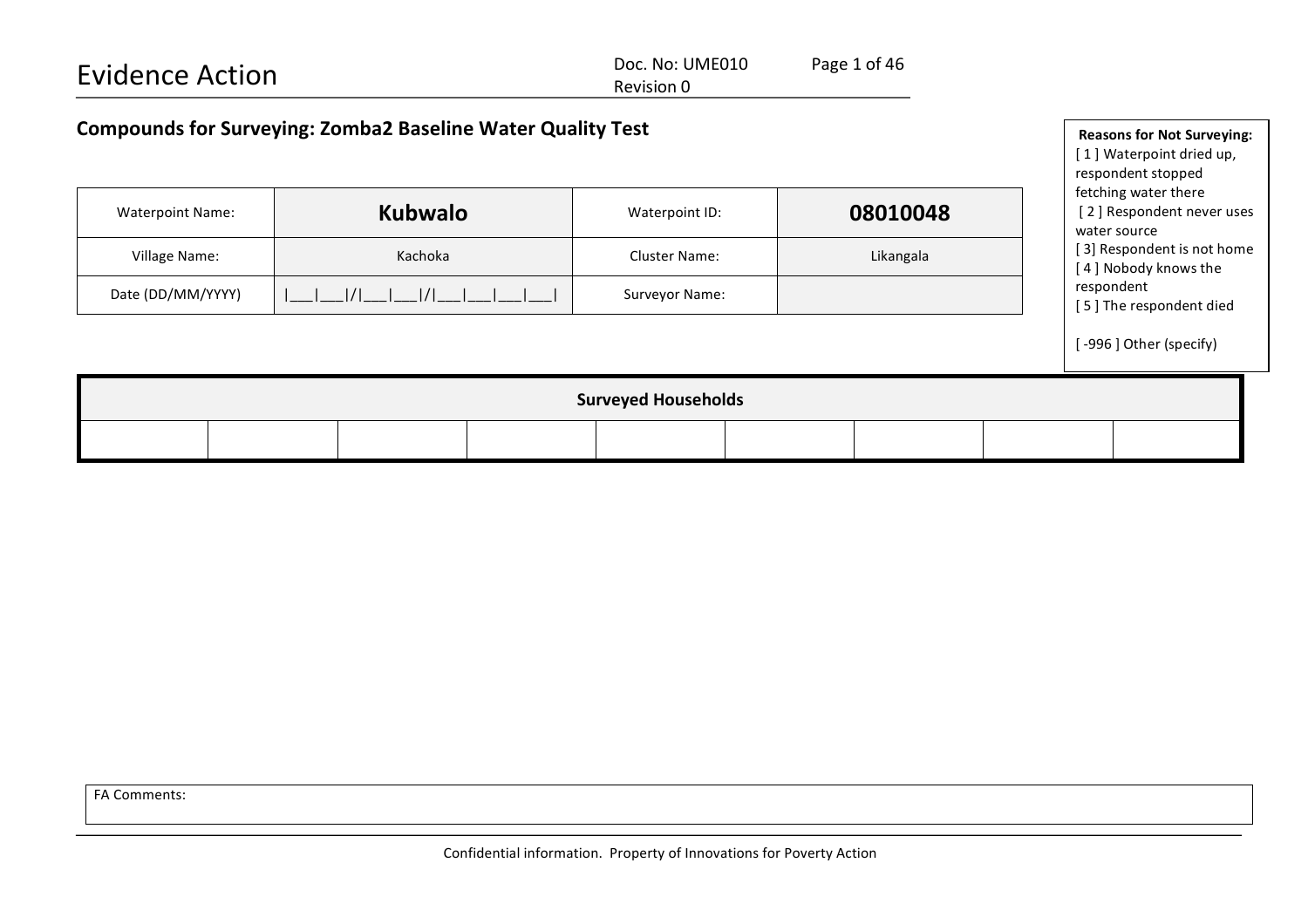Doc. No: UME010 Page 2 of 46

Revision 0

| Order<br>for<br>surveys | Random #                                       | <b>Compound Name</b> | <b>Compound ID</b> | <b>Target</b><br>Respondent | <b>Initials of</b><br>FA<br>surveying | Surveyed?<br>(Circle one) | If No, reason not surveyed<br>(# corresponding to reason above) |  |  |  |  |  |
|-------------------------|------------------------------------------------|----------------------|--------------------|-----------------------------|---------------------------------------|---------------------------|-----------------------------------------------------------------|--|--|--|--|--|
|                         | PLEASE SURVEY 8 HOUSEHOLDS FROM THE LIST BELOW |                      |                    |                             |                                       |                           |                                                                 |  |  |  |  |  |
| $\mathbf{1}$            | 5.8460898697376251E-<br>$\overline{2}$         |                      | 080100480035       | -Any-                       |                                       | Yes / No                  |                                                                 |  |  |  |  |  |
| $\overline{2}$          | 9.2824667692184448E-                           |                      | 080100480014       | -Any-                       |                                       | Yes / No                  |                                                                 |  |  |  |  |  |
| 3                       | 0.14625777304172516                            |                      | 080100480036       | -Any-                       |                                       | Yes / No                  |                                                                 |  |  |  |  |  |
| 4                       | 0.15690124034881592                            |                      | 080100480033       | -Any-                       |                                       | Yes / No                  |                                                                 |  |  |  |  |  |
| 5                       | 0.16037744283676147                            |                      | 080100480029       | -Any-                       |                                       | Yes / No                  |                                                                 |  |  |  |  |  |
| 6                       | 0.21739023923873901                            |                      | 080100480011       | -Any-                       |                                       | Yes / No                  |                                                                 |  |  |  |  |  |
| $\overline{7}$          | 0.22832770645618439                            |                      | 080100480023       | -Any-                       |                                       | Yes / No                  |                                                                 |  |  |  |  |  |
| 8                       | 0.24441367387771606                            |                      | 080100480019       | -Any-                       |                                       | Yes / No                  |                                                                 |  |  |  |  |  |
| 9                       | 0.28849399089813232                            |                      | 080100480013       | -Any-                       |                                       | Yes / No                  |                                                                 |  |  |  |  |  |
| 10                      | 0.3237139880657196                             |                      | 080100480032       | -Any-                       |                                       | Yes / No                  |                                                                 |  |  |  |  |  |
| 11                      | 0.33621576428413391                            |                      | 080100480027       | -Any-                       |                                       | Yes / No                  |                                                                 |  |  |  |  |  |
| 12                      | 0.37715113162994385                            |                      | 080100480041       | -Any-                       |                                       | Yes / No                  |                                                                 |  |  |  |  |  |
| 13                      | 0.4285959005355835                             |                      | 080100480015       | -Any-                       |                                       | Yes / No                  |                                                                 |  |  |  |  |  |
| 14                      | 0.46835023164749146                            |                      | 080100480040       | -Any-                       |                                       | Yes / No                  |                                                                 |  |  |  |  |  |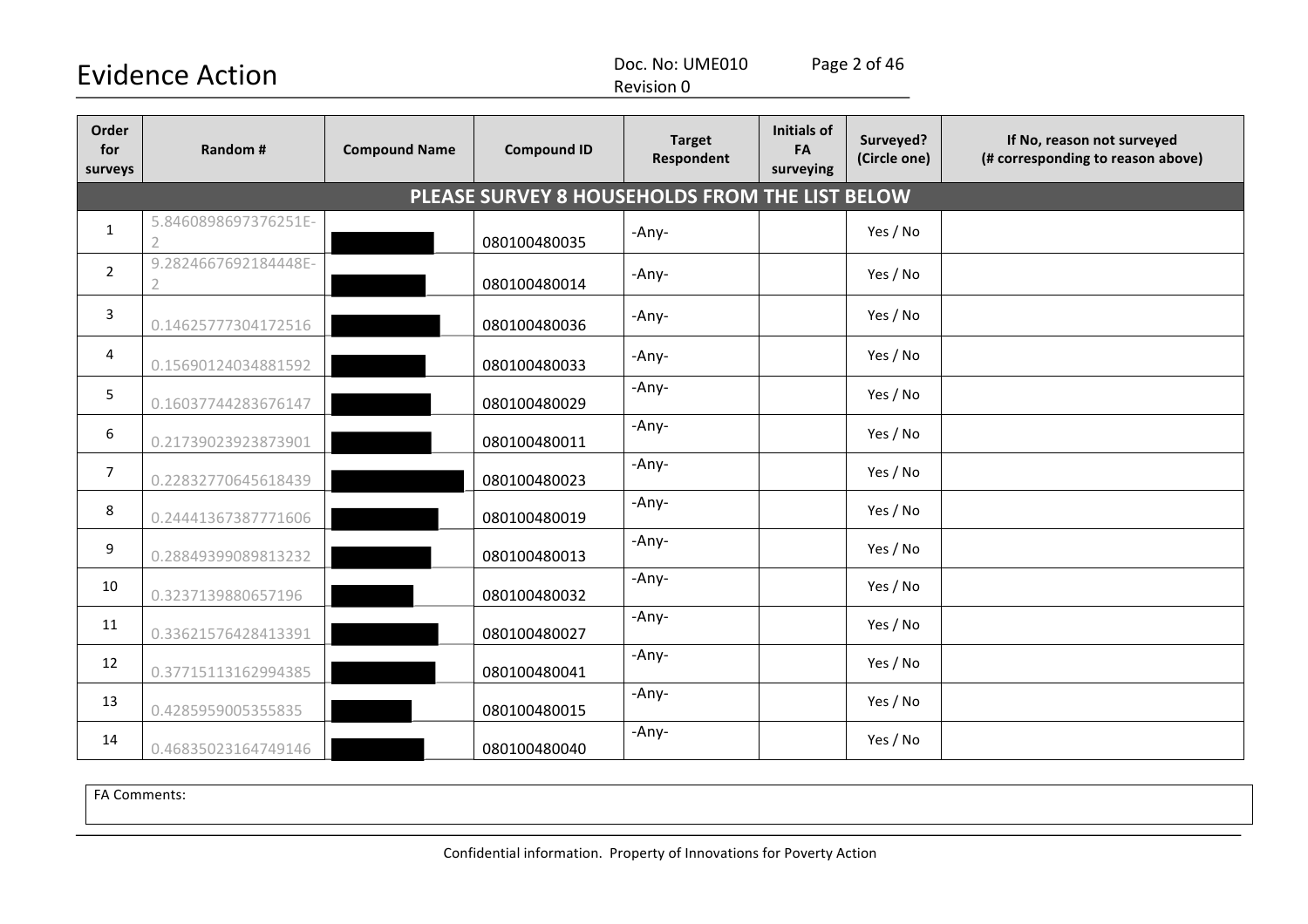#### Revision 0

| 15 | 0.53607892990112305 | 080100480012 | -Any- | Yes / No |  |
|----|---------------------|--------------|-------|----------|--|
| 16 | 0.62529414892196655 | 080100480021 | -Any- | Yes / No |  |
| 17 | 0.62609636783599854 | 080100480031 | -Any- | Yes / No |  |
| 18 | 0.65208911895751953 | 080100480039 | -Any- | Yes / No |  |
| 19 | 0.66461831331253052 | 080100480037 | -Any- | Yes / No |  |
| 20 | 0.69148021936416626 | 080100480017 | -Any- | Yes / No |  |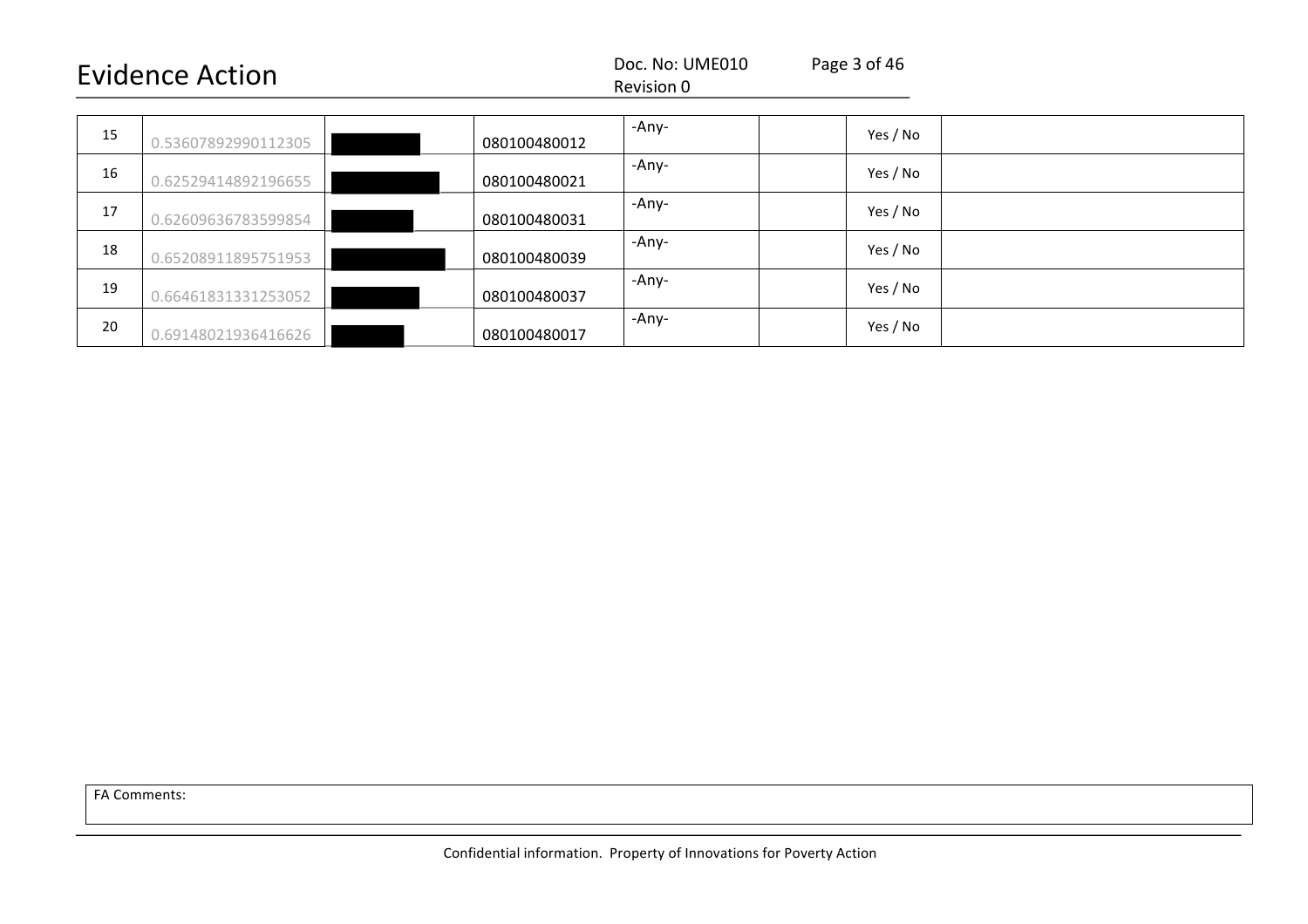| <b>Evidence Action</b>                                             | Page 1 of 46<br>Doc. No: UME010<br>Revision 0 |  |                                                               |
|--------------------------------------------------------------------|-----------------------------------------------|--|---------------------------------------------------------------|
| <b>Compounds for Surveying: Zomba2 Baseline Water Quality Test</b> |                                               |  | <b>Reasons for Not Surveying:</b><br>[1] Waterpoint dried up, |

respondent stopped

| <b>Waterpoint Name:</b> | <b>Kasambwe</b> | Waterpoint ID:       | 08010050  | fetching water there<br>[2] Respondent never uses<br>water source |
|-------------------------|-----------------|----------------------|-----------|-------------------------------------------------------------------|
| Village Name:           | Kasambwe        | <b>Cluster Name:</b> | Likangala | [3] Respondent is not home<br>[4] Nobody knows the                |
| Date (DD/MM/YYYY)       |                 | Surveyor Name:       |           | respondent<br>[5] The respondent died                             |
|                         |                 |                      |           | [-996] Other (specify)                                            |

| <b>Surveyed Households</b> |  |  |  |  |  |  |  |  |
|----------------------------|--|--|--|--|--|--|--|--|
|                            |  |  |  |  |  |  |  |  |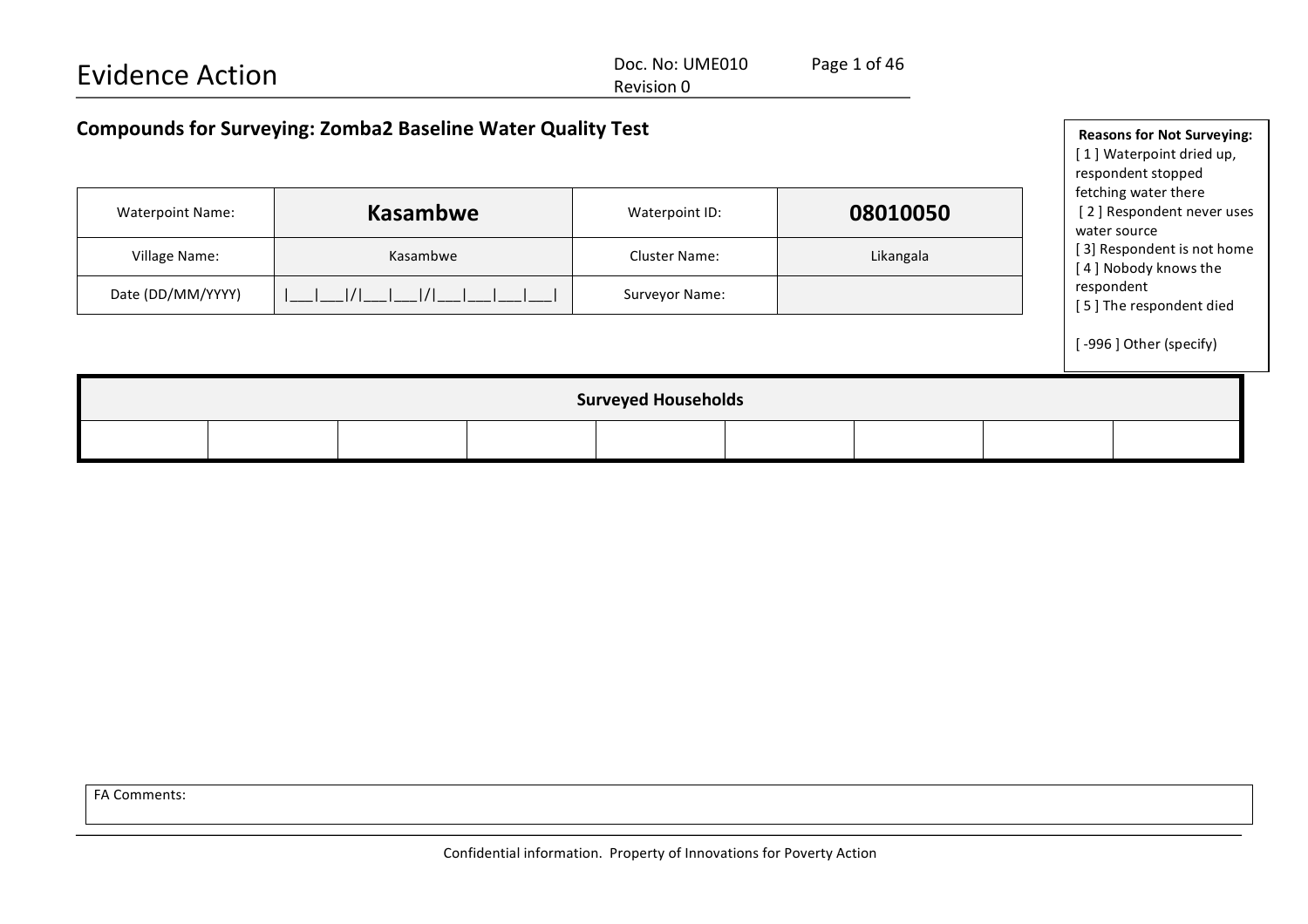Doc. No: UME010 Page 2 of 46

Revision 0

| Order<br>for<br>surveys | Random #                               | <b>Compound Name</b> | <b>Compound ID</b>                             | <b>Target</b><br>Respondent | <b>Initials of</b><br>FA<br>surveying | Surveyed?<br>(Circle one) | If No, reason not surveyed<br>(# corresponding to reason above) |
|-------------------------|----------------------------------------|----------------------|------------------------------------------------|-----------------------------|---------------------------------------|---------------------------|-----------------------------------------------------------------|
|                         |                                        |                      | PLEASE SURVEY 8 HOUSEHOLDS FROM THE LIST BELOW |                             |                                       |                           |                                                                 |
| $\mathbf{1}$            | 1.8246222287416458E-<br>$\overline{2}$ |                      | 080100500049                                   | -Any-                       |                                       | Yes / No                  |                                                                 |
| $\overline{2}$          | 3.2887976616621017E-                   |                      | 080100500064                                   | -Any-                       |                                       | Yes / No                  |                                                                 |
| $\overline{3}$          | 7.1426741778850555E-<br>$\mathcal{P}$  |                      | 080100500026                                   | -Any-                       |                                       | Yes / No                  |                                                                 |
| 4                       | 7.5643241405487061E-                   |                      | 080100500051                                   | -Any-                       |                                       | Yes / No                  |                                                                 |
| 5                       | 0.11242947727441788                    |                      | 080100500031                                   | -Any-                       |                                       | Yes / No                  |                                                                 |
| 6                       | 0.11267797648906708                    |                      | 080100500027                                   | -Any-                       |                                       | Yes / No                  |                                                                 |
| $\overline{7}$          | 0.11512897908687592                    |                      | 080100500061                                   | -Any-                       |                                       | Yes / No                  |                                                                 |
| 8                       | 0.13811761140823364                    |                      | 080100500039                                   | -Any-                       |                                       | Yes / No                  |                                                                 |
| 9                       | 0.15606497228145599                    |                      | 080100500017                                   | -Any-                       |                                       | Yes / No                  |                                                                 |
| 10                      | 0.17659766972064972                    |                      | 080100500018                                   | -Any-                       |                                       | Yes / No                  |                                                                 |
| 11                      | 0.18272654712200165                    |                      | 080100500065                                   | -Any-                       |                                       | Yes / No                  |                                                                 |
| 12                      | 0.19162146747112274                    |                      | 080100500030                                   | -Any-                       |                                       | Yes / No                  |                                                                 |
| 13                      | 0.20793487131595612                    |                      | 080100500056                                   | -Any-                       |                                       | Yes / No                  |                                                                 |
| 14                      | 0.20874612033367157                    |                      | 080100500054                                   | -Any-                       |                                       | Yes / No                  |                                                                 |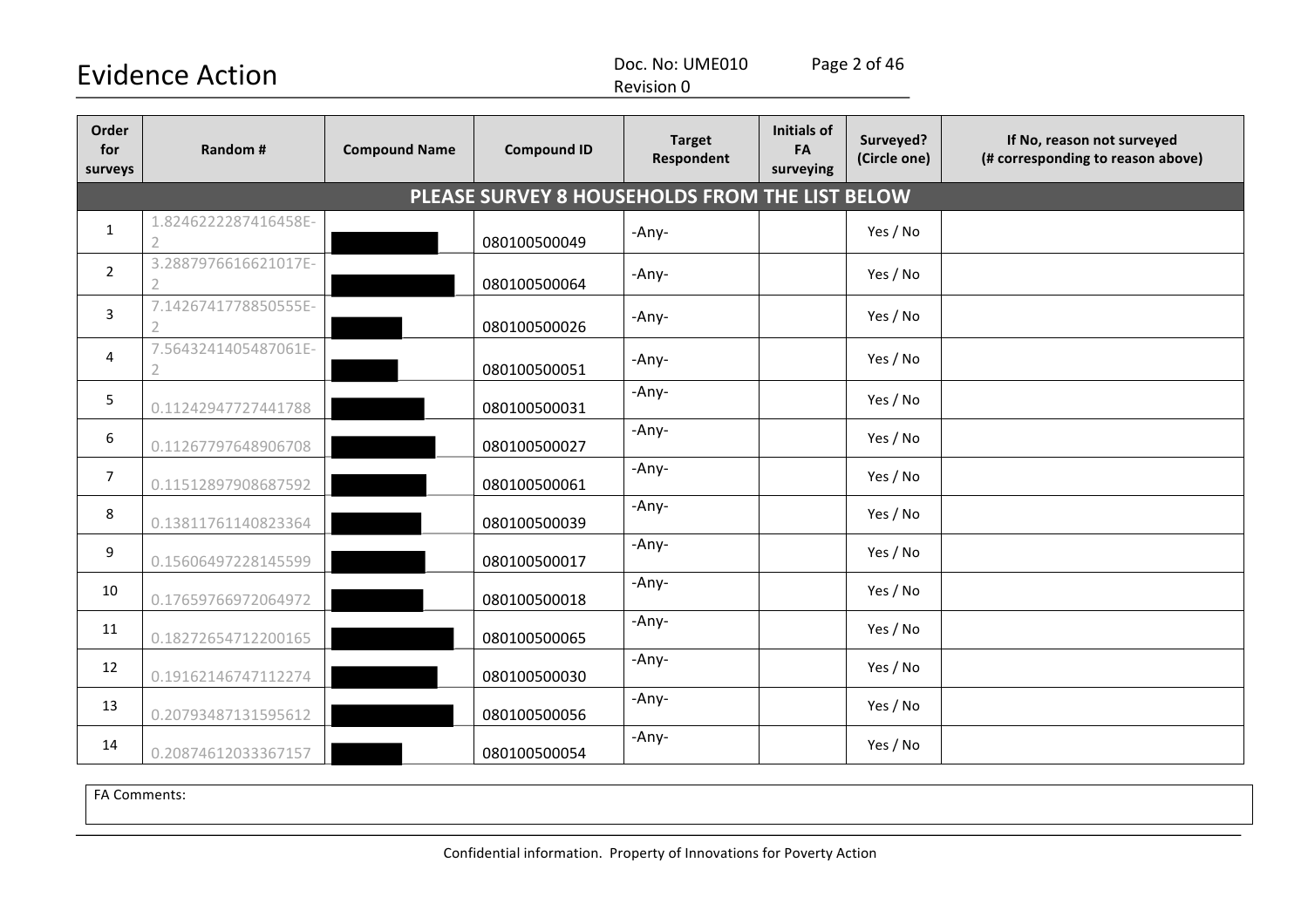#### Revision 0

| 15 | 0.27373948693275452 | 080100500019 | -Any- | Yes / No |
|----|---------------------|--------------|-------|----------|
| 16 | 0.27985566854476929 | 080100500020 | -Any- | Yes / No |
| 17 | 0.29783099889755249 | 080100500048 | -Any- | Yes / No |
| 18 | 0.30321019887924194 | 080100500023 | -Any- | Yes / No |
| 19 | 0.32812058925628662 | 080100500015 | -Any- | Yes / No |
| 20 | 0.33774223923683167 | 080100500047 | -Any- | Yes / No |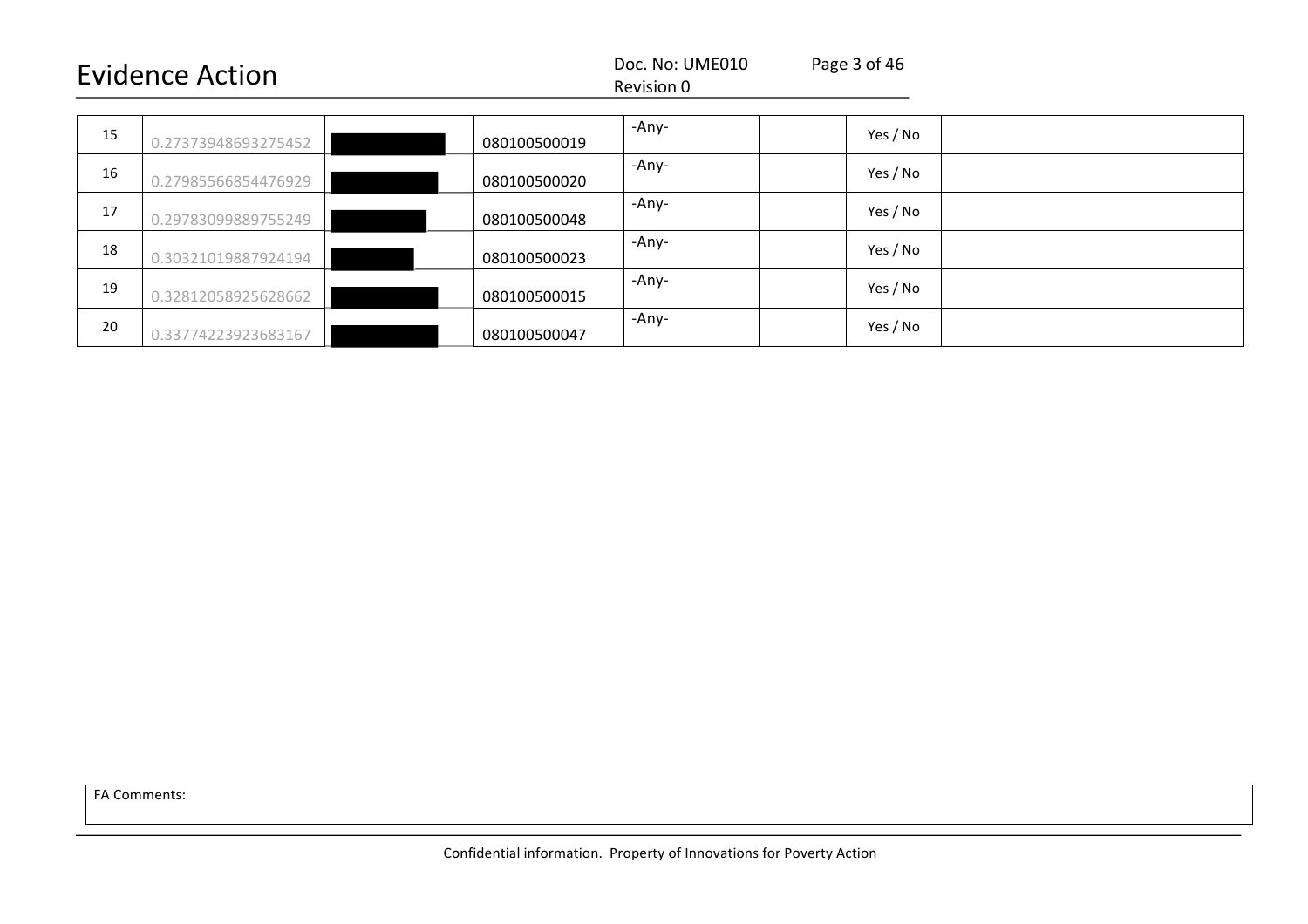| <b>Evidence Action</b>                                             | Doc. No: UME010<br>Revision 0 | Page 1 of 46 |                                   |  |
|--------------------------------------------------------------------|-------------------------------|--------------|-----------------------------------|--|
| <b>Compounds for Surveying: Zomba2 Baseline Water Quality Test</b> |                               |              | <b>Reasons for Not Surveying:</b> |  |

[1] Waterpoint dried up,

|                            |                |                      |           | respondent stopped<br>fetching water there         |  |  |  |  |
|----------------------------|----------------|----------------------|-----------|----------------------------------------------------|--|--|--|--|
| <b>Waterpoint Name:</b>    | <b>Nguludi</b> | Waterpoint ID:       | 08010052  | [2] Respondent never uses<br>water source          |  |  |  |  |
| Village Name:              | Kasambwe       | <b>Cluster Name:</b> | Likangala | [3] Respondent is not home<br>[4] Nobody knows the |  |  |  |  |
| Date (DD/MM/YYYY)          | 1/1            | Surveyor Name:       |           | respondent<br>[5] The respondent died              |  |  |  |  |
|                            |                |                      |           | [-996] Other (specify)                             |  |  |  |  |
| <b>Surveyed Households</b> |                |                      |           |                                                    |  |  |  |  |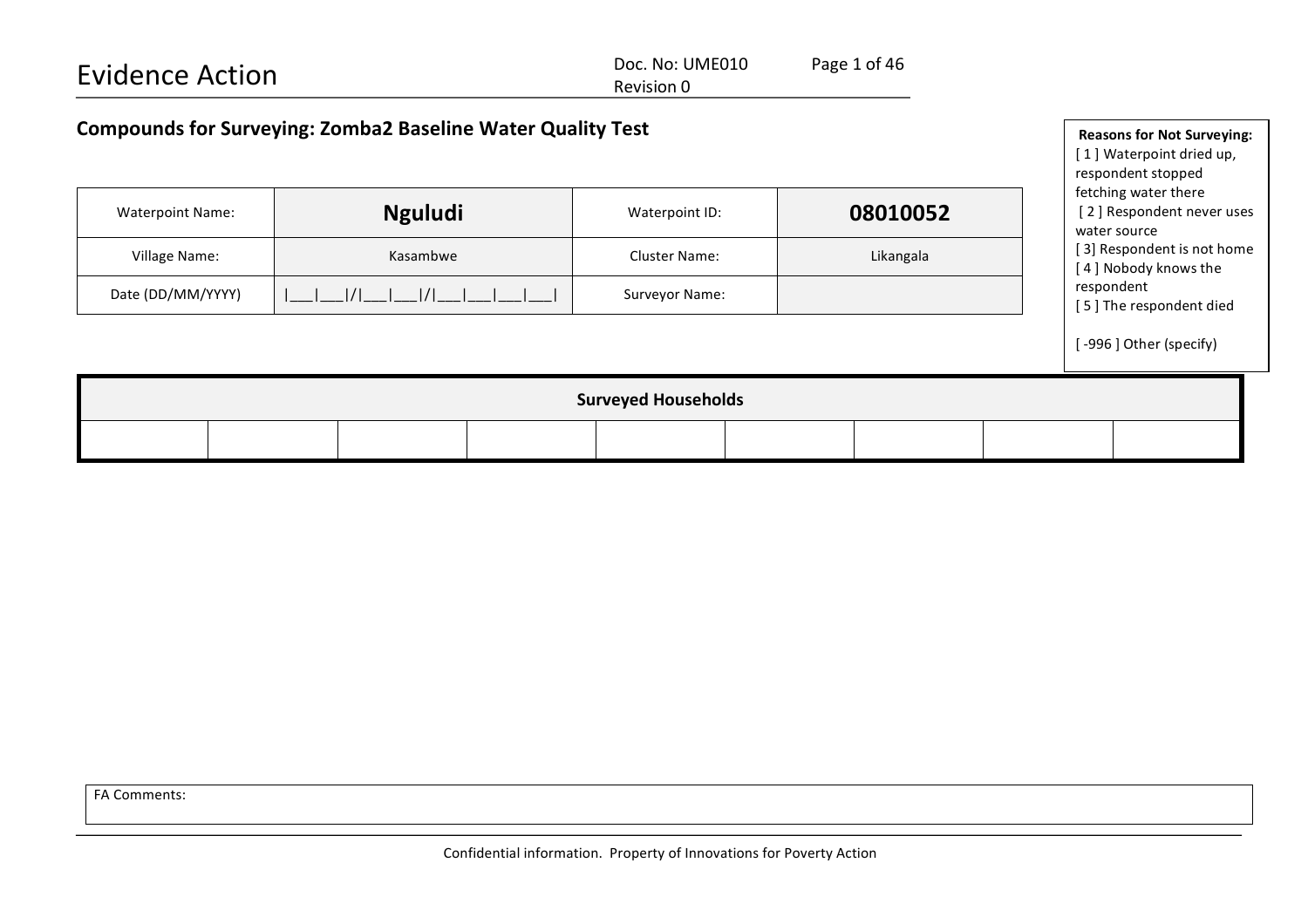Doc. No: UME010 Page 2 of 46

Revision 0

| Order<br>for<br>surveys | Random #                                          | <b>Compound Name</b> | <b>Compound ID</b>                             | <b>Target</b><br><b>Respondent</b> | <b>Initials of</b><br>FA<br>surveying | Surveyed?<br>(Circle one) | If No, reason not surveyed<br>(# corresponding to reason above) |
|-------------------------|---------------------------------------------------|----------------------|------------------------------------------------|------------------------------------|---------------------------------------|---------------------------|-----------------------------------------------------------------|
|                         |                                                   |                      | PLEASE SURVEY 8 HOUSEHOLDS FROM THE LIST BELOW |                                    |                                       |                           |                                                                 |
| $\mathbf{1}$            | 4.4097183272242546E-<br>3                         |                      | 080100520059                                   | -Any-                              |                                       | Yes / No                  |                                                                 |
| $\overline{2}$          | 5.2675125189125538E-<br>$\ensuremath{\mathsf{3}}$ |                      | 080100520031                                   | -Any-                              |                                       | Yes / No                  |                                                                 |
| 3                       | 8.859315887093544E-3                              |                      | 080100520038                                   | -Any-                              |                                       | Yes / No                  |                                                                 |
| $\overline{4}$          | 1.3914003036916256E-                              |                      | 080100520055                                   | -Any-                              |                                       | Yes / No                  |                                                                 |
| 5                       | 1.5496157109737396E-<br>$\mathcal{P}$             |                      | 080100520066                                   | -Any-                              |                                       | Yes / No                  |                                                                 |
| 6                       | 2.5949051603674889E-                              |                      | 080100520045                                   | -Any-                              |                                       | Yes / No                  |                                                                 |
| $\overline{7}$          | 4.1732553392648697E-<br>$\overline{2}$            |                      | 080100520041                                   | -Any-                              |                                       | Yes / No                  |                                                                 |
| 8                       | 4.6999078243970871E-                              |                      | 080100520051                                   | -Any-                              |                                       | Yes / No                  |                                                                 |
| 9                       | 5.6815806776285172E-                              |                      | 080100520076                                   | -Any-                              |                                       | Yes / No                  |                                                                 |
| 10                      | 6.3163712620735168E-                              |                      | 080100520029                                   | -Any-                              |                                       | Yes / No                  |                                                                 |
| 11                      | 0.06775212287902832                               |                      | 080100520012                                   | -Any-                              |                                       | Yes / No                  |                                                                 |
| 12                      | 7.7208869159221649E-<br>$\overline{2}$            |                      | 080100520043                                   | -Any-                              |                                       | Yes / No                  |                                                                 |
| 13                      | 8.8960550725460052E-                              |                      | 080100520058                                   | -Any-                              |                                       | Yes / No                  |                                                                 |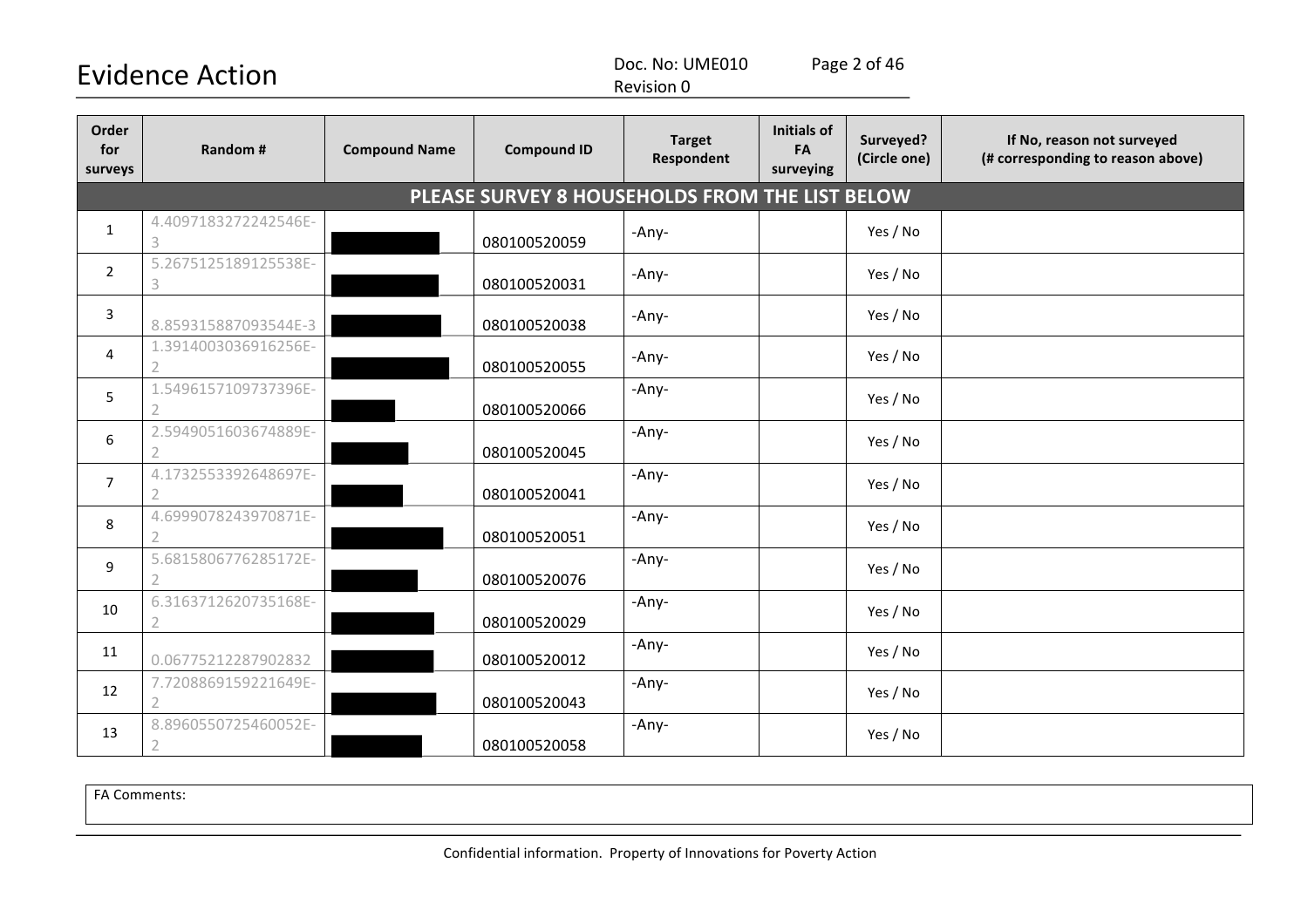#### Revision 0

| 14 | 0.10281343758106232 | 080100520032 | -Any- | Yes / No |  |
|----|---------------------|--------------|-------|----------|--|
| 15 | 0.10446885228157043 | 080100520026 | -Any- | Yes / No |  |
| 16 | 0.11112482100725174 | 080100520063 | -Any- | Yes / No |  |
| 17 | 0.12262957543134689 | 080100520049 | -Any- | Yes / No |  |
| 18 | 0.13211685419082642 | 080100520050 | -Any- | Yes / No |  |
| 19 | 0.13832752406597137 | 080100520014 | -Any- | Yes / No |  |
| 20 | 0.14219936728477478 | 080100520069 | -Any- | Yes / No |  |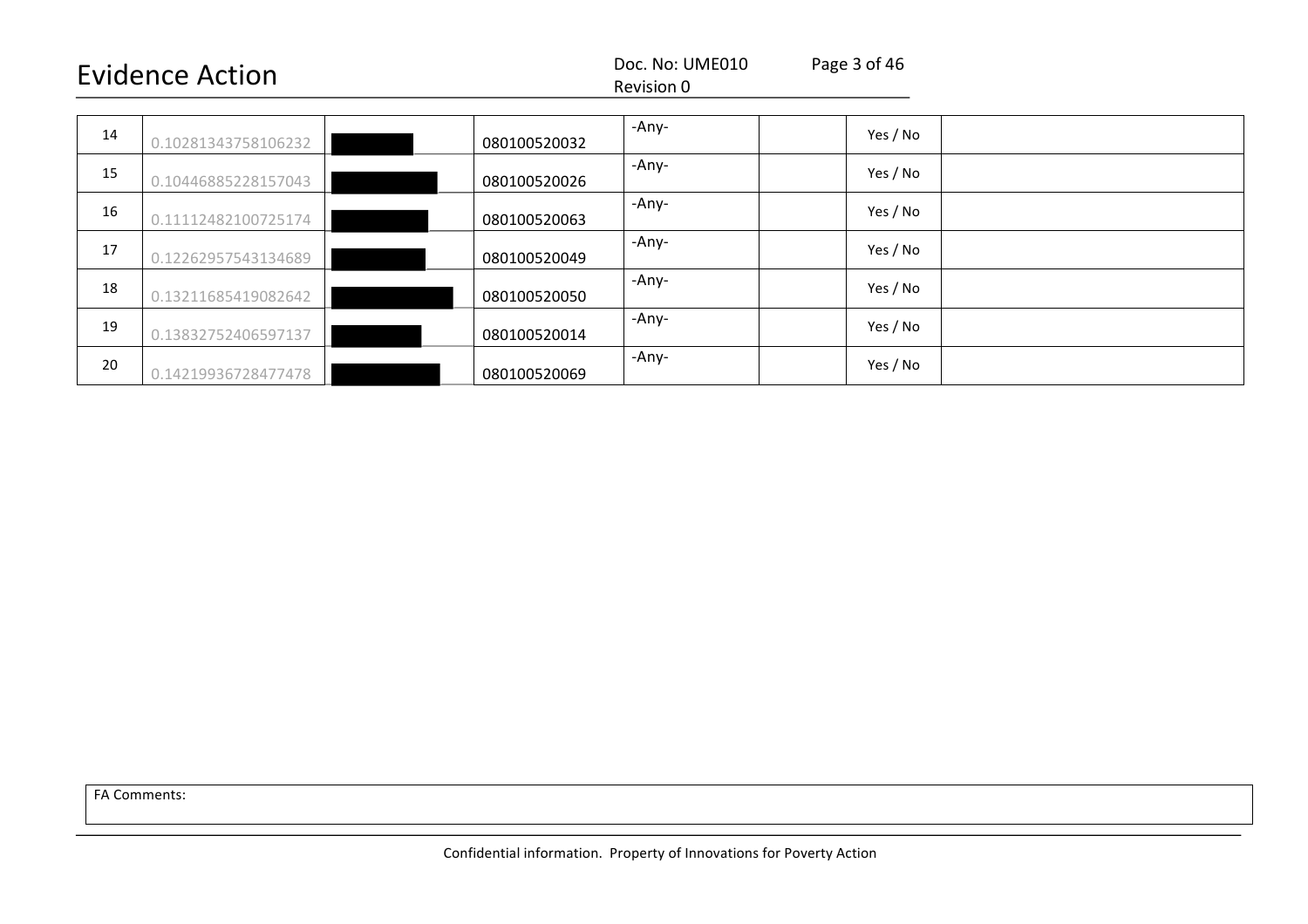Doc. No: UME010 Page 4 of 46 Revision 0

| <b>Compounds for Surveying: Zomba2 Baseline Water Quality Test</b> |           | <b>Reasons for Not Surveying:</b><br>[1] Waterpoint dried up,<br>respondent stopped<br>fetching water there |  |           |  |                                                                                                 |  |  |
|--------------------------------------------------------------------|-----------|-------------------------------------------------------------------------------------------------------------|--|-----------|--|-------------------------------------------------------------------------------------------------|--|--|
| <b>Waterpoint Name:</b>                                            | Kwa t/a   | 08010055<br>Waterpoint ID:                                                                                  |  |           |  | [2] Respondent never uses<br>water source<br>[3] Respondent is not home<br>[4] Nobody knows the |  |  |
| Village Name:                                                      | Kumchenga | <b>Cluster Name:</b>                                                                                        |  | Likangala |  |                                                                                                 |  |  |
| Date (DD/MM/YYYY)                                                  |           | Surveyor Name:                                                                                              |  |           |  | respondent<br>[5] The respondent died                                                           |  |  |
|                                                                    |           |                                                                                                             |  |           |  | [-996] Other (specify)                                                                          |  |  |
| <b>Surveyed Households</b>                                         |           |                                                                                                             |  |           |  |                                                                                                 |  |  |
|                                                                    |           |                                                                                                             |  |           |  |                                                                                                 |  |  |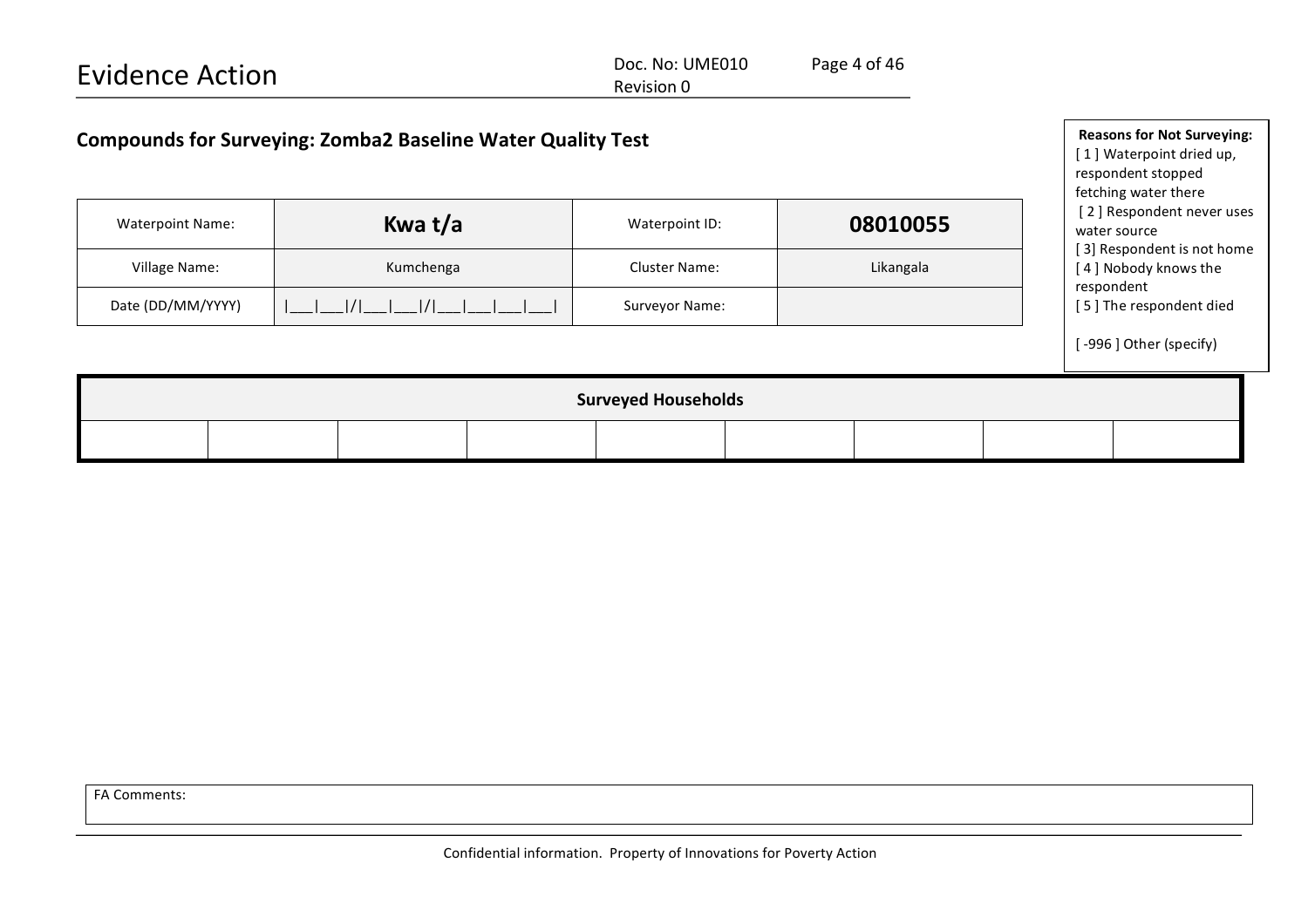Doc. No: UME010 Page 5 of 46

Revision 0

| Order<br>for<br>surveys | <b>Random#</b>                         | <b>Compound Name</b> | <b>Compound ID</b>                             | <b>Target</b><br>Respondent | <b>Initials of</b><br>FA<br>surveying | Surveyed?<br>(Circle one) | If No, reason not surveyed<br>(# corresponding to reason above) |
|-------------------------|----------------------------------------|----------------------|------------------------------------------------|-----------------------------|---------------------------------------|---------------------------|-----------------------------------------------------------------|
|                         |                                        |                      | PLEASE SURVEY 8 HOUSEHOLDS FROM THE LIST BELOW |                             |                                       |                           |                                                                 |
| $\mathbf{1}$            | 3.7036079913377762E-<br>$\overline{2}$ |                      | 080100550043                                   | -Any-                       |                                       | Yes / No                  |                                                                 |
| $\overline{2}$          | 0.11434741318225861                    |                      | 080100550011                                   | -Any-                       |                                       | Yes / No                  |                                                                 |
| $\mathbf{3}$            | 0.15445627272129059                    |                      | 080100550036                                   | -Any-                       |                                       | Yes / No                  |                                                                 |
| 4                       | 0.15468659996986389                    |                      | 080100550037                                   | -Any-                       |                                       | Yes / No                  |                                                                 |
| 5                       | 0.21515782177448273                    |                      | 080100550030                                   | -Any-                       |                                       | Yes / No                  |                                                                 |
| 6                       | 0.24034346640110016                    |                      | 080100550021                                   | -Any-                       |                                       | Yes / No                  |                                                                 |
| $\overline{7}$          | 0.24317143857479095                    |                      | 080100550024                                   | -Any-                       |                                       | Yes / No                  |                                                                 |
| 8                       | 0.28938329219818115                    |                      | 080100550019                                   | -Any-                       |                                       | Yes / No                  |                                                                 |
| 9                       | 0.32083797454833984                    |                      | 080100550042                                   | -Any-                       |                                       | Yes / No                  |                                                                 |
| 10                      | 0.32698735594749451                    |                      | 080100550017                                   | -Any-                       |                                       | Yes / No                  |                                                                 |
| 11                      | 0.37494552135467529                    |                      | 080100550022                                   | -Any-                       |                                       | Yes / No                  |                                                                 |
| 12                      | 0.37538090348243713                    |                      | 080100550034                                   | -Any-                       |                                       | Yes / No                  |                                                                 |
| 13                      | 0.40323778986930847                    |                      | 080100550015                                   | -Any-                       |                                       | Yes / No                  |                                                                 |
| 14                      | 0.41518372297286987                    |                      | 080100550031                                   | -Any-                       |                                       | Yes / No                  |                                                                 |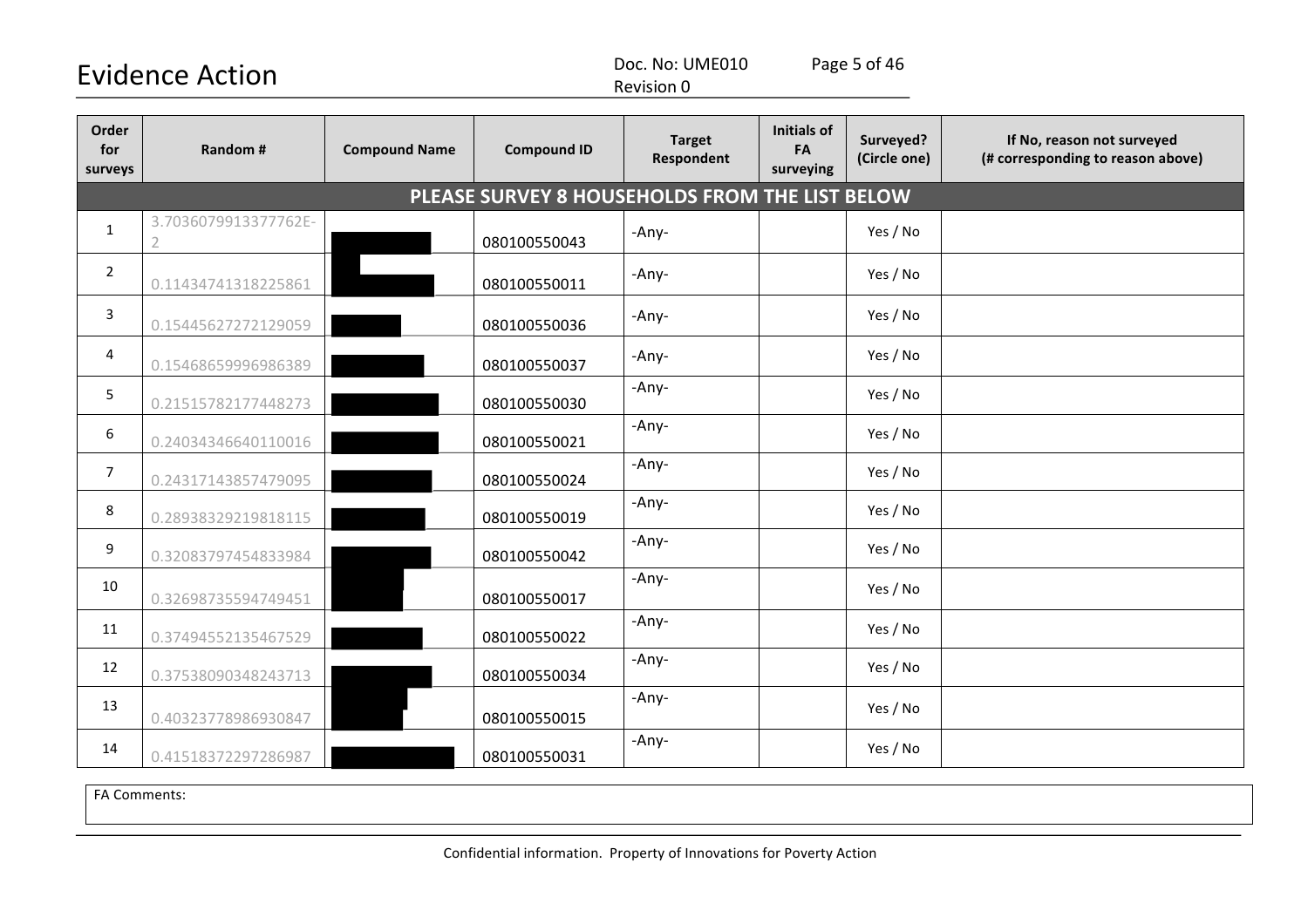#### Revision 0

| 15 | 0.444671630859375   | 080100550012 | -Any- | Yes / No |  |
|----|---------------------|--------------|-------|----------|--|
| 16 | 0.46606197953224182 | 080100550039 | -Any- | Yes / No |  |
| 17 | 0.48544242978096008 | 080100550038 | -Any- | Yes / No |  |
| 18 | 0.49868467450141907 | 080100550013 | -Any- | Yes / No |  |
| 19 | 0.50577282905578613 | 080100550023 | -Any- | Yes / No |  |
| 20 | 0.50653648376464844 | 080100550040 | -Any- | Yes / No |  |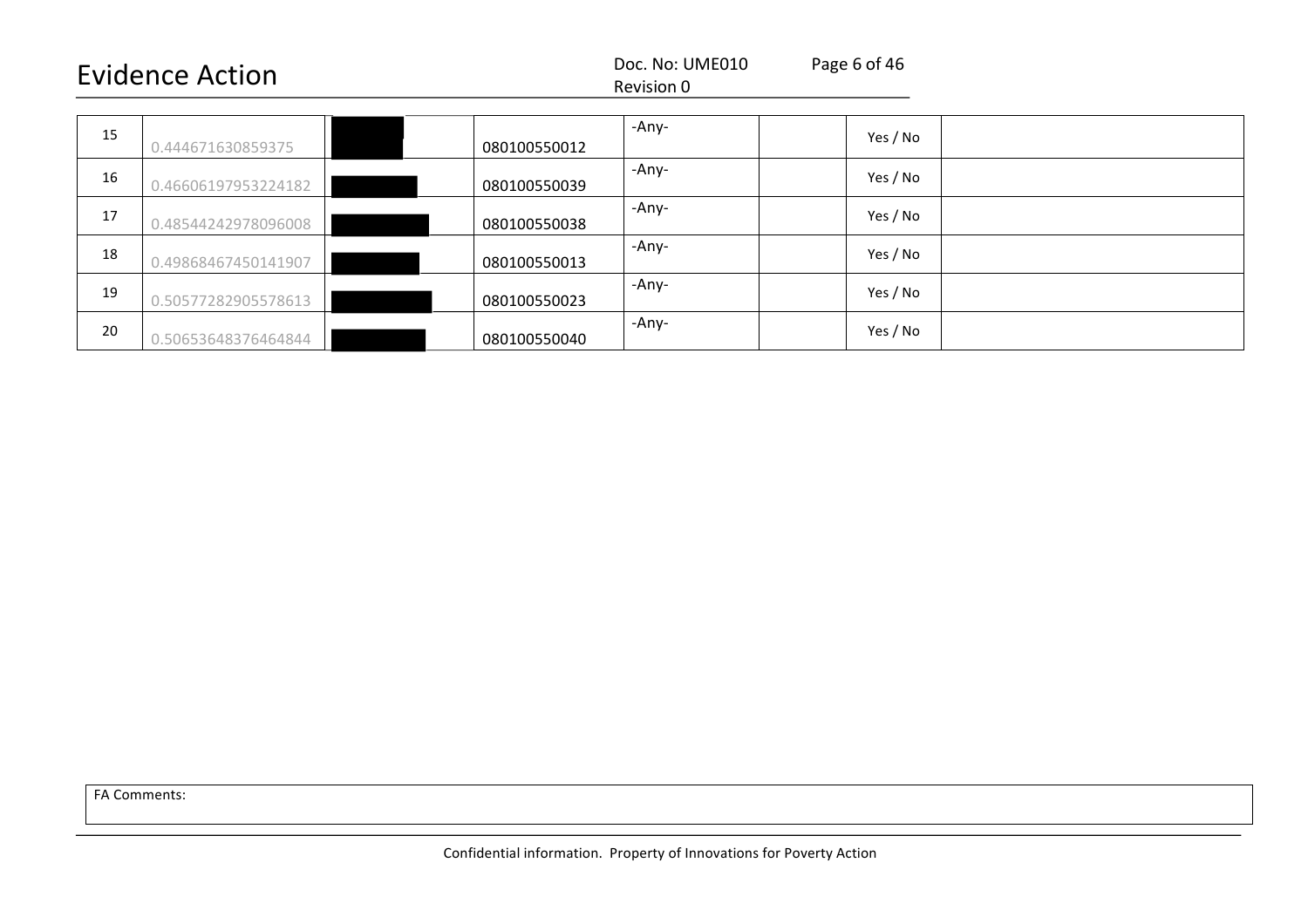| <b>Evidence Action</b> |                                                                    |                                                                                     | Doc. No: UME010<br>Revision 0 | Page 1 of 46 |                                                                   |
|------------------------|--------------------------------------------------------------------|-------------------------------------------------------------------------------------|-------------------------------|--------------|-------------------------------------------------------------------|
|                        | <b>Compounds for Surveying: Zomba2 Baseline Water Quality Test</b> | <b>Reasons for Not Surveying:</b><br>[1] Waterpoint dried up,<br>respondent stopped |                               |              |                                                                   |
|                        | Kumbula chidothe<br><b>Waterpoint Name:</b>                        |                                                                                     | Waterpoint ID:                | 08010060     | fetching water there<br>[2] Respondent never uses<br>water source |
|                        | Village Name:                                                      | Likapa                                                                              | Cluster Name:                 | Likangala    | [3] Respondent is not home<br>[4] Nobody knows the                |
|                        | Date (DD/MM/YYYY)                                                  |                                                                                     |                               |              | respondent<br>[E] The reconondent died                            |

[-996] Other (specify)

[5] The respondent died

| <b>Surveyed Households</b> |  |  |  |  |  |  |  |  |  |
|----------------------------|--|--|--|--|--|--|--|--|--|
|                            |  |  |  |  |  |  |  |  |  |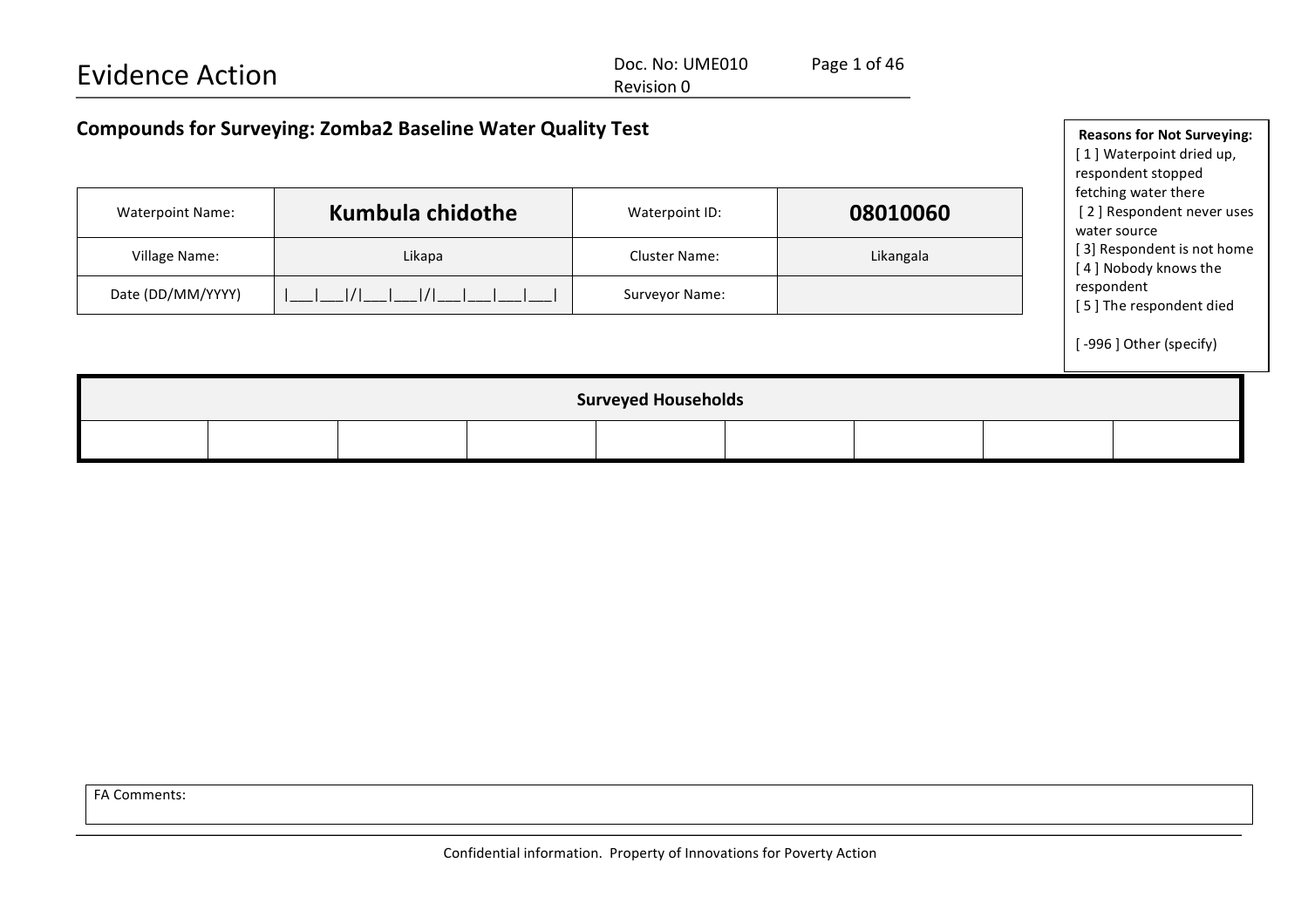Doc. No: UME010 Page 2 of 46

| <b>Revision 0</b> |  |
|-------------------|--|
|-------------------|--|

| Order<br>for<br>surveys | Random #            | <b>Compound Name</b> | <b>Compound ID</b>                             | <b>Target</b><br>Respondent | <b>Initials of</b><br>FA<br>surveying | Surveyed?<br>(Circle one) | If No, reason not surveyed<br>(# corresponding to reason above) |
|-------------------------|---------------------|----------------------|------------------------------------------------|-----------------------------|---------------------------------------|---------------------------|-----------------------------------------------------------------|
|                         |                     |                      | PLEASE SURVEY 8 HOUSEHOLDS FROM THE LIST BELOW |                             |                                       |                           |                                                                 |
| $\mathbf{1}$            | 0.12555214762687683 |                      | 080100600011                                   | -Any-                       |                                       | Yes / No                  |                                                                 |
| $\overline{2}$          | 0.14714792370796204 |                      | 080100600016                                   | -Any-                       |                                       | Yes / No                  |                                                                 |
| 3                       | 0.31839185953140259 |                      | 080100600022                                   | -Any-                       |                                       | Yes / No                  |                                                                 |
| 4                       | 0.35464102029800415 |                      | 080100600013                                   | -Any-                       |                                       | Yes / No                  |                                                                 |
| 5                       | 0.42287889122962952 |                      | 080100600019                                   | -Any-                       |                                       | Yes / No                  |                                                                 |
| 6                       | 0.44968807697296143 |                      | 080100600021                                   | -Any-                       |                                       | Yes / No                  |                                                                 |
| $\overline{7}$          | 0.46925535798072815 |                      | 080100600012                                   | -Any-                       |                                       | Yes / No                  |                                                                 |
| 8                       | 0.80853444337844849 |                      | 080100600015                                   | -Any-                       |                                       | Yes / No                  |                                                                 |
| 9                       | 0.81567317247390747 |                      | 080100600014                                   | -Any-                       |                                       | Yes / No                  |                                                                 |
| 10                      | 0.85635882616043091 |                      | 080100600020                                   | -Any-                       |                                       | Yes / No                  |                                                                 |
| 11                      | 0.95443254709243774 |                      | 080100600018                                   | -Any-                       |                                       | Yes / No                  |                                                                 |
| 12                      | 0.97344118356704712 |                      | 080100600017                                   | -Any-                       |                                       | Yes / No                  |                                                                 |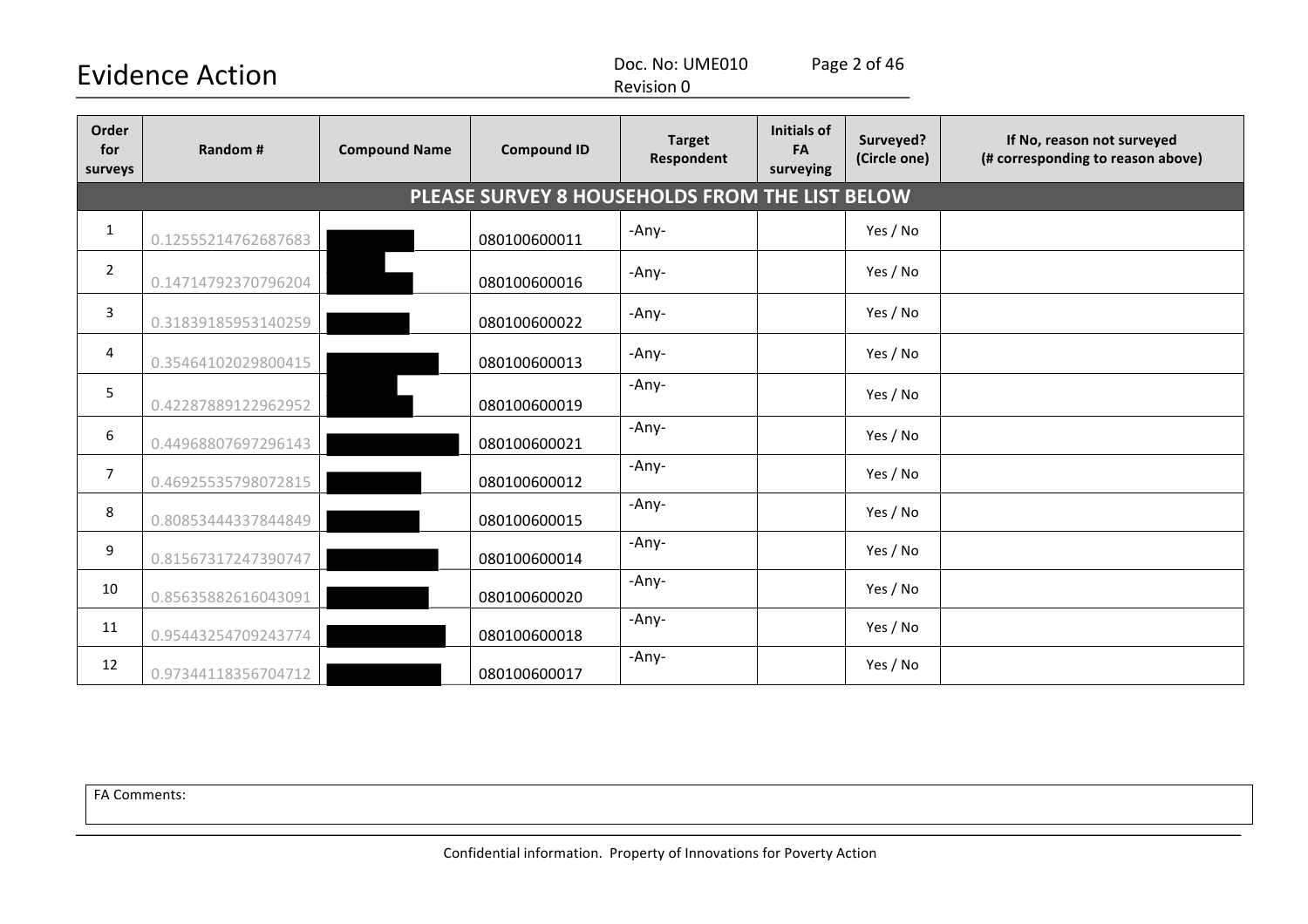Doc. No: UME010 Page 3 of 46 Revision 0

| <b>Compounds for Surveying: Zomba2 Baseline Water Quality Test</b> | <b>Reasons for Not Surveying:</b><br>[1] Waterpoint dried up,<br>respondent stopped<br>fetching water there<br>[2] Respondent never uses |  |                                        |  |           |  |                                                                    |  |  |  |
|--------------------------------------------------------------------|------------------------------------------------------------------------------------------------------------------------------------------|--|----------------------------------------|--|-----------|--|--------------------------------------------------------------------|--|--|--|
| <b>Waterpoint Name:</b>                                            | <b>Mbalame</b><br>Village Name:<br>Mbalame<br>Date (DD/MM/YYYY)                                                                          |  | Waterpoint ID:                         |  | 08010070  |  | water source<br>[3] Respondent is not home<br>[4] Nobody knows the |  |  |  |
|                                                                    |                                                                                                                                          |  | <b>Cluster Name:</b><br>Surveyor Name: |  | Likangala |  | respondent<br>[5] The respondent died                              |  |  |  |
|                                                                    |                                                                                                                                          |  |                                        |  |           |  | [-996] Other (specify)                                             |  |  |  |
|                                                                    |                                                                                                                                          |  |                                        |  |           |  |                                                                    |  |  |  |
|                                                                    | <b>Surveyed Households</b>                                                                                                               |  |                                        |  |           |  |                                                                    |  |  |  |
|                                                                    |                                                                                                                                          |  |                                        |  |           |  |                                                                    |  |  |  |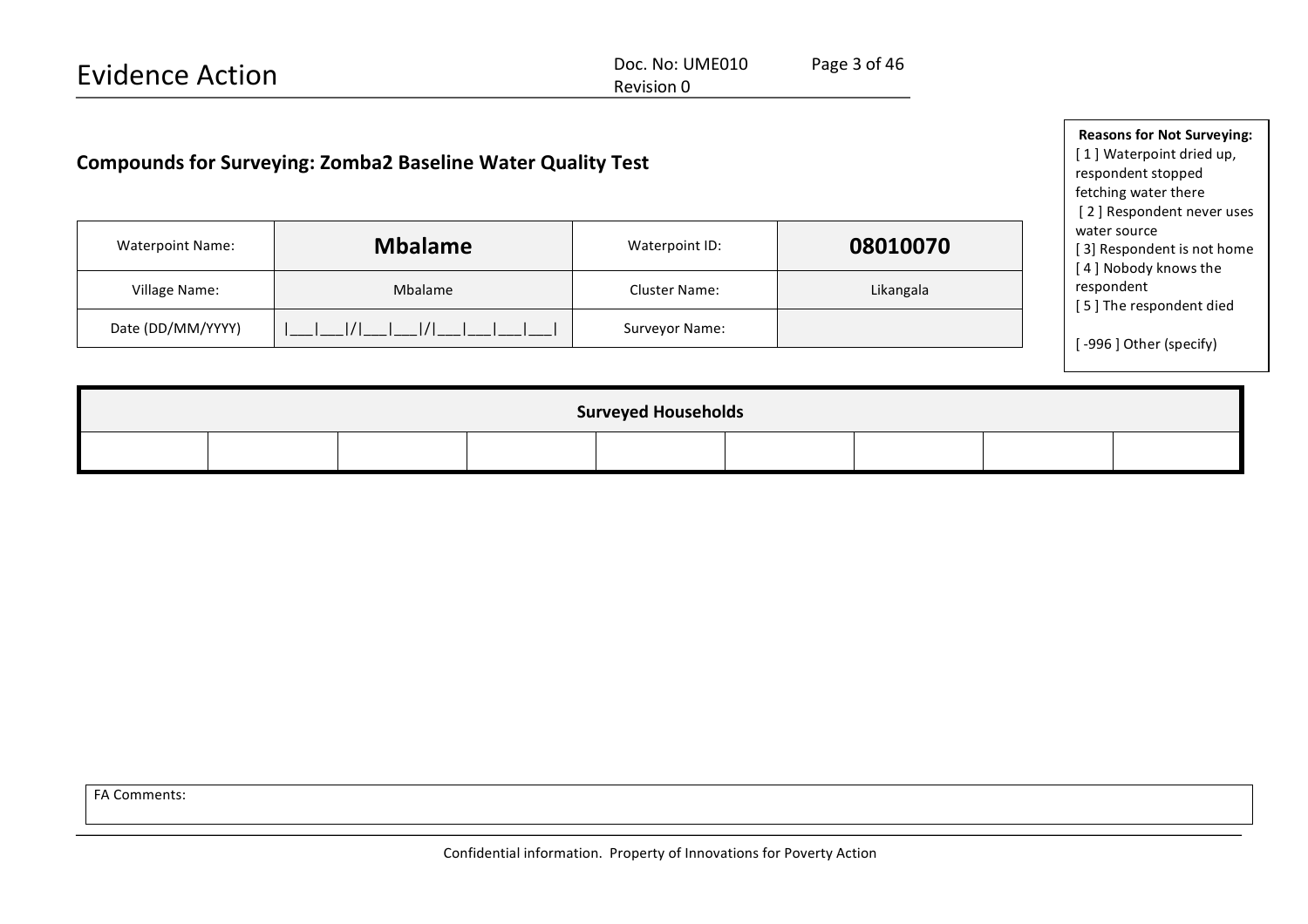Doc. No: UME010 Page 4 of 46

Revision 0

| Order<br>for<br>surveys | Random #                                       | <b>Compound Name</b> | <b>Compound ID</b> | <b>Target</b><br>Respondent | <b>Initials of</b><br>FA<br>surveying | Surveyed?<br>(Circle one) | If No, reason not surveyed<br>(# corresponding to reason above) |  |  |  |  |
|-------------------------|------------------------------------------------|----------------------|--------------------|-----------------------------|---------------------------------------|---------------------------|-----------------------------------------------------------------|--|--|--|--|
|                         | PLEASE SURVEY 8 HOUSEHOLDS FROM THE LIST BELOW |                      |                    |                             |                                       |                           |                                                                 |  |  |  |  |
| $\mathbf{1}$            | 0.05338827520608902                            |                      | 080100700033       | -Any-                       |                                       | Yes / No                  |                                                                 |  |  |  |  |
| $\overline{2}$          | 8.2880109548568726E-<br>$\overline{2}$         |                      | 080100700018       | -Any-                       |                                       | Yes / No                  |                                                                 |  |  |  |  |
| 3                       | 0.11419595032930374                            |                      | 080100700031       | -Any-                       |                                       | Yes / No                  |                                                                 |  |  |  |  |
| 4                       | 0.12763117253780365                            |                      | 080100700015       | -Any-                       |                                       | Yes / No                  |                                                                 |  |  |  |  |
| 5                       | 0.15955762565135956                            |                      | 080100700021       | -Any-                       |                                       | Yes / No                  |                                                                 |  |  |  |  |
| 6                       | 0.16464318335056305                            |                      | 080100700019       | -Any-                       |                                       | Yes / No                  |                                                                 |  |  |  |  |
| $\overline{7}$          | 0.17145158350467682                            |                      | 080100700050       | -Any-                       |                                       | Yes / No                  |                                                                 |  |  |  |  |
| 8                       | 0.24891465902328491                            |                      | 080100700022       | -Any-                       |                                       | Yes / No                  |                                                                 |  |  |  |  |
| 9                       | 0.27574756741523743                            |                      | 080100700037       | -Any-                       |                                       | Yes / No                  |                                                                 |  |  |  |  |
| 10                      | 0.2797698974609375                             |                      | 080100700047       | -Any-                       |                                       | Yes / No                  |                                                                 |  |  |  |  |
| 11                      | 0.31165364384651184                            |                      | 080100700013       | -Any-                       |                                       | Yes / No                  |                                                                 |  |  |  |  |
| 12                      | 0.31682732701301575                            |                      | 080100700039       | -Any-                       |                                       | Yes / No                  |                                                                 |  |  |  |  |
| 13                      | 0.32035458087921143                            |                      | 080100700028       | -Any-                       |                                       | Yes / No                  |                                                                 |  |  |  |  |
| 14                      | 0.33120915293693542                            |                      | 080100700036       | -Any-                       |                                       | Yes / No                  |                                                                 |  |  |  |  |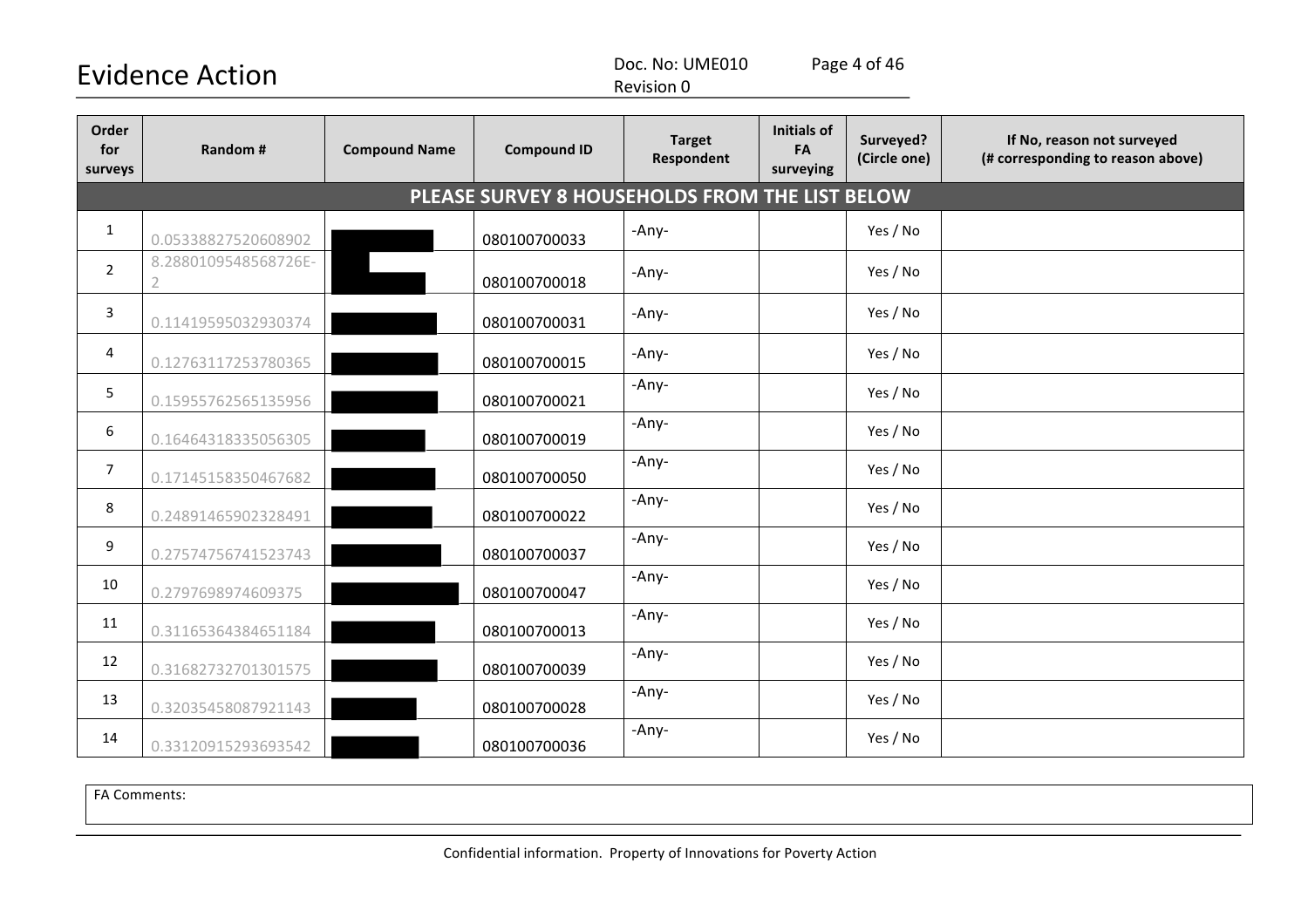|--|

#### Revision 0

| 15 | 0.33339053392410278 | 080100700035 | -Any- | Yes / No |
|----|---------------------|--------------|-------|----------|
| 16 | 0.36668294668197632 | 080100700025 | -Any- | Yes / No |
| 17 | 0.37944126129150391 | 080100700027 | -Any- | Yes / No |
| 18 | 0.40129747986793518 | 080100700023 | -Any- | Yes / No |
| 19 | 0.41998207569122314 | 080100700020 | -Any- | Yes / No |
| 20 | 0.42339977622032166 | 080100700049 | -Any- | Yes / No |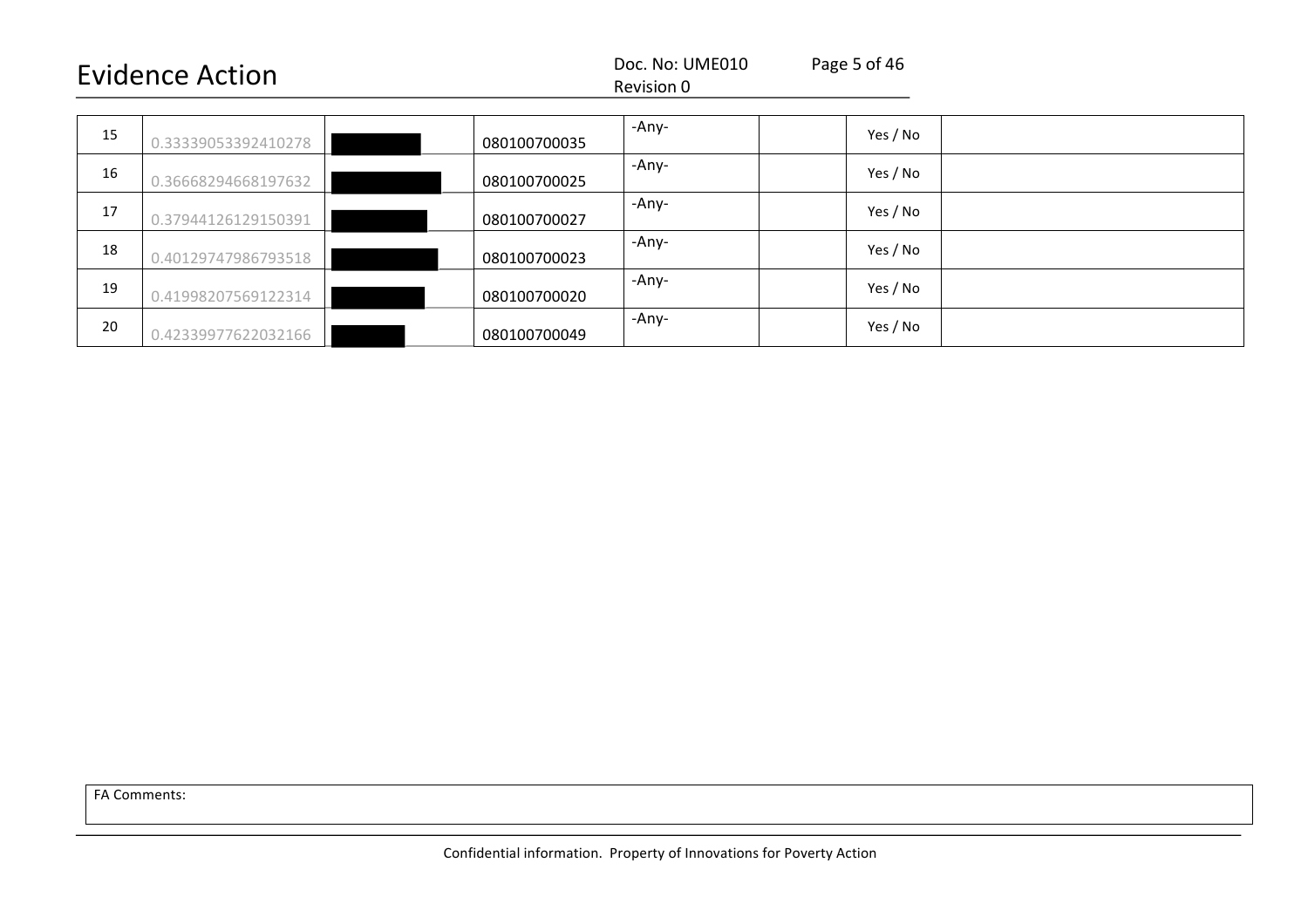| <b>Evidence Action</b>                                             | Doc. No: UME010<br>Revision 0 | Page 1 of 46 |                                                               |
|--------------------------------------------------------------------|-------------------------------|--------------|---------------------------------------------------------------|
| <b>Compounds for Surveying: Zomba2 Baseline Water Quality Test</b> |                               |              | <b>Reasons for Not Surveying:</b><br>[1] Waterpoint dried up, |
|                                                                    |                               |              | respondent stopped                                            |

fetching water there

| <b>Waterpoint Name:</b> | <b>Mlangali one</b>        |                                               | Waterpoint ID: |  | 08010074                                           |  | [2] Respondent never uses<br>water source |                        |  |  |
|-------------------------|----------------------------|-----------------------------------------------|----------------|--|----------------------------------------------------|--|-------------------------------------------|------------------------|--|--|
| Village Name:           |                            | Likangala<br>Mlangali<br><b>Cluster Name:</b> |                |  | [3] Respondent is not home<br>[4] Nobody knows the |  |                                           |                        |  |  |
| Date (DD/MM/YYYY)       | $\frac{1}{1}$<br>1/1       |                                               | Surveyor Name: |  |                                                    |  | respondent<br>[5] The respondent died     |                        |  |  |
|                         |                            |                                               |                |  |                                                    |  |                                           | [-996] Other (specify) |  |  |
|                         | <b>Surveyed Households</b> |                                               |                |  |                                                    |  |                                           |                        |  |  |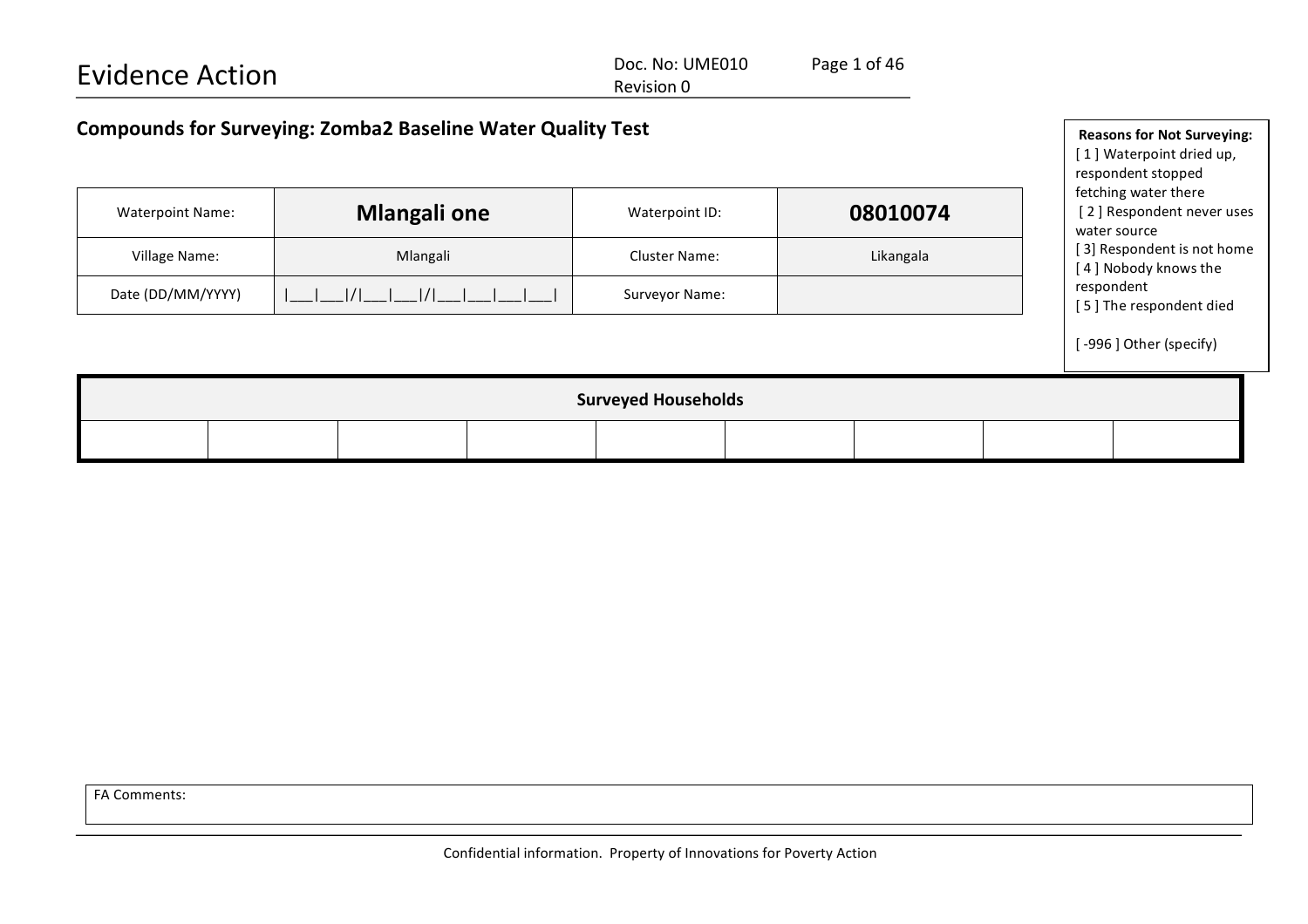Doc. No: UME010 Page 2 of 46

Revision 0

| Order<br>for<br>surveys | Random #                  | <b>Compound Name</b> | <b>Compound ID</b>                             | <b>Target</b><br>Respondent | <b>Initials of</b><br>FA<br>surveying | Surveyed?<br>(Circle one) | If No, reason not surveyed<br>(# corresponding to reason above) |
|-------------------------|---------------------------|----------------------|------------------------------------------------|-----------------------------|---------------------------------------|---------------------------|-----------------------------------------------------------------|
|                         |                           |                      | PLEASE SURVEY 8 HOUSEHOLDS FROM THE LIST BELOW |                             |                                       |                           |                                                                 |
| $\mathbf{1}$            | 6.6563645377755165E-<br>3 |                      | 080100740033                                   | -Any-                       |                                       | Yes / No                  |                                                                 |
| $\overline{2}$          | 3.9429116994142532E-<br>2 |                      | 080100740015                                   | -Any-                       |                                       | Yes / No                  |                                                                 |
| 3                       | 4.6873088926076889E-      |                      | 080100740044                                   | -Any-                       |                                       | Yes / No                  |                                                                 |
| 4                       | 9.4383403658866882E-      |                      | 080100740047                                   | -Any-                       |                                       | Yes / No                  |                                                                 |
| 5                       | 9.8050057888031006E-<br>2 |                      | 080100740037                                   | -Any-                       |                                       | Yes / No                  |                                                                 |
| $\boldsymbol{6}$        | 0.21796137094497681       |                      | 080100740038                                   | -Any-                       |                                       | Yes / No                  |                                                                 |
| $\overline{7}$          | 0.22756737470626831       |                      | 080100740018                                   | -Any-                       |                                       | Yes / No                  |                                                                 |
| 8                       | 0.24104976654052734       |                      | 080100740021                                   | -Any-                       |                                       | Yes / No                  |                                                                 |
| 9                       | 0.24255768954753876       |                      | 080100740046                                   | -Any-                       |                                       | Yes / No                  |                                                                 |
| 10                      | 0.30260494351387024       |                      | 080100740040                                   | -Any-                       |                                       | Yes / No                  |                                                                 |
| 11                      | 0.3675934374332428        |                      | 080100740012                                   | -Any-                       |                                       | Yes / No                  |                                                                 |
| 12                      | 0.38105815649032593       |                      | 080100740032                                   | -Any-                       |                                       | Yes / No                  |                                                                 |
| 13                      | 0.38376817107200623       |                      | 080100740039                                   | -Any-                       |                                       | Yes / No                  |                                                                 |
| 14                      | 0.41046795248985291       |                      | 080100740029                                   | -Any-                       |                                       | Yes / No                  |                                                                 |
| FA Comments:            |                           |                      |                                                |                             |                                       |                           |                                                                 |

Confidential information. Property of Innovations for Poverty Action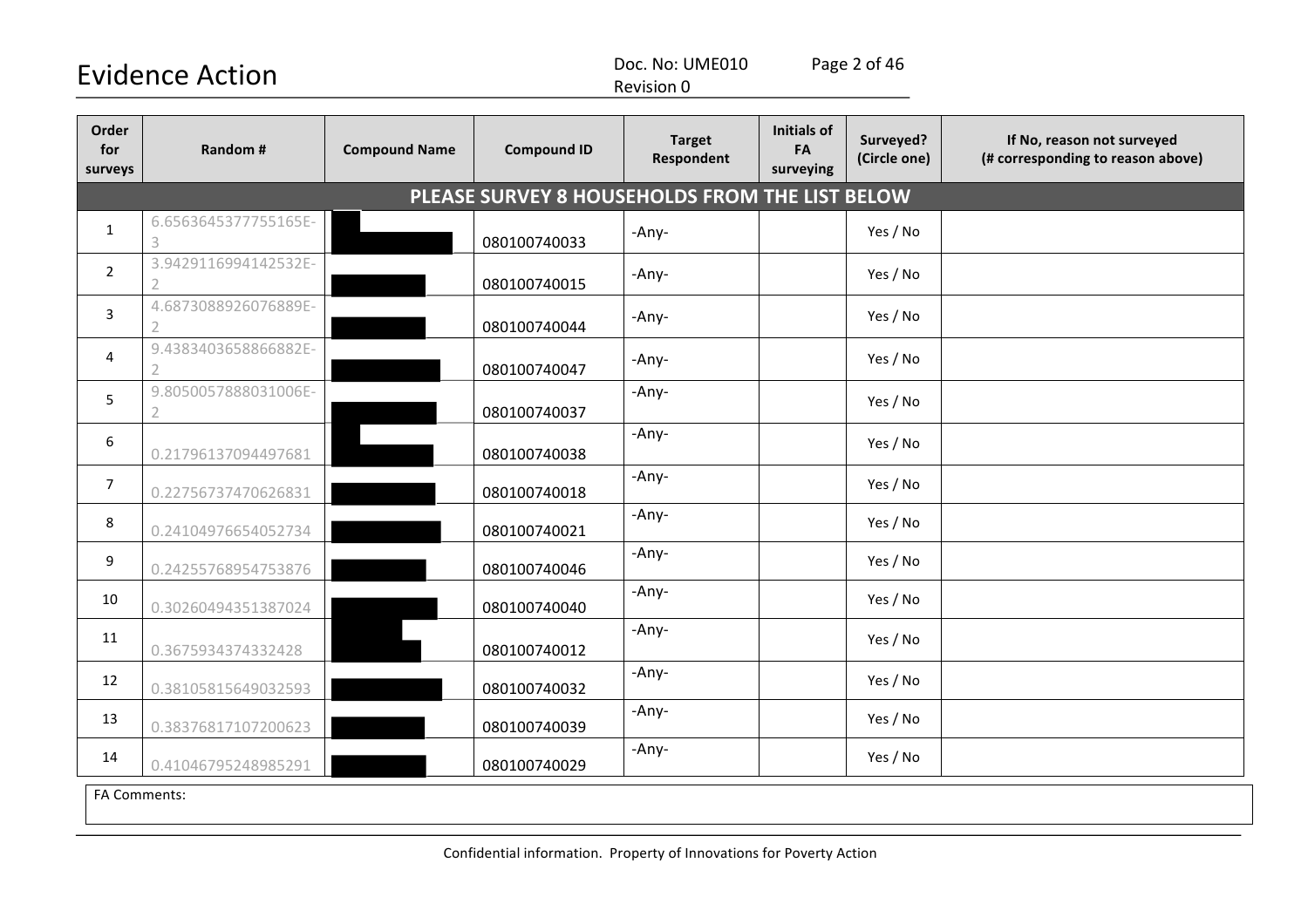#### Revision 0

| 15 | 0.4711795449256897  | 080100740016 | -Any- | Yes / No |
|----|---------------------|--------------|-------|----------|
| 16 | 0.51251602172851563 | 080100740028 | -Any- | Yes / No |
| 17 | 0.5283014178276062  | 080100740045 | -Any- | Yes / No |
| 18 | 0.5589449405670166  | 080100740027 | -Any- | Yes / No |
| 19 | 0.56702613830566406 | 080100740024 | -Any- | Yes / No |
| 20 | 0.57412981986999512 | 080100740019 | -Any- | Yes / No |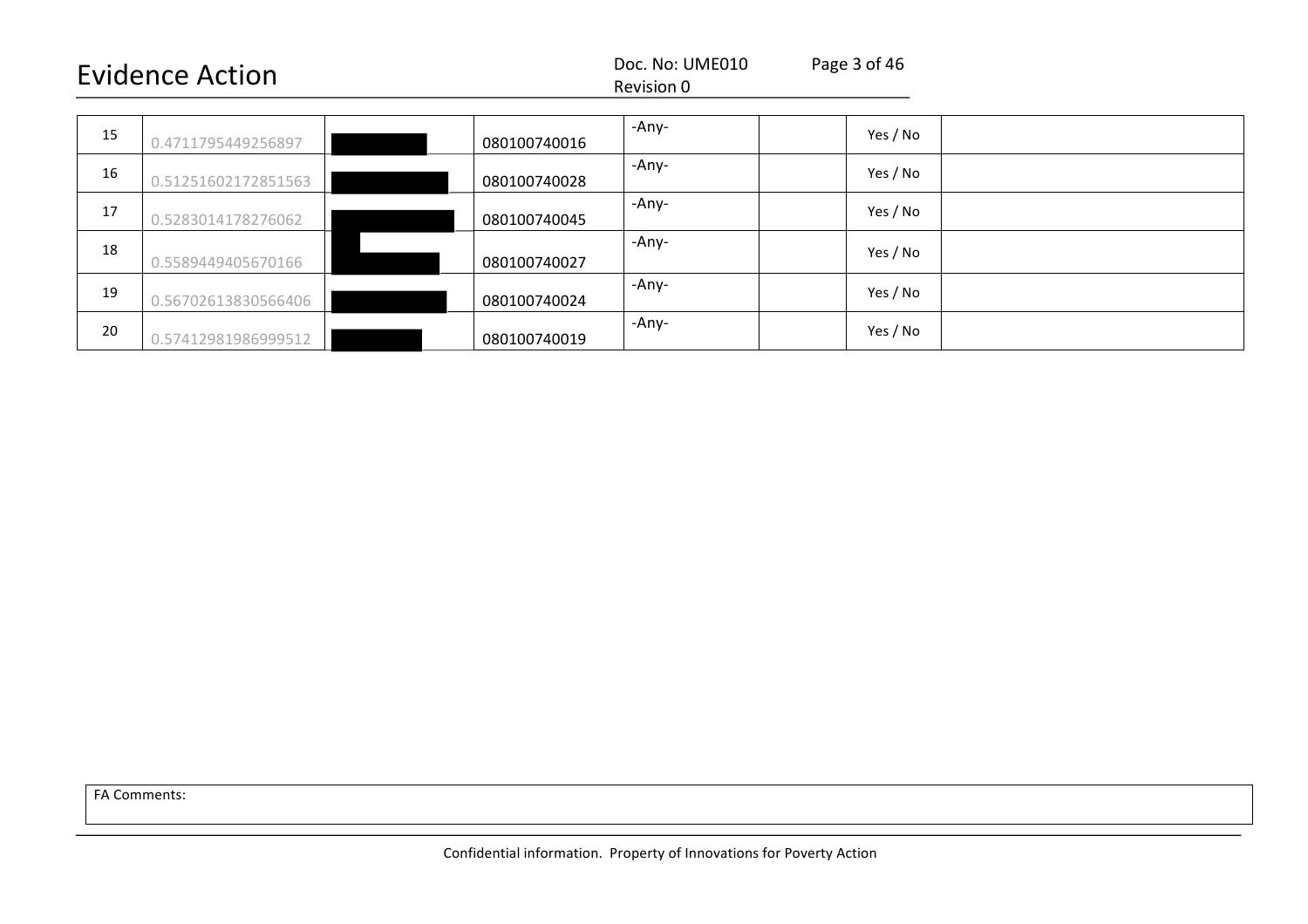| <b>Evidence Action</b>                                             | Doc. No: UME010<br>Revision 0 | Page 1 of 46 |                                                                                     |
|--------------------------------------------------------------------|-------------------------------|--------------|-------------------------------------------------------------------------------------|
| <b>Compounds for Surveying: Zomba2 Baseline Water Quality Test</b> |                               |              | <b>Reasons for Not Surveying:</b><br>[1] Waterpoint dried up,<br>respondent stopped |

fetching water there

water source

[2] Respondent never uses

[ 3] Respondent is not home

|                                                          |  |  |  | - . <del>.</del> |  | __________ |  |                                       | [4] Nobody knows the   |
|----------------------------------------------------------|--|--|--|------------------|--|------------|--|---------------------------------------|------------------------|
| Date (DD/MM/YYYY)<br>$ I $ $ I $ $ I $<br>Surveyor Name: |  |  |  |                  |  |            |  | respondent<br>[5] The respondent died |                        |
|                                                          |  |  |  |                  |  |            |  |                                       | [-996] Other (specify) |
| <b>Surveyed Households</b>                               |  |  |  |                  |  |            |  |                                       |                        |
|                                                          |  |  |  |                  |  |            |  |                                       |                        |

Waterpoint Name: **Mbungulo** Waterpoint ID: **08010077** 

Village Name: The Cluster Name: Likangala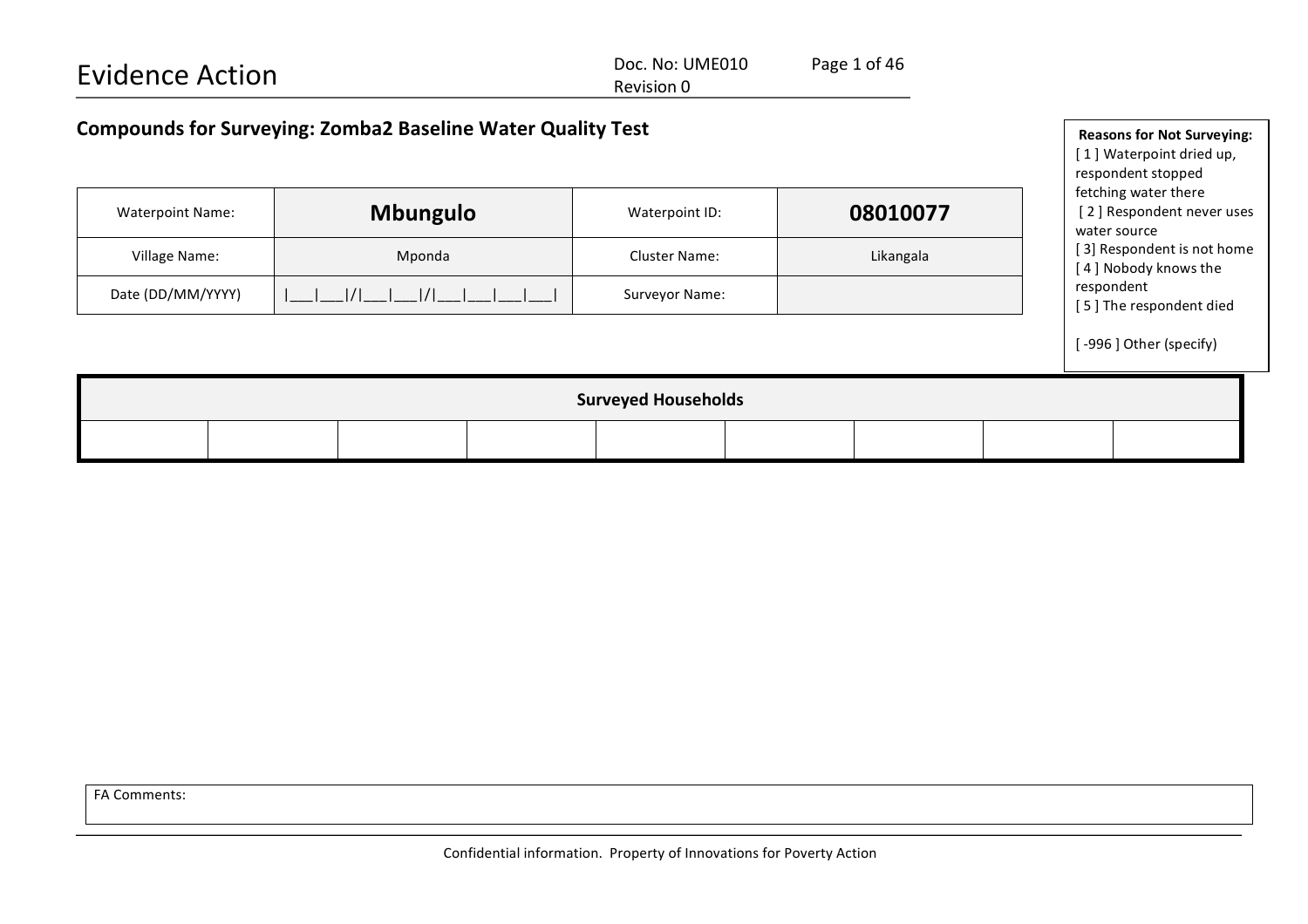Doc. No: UME010 Page 2 of 46

Revision 0

| Order<br>for<br>surveys | <b>Random#</b>                     | <b>Compound Name</b> | <b>Compound ID</b>                             | <b>Target</b><br>Respondent | <b>Initials of</b><br>FA<br>surveying | Surveyed?<br>(Circle one) | If No, reason not surveyed<br>(# corresponding to reason above) |
|-------------------------|------------------------------------|----------------------|------------------------------------------------|-----------------------------|---------------------------------------|---------------------------|-----------------------------------------------------------------|
|                         |                                    |                      | PLEASE SURVEY 8 HOUSEHOLDS FROM THE LIST BELOW |                             |                                       |                           |                                                                 |
| $\mathbf{1}$            | 4.6015646308660507E-<br>$\sqrt{2}$ |                      | 080100770021                                   | -Any-                       |                                       | Yes / No                  |                                                                 |
| $\overline{2}$          | 0.10011159628629684                |                      | 080100770014                                   | -Any-                       |                                       | Yes / No                  |                                                                 |
| 3                       | 0.1252465695142746                 |                      | 080100770012                                   | -Any-                       |                                       | Yes / No                  |                                                                 |
| 4                       | 0.12845513224601746                |                      | 080100770016                                   | -Any-                       |                                       | Yes / No                  |                                                                 |
| 5                       | 0.20998689532279968                |                      | 080100770029                                   | -Any-                       |                                       | Yes / No                  |                                                                 |
| 6                       | 0.24518206715583801                |                      | 080100770011                                   | -Any-                       |                                       | Yes / No                  |                                                                 |
| $\overline{7}$          | 0.31625258922576904                |                      | 080100770028                                   | -Any-                       |                                       | Yes / No                  |                                                                 |
| 8                       | 0.33785605430603027                |                      | 080100770018                                   | -Any-                       |                                       | Yes / No                  |                                                                 |
| 9                       | 0.39434510469436646                |                      | 080100770013                                   | -Any-                       |                                       | Yes / No                  |                                                                 |
| 10                      | 0.46275505423545837                |                      | 080100770022                                   | -Any-                       |                                       | Yes / No                  |                                                                 |
| 11                      | 0.48623812198638916                |                      | 080100770015                                   | -Any-                       |                                       | Yes / No                  |                                                                 |
| 12                      | 0.52003711462020874                |                      | 080100770026                                   | -Any-                       |                                       | Yes / No                  |                                                                 |
| 13                      | 0.57609456777572632                |                      | 080100770020                                   | -Any-                       |                                       | Yes / No                  |                                                                 |
| 14                      | 0.67420727014541626                |                      | 080100770030                                   | -Any-                       |                                       | Yes / No                  |                                                                 |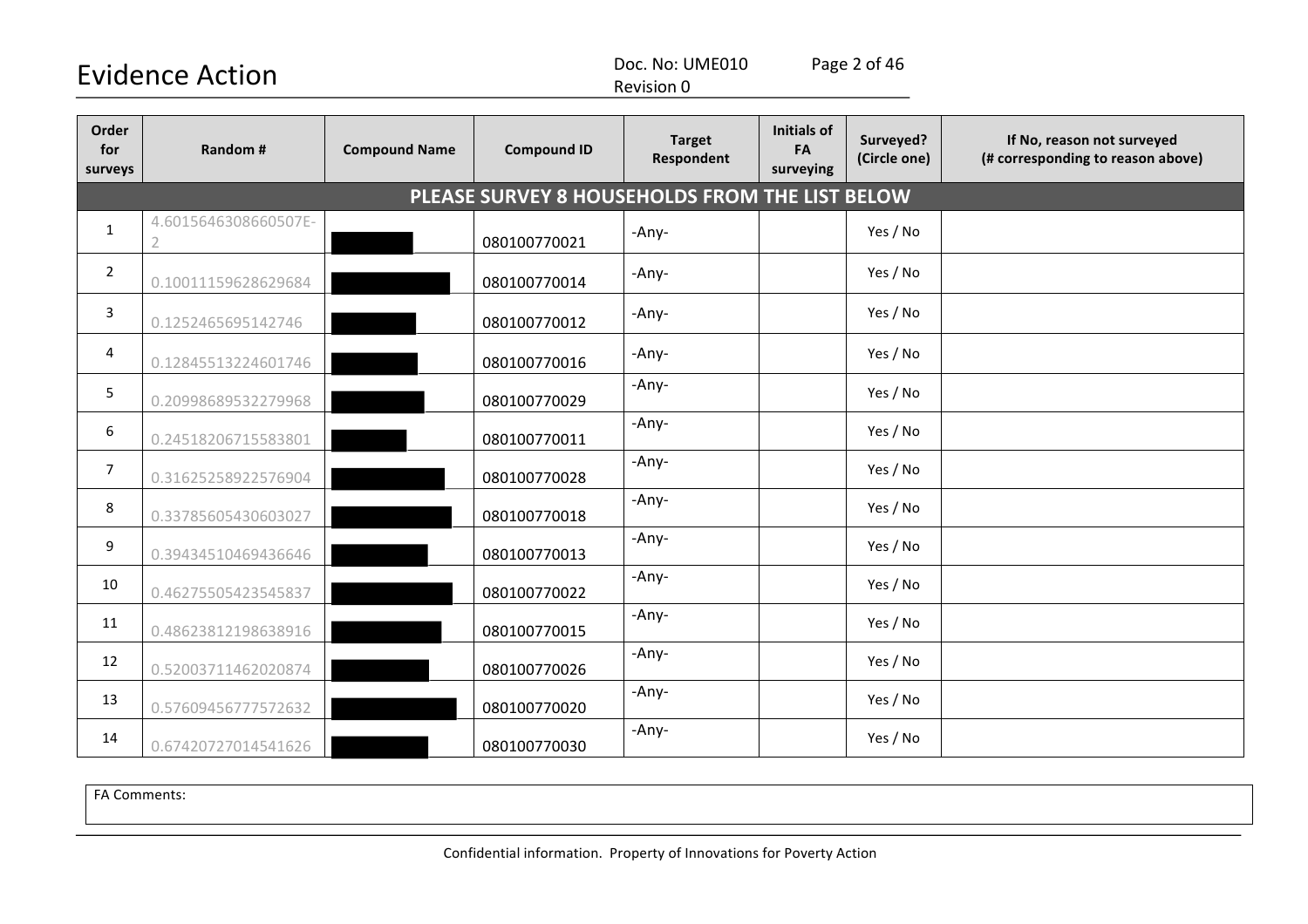#### Revision 0

| 15 | 0.72740501165390015 | 080100770017 | -Any- | Yes / No |  |
|----|---------------------|--------------|-------|----------|--|
| 16 | 0.75895160436630249 | 080100770019 | -Any- | Yes / No |  |
| 17 | 0.81188803911209106 | 080100770025 | -Any- | Yes / No |  |
| 18 | 0.88809072971343994 | 080100770023 | -Any- | Yes / No |  |
| 19 | 0.91211944818496704 | 080100770024 | -Any- | Yes / No |  |
| 20 | 0.96872150897979736 | 080100770027 | -Any- | Yes / No |  |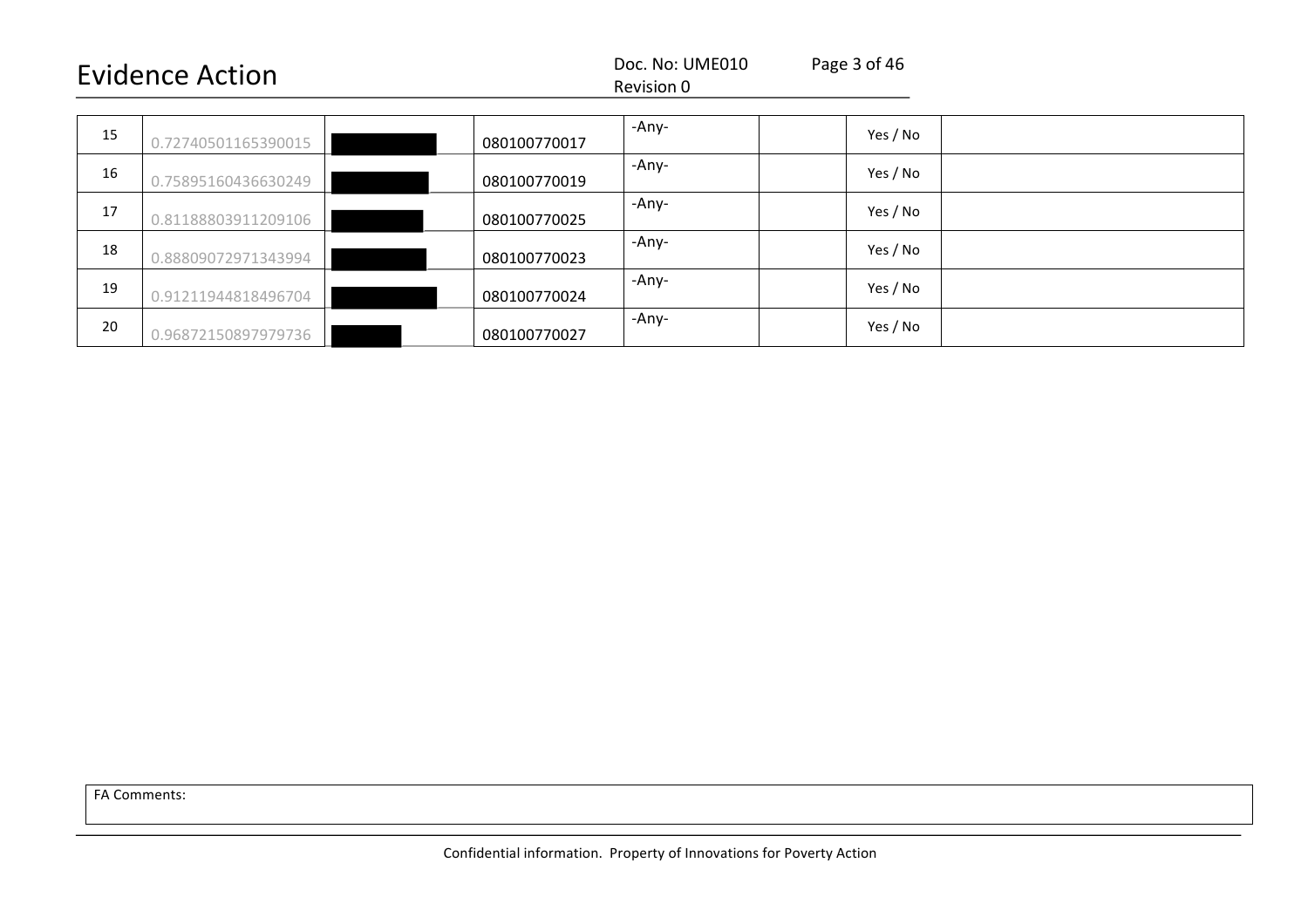| <b>Evidence Action</b>                                             | Doc. No: UME010 | Page 1 of 46             |  |
|--------------------------------------------------------------------|-----------------|--------------------------|--|
|                                                                    | Revision 0      |                          |  |
| <b>Compounds for Surveying: Zomba2 Baseline Water Quality Test</b> |                 | <b>Reasons for Not S</b> |  |

| <b>Waterpoint Name:</b> | <b>Talandila</b>  | Waterpoint ID:       | 08010079  |
|-------------------------|-------------------|----------------------|-----------|
| Village Name:           | Mwaluluka         | <b>Cluster Name:</b> | Likangala |
| Date (DD/MM/YYYY)       | $1/1$ $1/1$ $1/1$ | Surveyor Name:       |           |

**Reasons for Not Surveying:** [1] Waterpoint dried up, respondent stopped fetching water there [2] Respondent never uses water source [ 3] Respondent is not home [4] Nobody knows the respondent [5] The respondent died [-996] Other (specify)

| <b>Surveyed Households</b> |  |  |  |  |  |  |  |  |
|----------------------------|--|--|--|--|--|--|--|--|
|                            |  |  |  |  |  |  |  |  |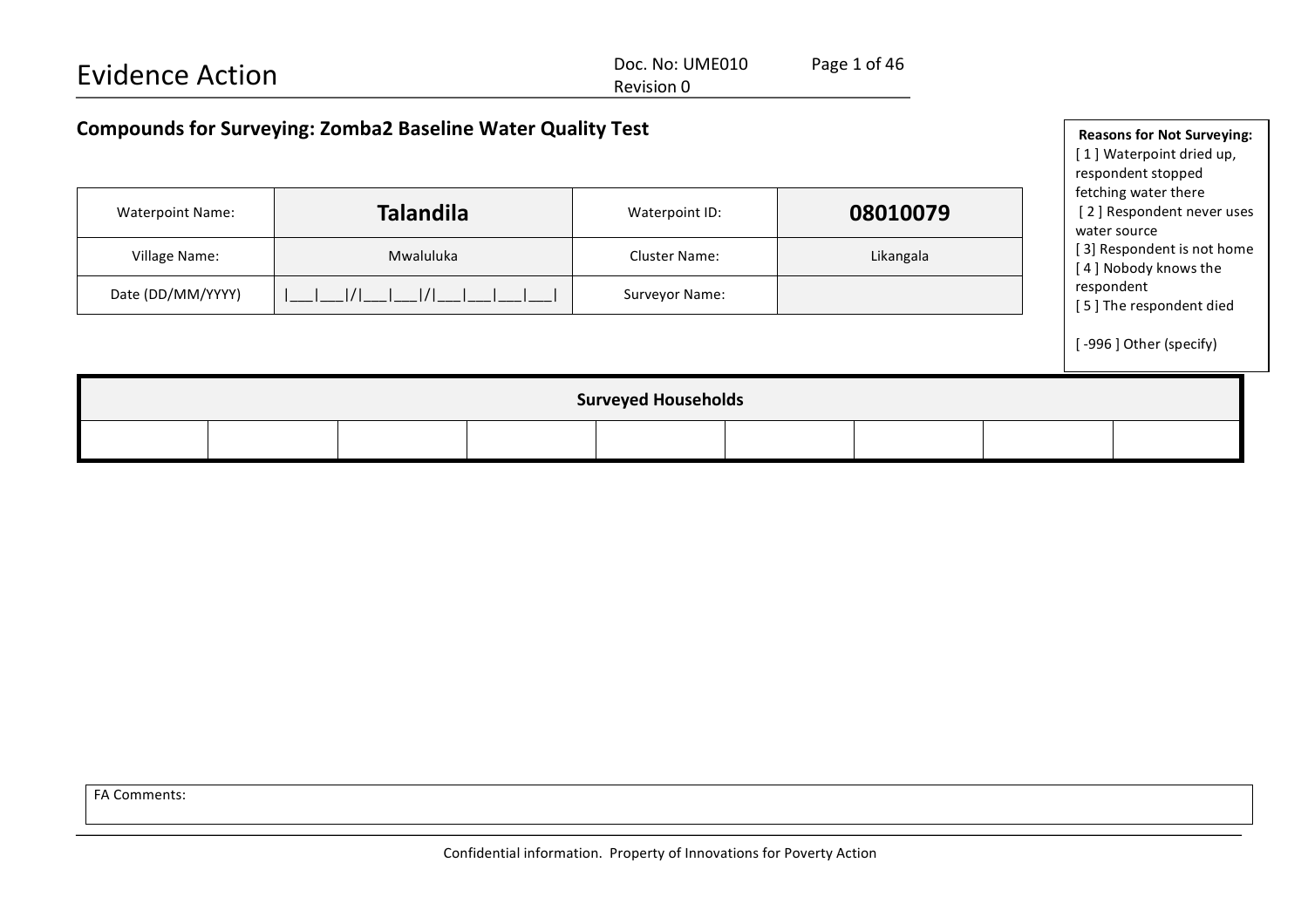Doc. No: UME010 Page 2 of 46

Revision 0

| Order<br>for<br>surveys | Random #                               | <b>Compound Name</b> | <b>Compound ID</b>                             | <b>Target</b><br>Respondent | Initials of<br>FA<br>surveying | Surveyed?<br>(Circle one) | If No, reason not surveyed<br>(# corresponding to reason above) |
|-------------------------|----------------------------------------|----------------------|------------------------------------------------|-----------------------------|--------------------------------|---------------------------|-----------------------------------------------------------------|
|                         |                                        |                      | PLEASE SURVEY 8 HOUSEHOLDS FROM THE LIST BELOW |                             |                                |                           |                                                                 |
| $\mathbf{1}$            | 9.9512496963143349E-<br>3              |                      | 080100790062                                   | -Any-                       |                                | Yes / No                  |                                                                 |
| $\overline{2}$          | 3.1415928155183792E-                   |                      | 080100790028                                   | -Any-                       |                                | Yes / No                  |                                                                 |
| 3                       | 0.04057326540350914                    |                      | 080100790081                                   | -Any-                       |                                | Yes / No                  |                                                                 |
| 4                       | 4.4470150023698807E-<br>2              |                      | 080100790056                                   | -Any-                       |                                | Yes / No                  |                                                                 |
| 5                       | 4.4816520065069199E-<br>$\overline{2}$ |                      | 080100790024                                   | -Any-                       |                                | Yes / No                  |                                                                 |
| 6                       | 4.9843080341815948E-<br>$\mathcal{P}$  |                      | 080100790040                                   | -Any-                       |                                | Yes / No                  |                                                                 |
| $\overline{7}$          | 7.7766500413417816E-                   |                      | 080100790058                                   | -Any-                       |                                | Yes / No                  |                                                                 |
| 8                       | 7.8372694551944733E-<br>2              |                      | 080100790036                                   | -Any-                       |                                | Yes / No                  |                                                                 |
| 9                       | 0.08737047016620636                    |                      | 080100790032                                   | -Any-                       |                                | Yes / No                  |                                                                 |
| 10                      | 9.2397920787334442E-                   |                      | 080100790025                                   | -Any-                       |                                | Yes / No                  |                                                                 |
| 11                      | 9.7049161791801453E-<br>$\overline{2}$ |                      | 080100790053                                   | -Any-                       |                                | Yes / No                  |                                                                 |
| 12                      | 0.11704567074775696                    |                      | 080100790074                                   | -Any-                       |                                | Yes / No                  |                                                                 |
| 13                      | 0.12782470881938934                    |                      | 080100790012                                   | -Any-                       |                                | Yes / No                  |                                                                 |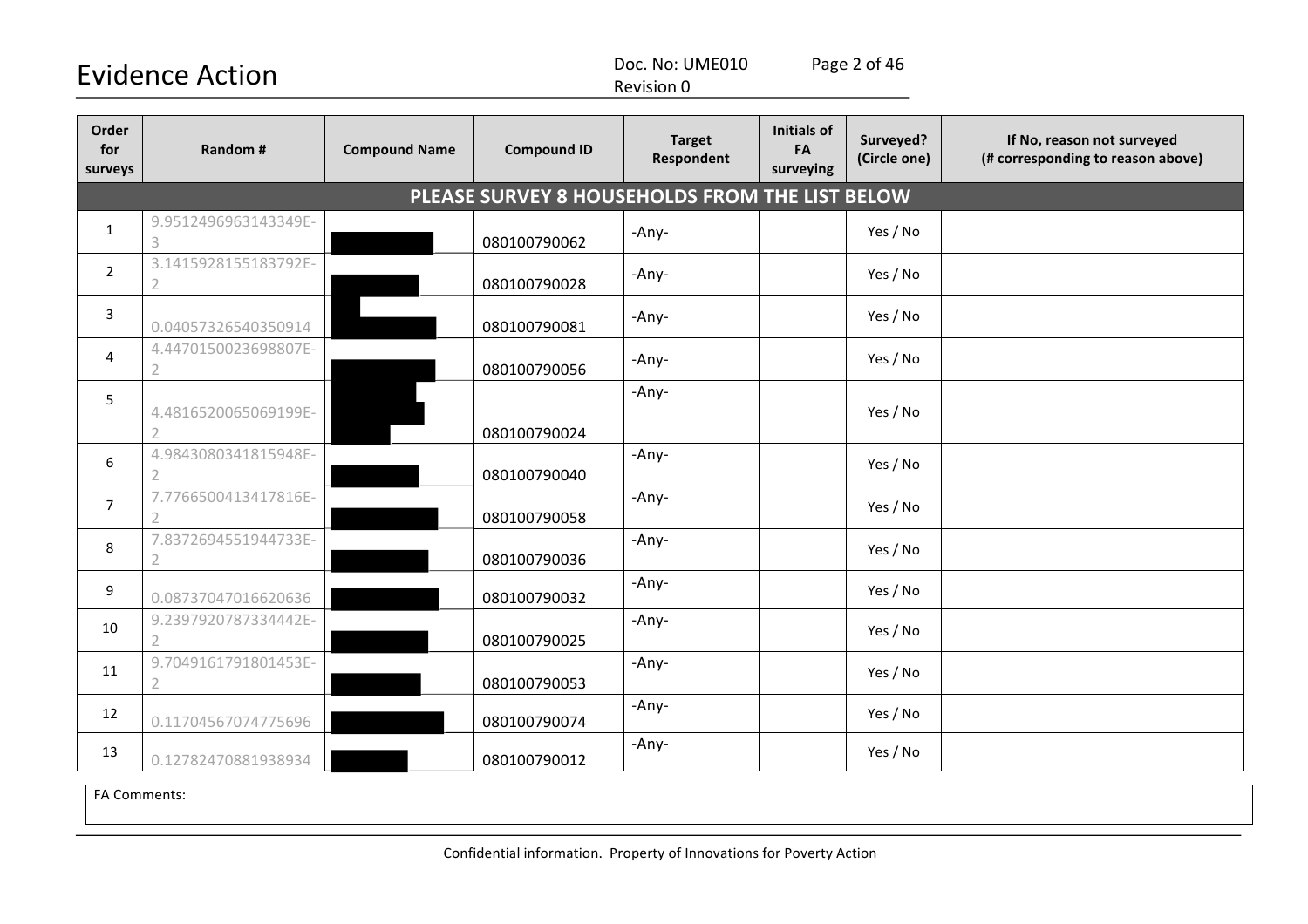#### Revision 0

| 14 | 0.13393564522266388 | 080100790041 | -Any- | Yes / No |  |
|----|---------------------|--------------|-------|----------|--|
| 15 | 0.1501094251871109  | 080100790090 | -Any- | Yes / No |  |
| 16 | 0.15887130796909332 | 080100790020 | -Any- | Yes / No |  |
| 17 | 0.16201256215572357 | 080100790049 | -Any- | Yes / No |  |
| 18 | 0.16397057473659515 | 080100790083 | -Any- | Yes / No |  |
| 19 | 0.17247471213340759 | 080100790017 | -Any- | Yes / No |  |
| 20 | 0.18947245180606842 | 080100790038 | -Any- | Yes / No |  |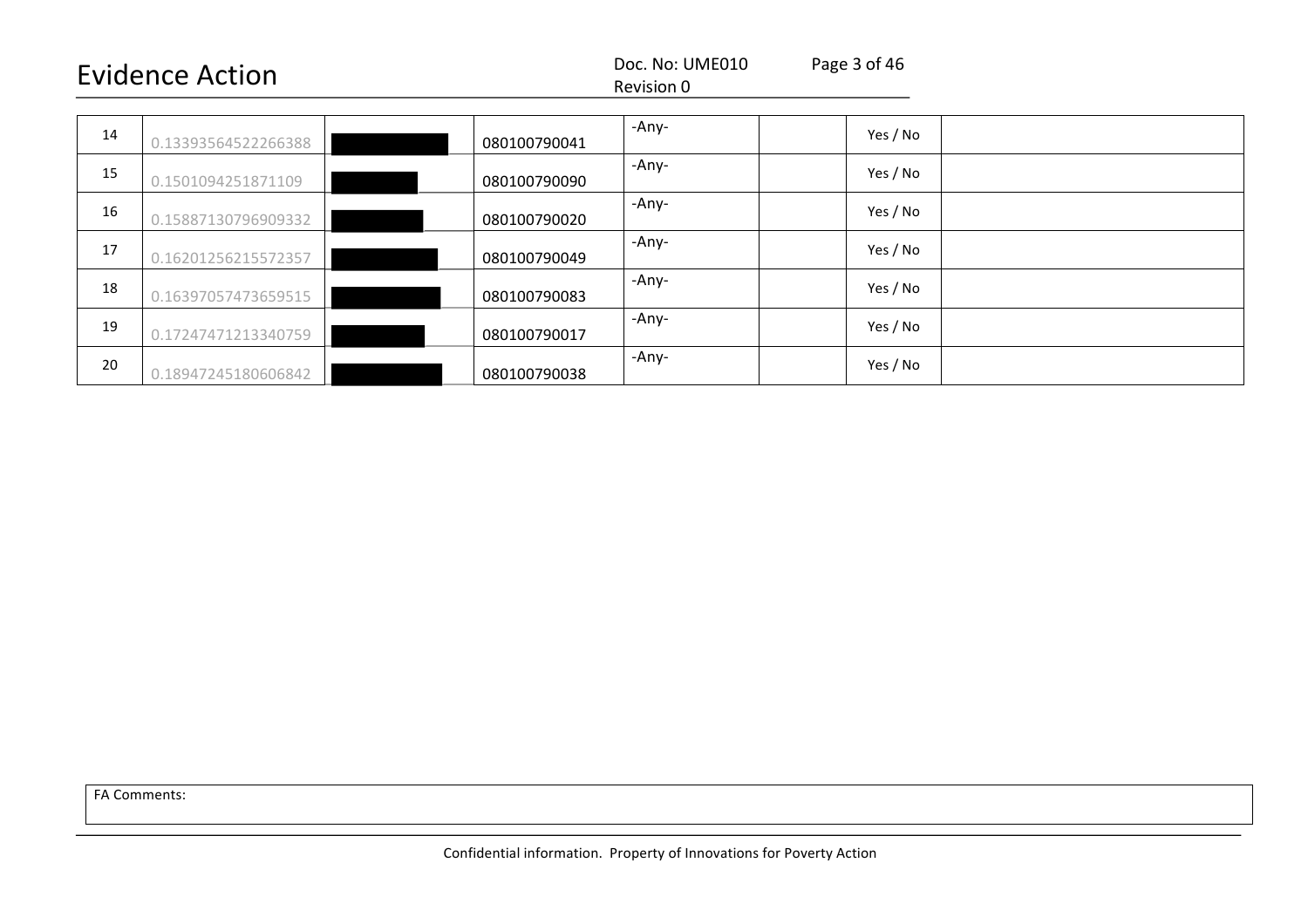| <b>Evidence Action</b> | Page 2 of 46<br>Doc. No: UME010 |  |  |  |
|------------------------|---------------------------------|--|--|--|
| Revision 0             |                                 |  |  |  |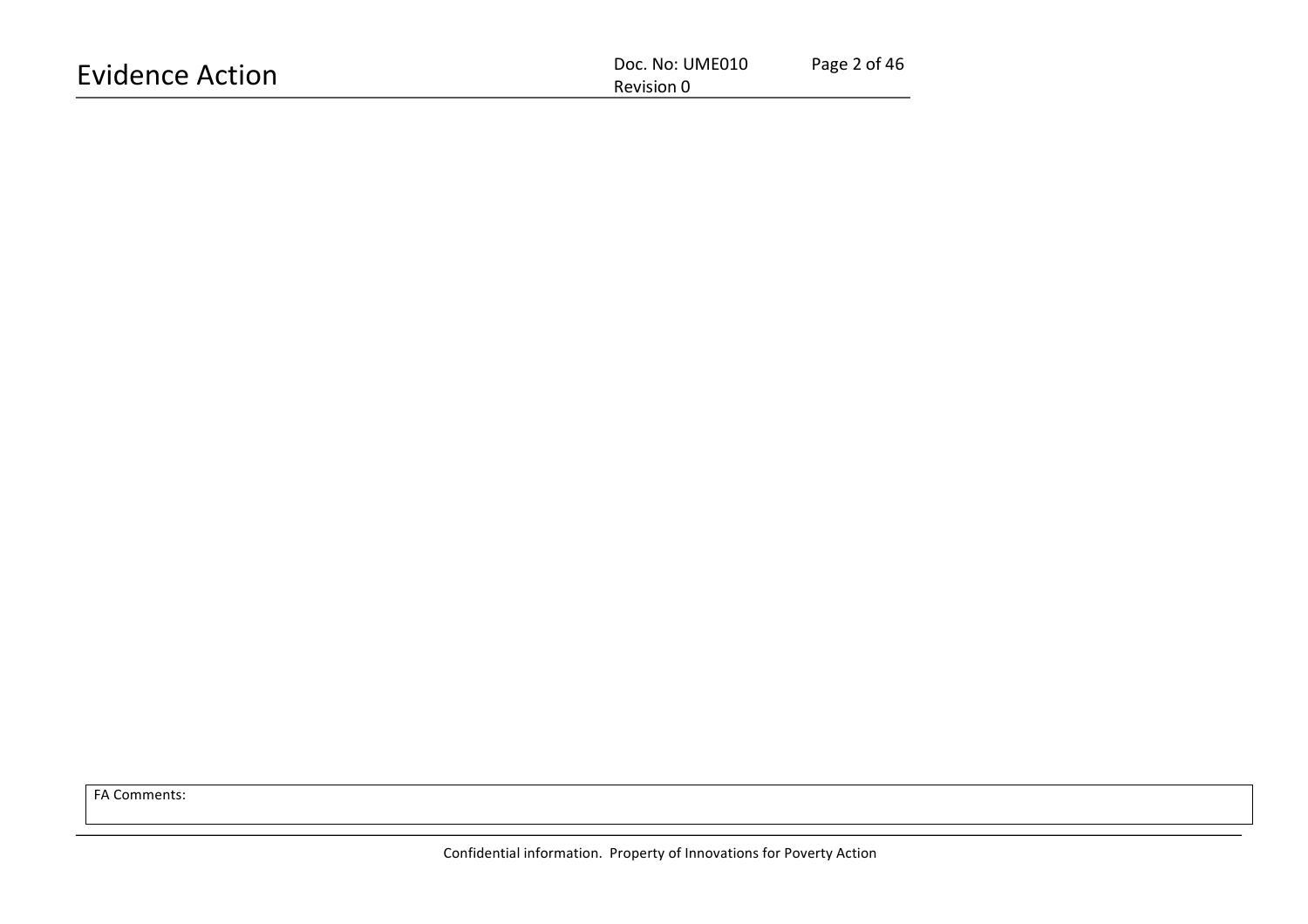| <b>Evidence Action</b>                                             |                                                                                     | Doc. No: UME010<br>Revision 0 | Page 1 of 46 |                                                                   |
|--------------------------------------------------------------------|-------------------------------------------------------------------------------------|-------------------------------|--------------|-------------------------------------------------------------------|
| <b>Compounds for Surveying: Zomba2 Baseline Water Quality Test</b> | <b>Reasons for Not Surveying:</b><br>[1] Waterpoint dried up,<br>respondent stopped |                               |              |                                                                   |
| <b>Waterpoint Name:</b>                                            | Namwera Borehole                                                                    | Waterpoint ID:                | 08010086     | fetching water there<br>[2] Respondent never uses<br>water source |
| Village Name:                                                      | Namwera                                                                             | Cluster Name:                 | Likangala    | [3] Respondent is not home<br>[4] Nobody knows the                |
| Date (DD/MM/YYYY)                                                  |                                                                                     | Surveyor Name:                |              | respondent<br>[5] The respondent died                             |
|                                                                    |                                                                                     |                               |              | [-996] Other (specify)                                            |
|                                                                    |                                                                                     | <b>Surveyed Households</b>    |              |                                                                   |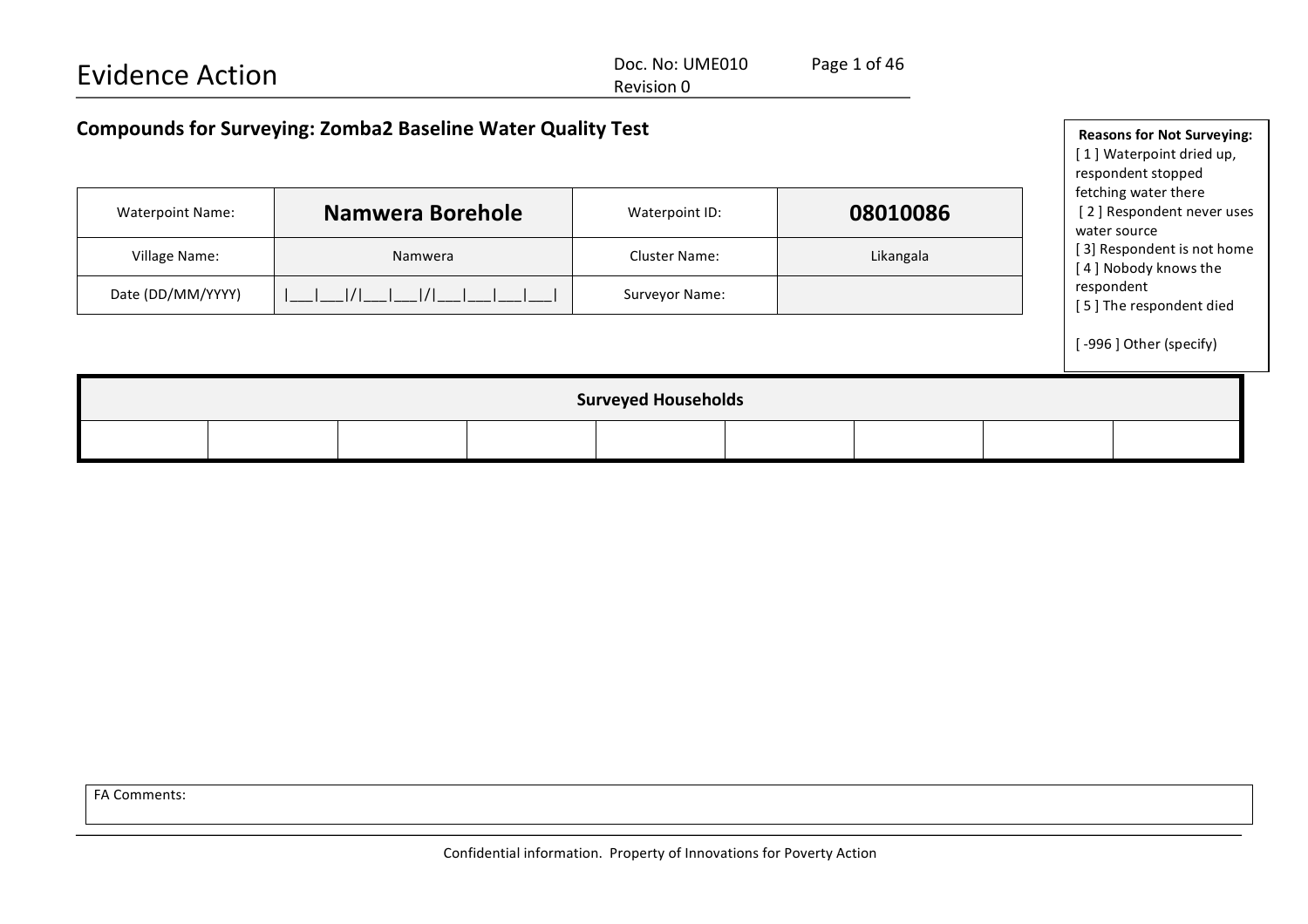Doc. No: UME010 Page 2 of 46

Revision 0

| Order<br>for<br>surveys | Random #                               | <b>Compound Name</b> | <b>Compound ID</b>                             | <b>Target</b><br>Respondent | <b>Initials of</b><br>FA<br>surveying | Surveyed?<br>(Circle one) | If No, reason not surveyed<br>(# corresponding to reason above) |
|-------------------------|----------------------------------------|----------------------|------------------------------------------------|-----------------------------|---------------------------------------|---------------------------|-----------------------------------------------------------------|
|                         |                                        |                      | PLEASE SURVEY 8 HOUSEHOLDS FROM THE LIST BELOW |                             |                                       |                           |                                                                 |
| $\mathbf{1}$            | 9.754951111972332E-3                   |                      | 080100860064                                   | -Any-                       |                                       | Yes / No                  |                                                                 |
| $\overline{2}$          | 1.2169375084340572E-                   |                      | 080100860054                                   | -Any-                       |                                       | Yes / No                  |                                                                 |
| $\overline{3}$          | 1.5916544944047928E-<br>$\overline{2}$ |                      | 080100860076                                   | -Any-                       |                                       | Yes / No                  |                                                                 |
| 4                       | 2.5597987696528435E-                   |                      | 080100860117                                   | -Any-                       |                                       | Yes / No                  |                                                                 |
| 5                       | 3.3009469509124756E-                   |                      | 080100860114                                   | -Any-                       |                                       | Yes / No                  |                                                                 |
| 6                       | 3.6148730665445328E-                   |                      | 080100860048                                   | -Any-                       |                                       | Yes / No                  |                                                                 |
| $\overline{7}$          | 3.7006314843893051E-                   |                      | 080100860083                                   | -Any-                       |                                       | Yes / No                  |                                                                 |
| 8                       | 3.7177596241235733E-                   |                      | 080100860108                                   | -Any-                       |                                       | Yes / No                  |                                                                 |
| 9                       | 4.4825203716754913E-<br>$\overline{2}$ |                      | 080100860017                                   | -Any-                       |                                       | Yes / No                  |                                                                 |
| 10                      | 4.5084275305271149E-                   |                      | 080100860085                                   | -Any-                       |                                       | Yes / No                  |                                                                 |
| 11                      | 0.0461161769926548                     |                      | 080100860053                                   | -Any-                       |                                       | Yes / No                  |                                                                 |
| 12                      | 4.6634666621685028E-<br>$\mathcal{L}$  |                      | 080100860024                                   | -Any-                       |                                       | Yes / No                  |                                                                 |
| 13                      | 5.2518662065267563E-                   |                      | 080100860134                                   | -Any-                       |                                       | Yes / No                  |                                                                 |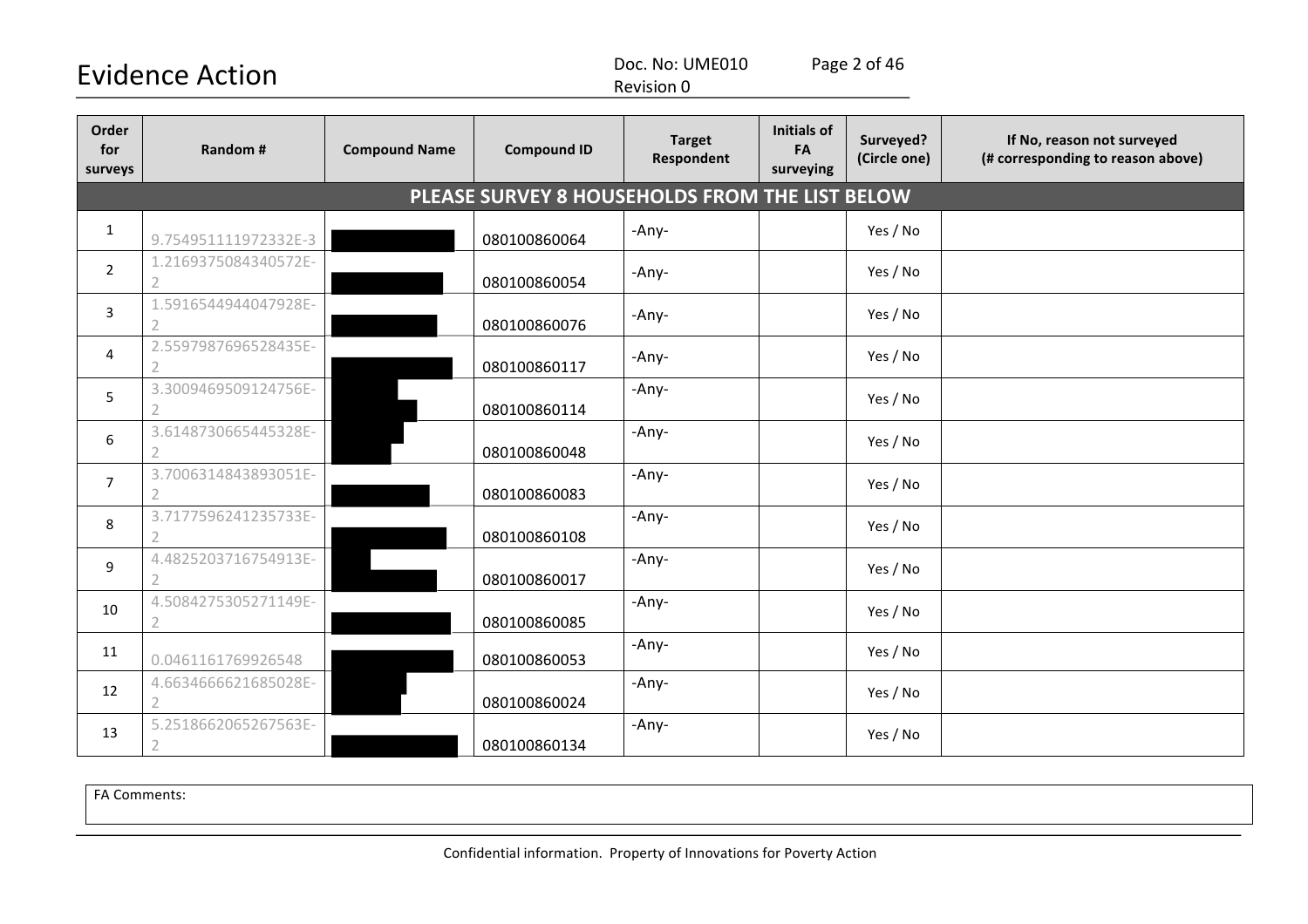#### Revision 0

| 14 | 5.6269425898790359E- | 080100860084 | -Any- | Yes / No |  |
|----|----------------------|--------------|-------|----------|--|
| 15 | 5.6676041334867477E- | 080100860088 | -Any- | Yes / No |  |
| 16 | 6.6930525004863739E- | 080100860013 | -Any- | Yes / No |  |
| 17 | 6.9343425333499908E- | 080100860082 | -Any- | Yes / No |  |
| 18 | 8.0904565751552582E- | 080100860105 | -Any- | Yes / No |  |
| 19 | 9.4436444342136383E- | 080100860129 | -Any- | Yes / No |  |
| 20 | 0.10149359703063965  | 080100860144 | -Any- | Yes / No |  |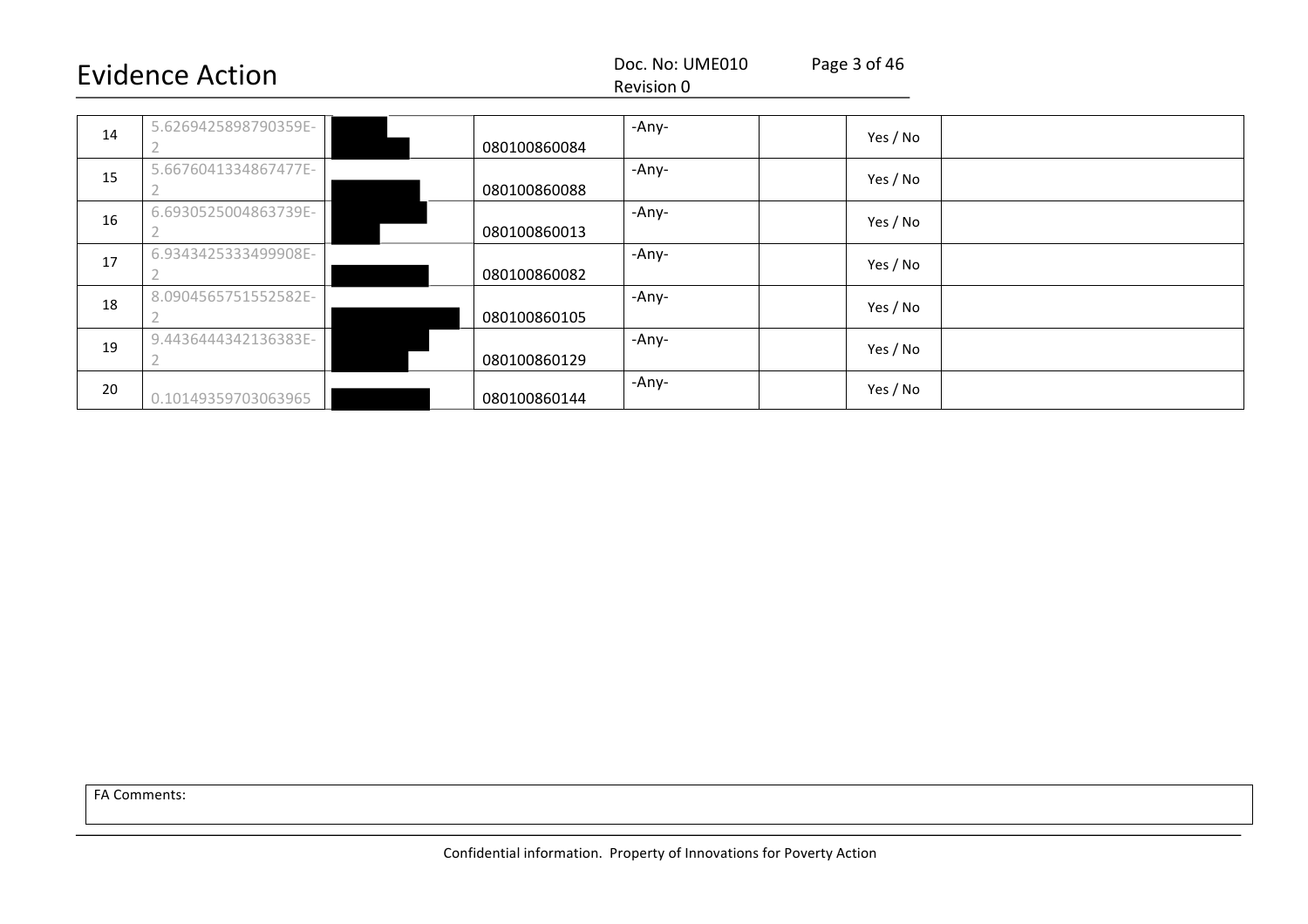| <b>Evidence Action</b>                                             |  |                      |  | Page 4 of 46<br>Doc. No: UME010<br>Revision 0 |  |           |                                                                                                             |
|--------------------------------------------------------------------|--|----------------------|--|-----------------------------------------------|--|-----------|-------------------------------------------------------------------------------------------------------------|
| <b>Compounds for Surveying: Zomba2 Baseline Water Quality Test</b> |  |                      |  |                                               |  |           | <b>Reasons for Not Surveying:</b><br>[1] Waterpoint dried up,<br>respondent stopped<br>fetching water there |
| <b>Waterpoint Name:</b>                                            |  | <b>Store's Well.</b> |  | Waterpoint ID:                                |  | 08010088  | [2] Respondent never uses<br>water source<br>3] Respondent is not home                                      |
| Village Name:                                                      |  | Namwera              |  | <b>Cluster Name:</b>                          |  | Likangala | 4] Nobody knows the<br>respondent                                                                           |
| Date (DD/MM/YYYY)                                                  |  | 1/1<br>1/1           |  | Surveyor Name:                                |  |           | [5] The respondent died                                                                                     |
|                                                                    |  |                      |  |                                               |  |           | [-996] Other (specify)                                                                                      |
|                                                                    |  |                      |  | <b>Surveyed Households</b>                    |  |           |                                                                                                             |
|                                                                    |  |                      |  |                                               |  |           |                                                                                                             |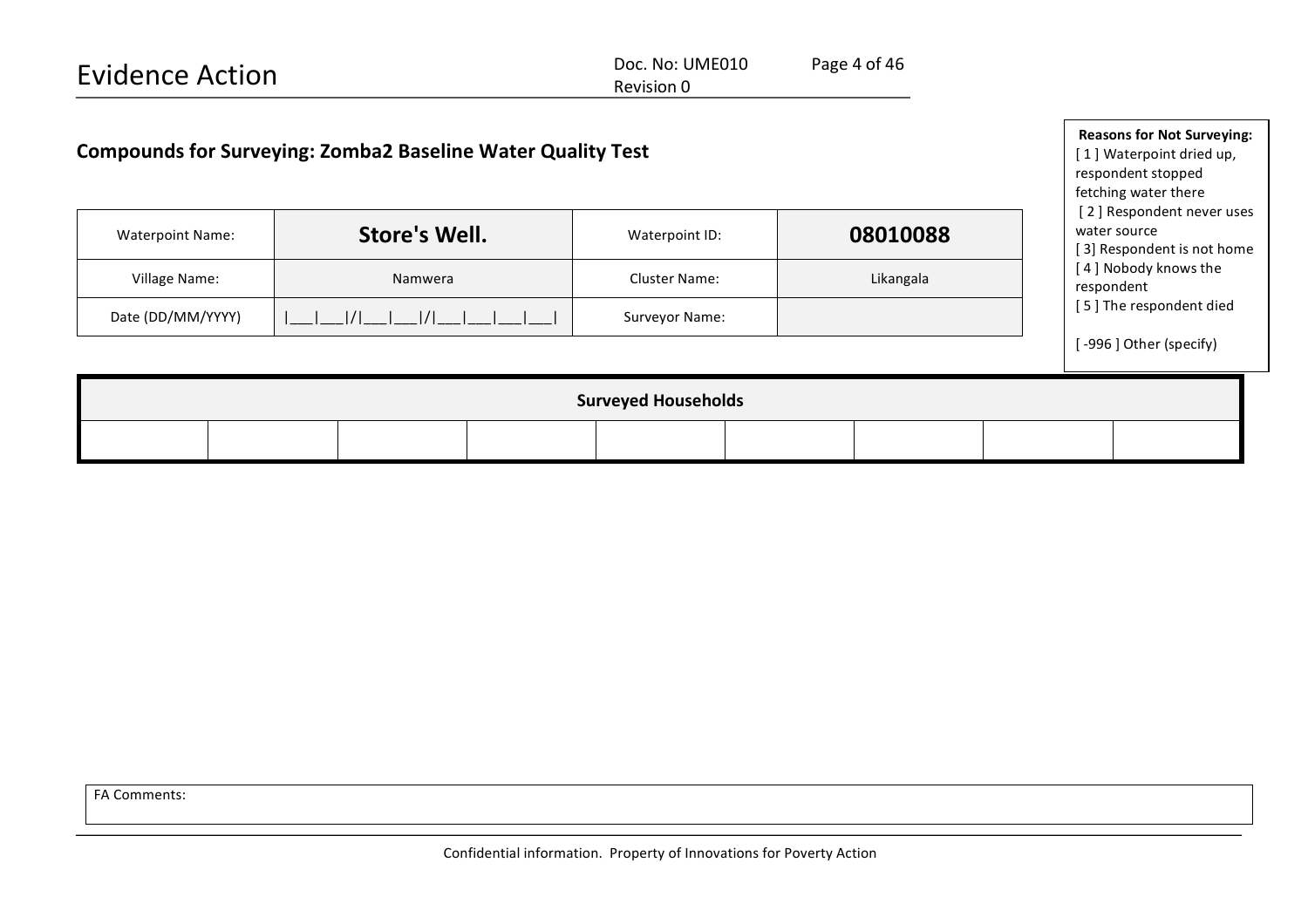Doc. No: UME010 Page 5 of 46

Revision 0

| Order<br>for<br>surveys | Random #                                       | <b>Compound Name</b> | <b>Compound ID</b> | <b>Target</b><br>Respondent | <b>Initials of</b><br>FA<br>surveying | Surveyed?<br>(Circle one) | If No, reason not surveyed<br>(# corresponding to reason above) |  |  |  |  |
|-------------------------|------------------------------------------------|----------------------|--------------------|-----------------------------|---------------------------------------|---------------------------|-----------------------------------------------------------------|--|--|--|--|
|                         | PLEASE SURVEY 8 HOUSEHOLDS FROM THE LIST BELOW |                      |                    |                             |                                       |                           |                                                                 |  |  |  |  |
| $\mathbf{1}$            | 2.5539517402648926E-<br>$\overline{2}$         |                      | 080100880012       | -Any-                       |                                       | Yes / No                  |                                                                 |  |  |  |  |
| $\overline{2}$          | 6.9706104695796967E-<br>$\overline{2}$         |                      | 080100880033       | -Any-                       |                                       | Yes / No                  |                                                                 |  |  |  |  |
| 3                       | 0.11610884219408035                            |                      | 080100880020       | -Any-                       |                                       | Yes / No                  |                                                                 |  |  |  |  |
| 4                       | 0.14157262444496155                            |                      | 080100880034       | -Any-                       |                                       | Yes / No                  |                                                                 |  |  |  |  |
| 5                       | 0.14276161789894104                            |                      | 080100880017       | -Any-                       |                                       | Yes / No                  |                                                                 |  |  |  |  |
| 6                       | 0.14574052393436432                            |                      | 080100880027       | -Any-                       |                                       | Yes / No                  |                                                                 |  |  |  |  |
| 7                       | 0.16263236105442047                            |                      | 080100880023       | -Any-                       |                                       | Yes / No                  |                                                                 |  |  |  |  |
| 8                       | 0.25016933679580688                            |                      | 080100880038       | -Any-                       |                                       | Yes / No                  |                                                                 |  |  |  |  |
| 9                       | 0.25708648562431335                            |                      | 080100880036       | -Any-                       |                                       | Yes / No                  |                                                                 |  |  |  |  |
| 10                      | 0.27331453561782837                            |                      | 080100880030       | -Any-                       |                                       | Yes / No                  |                                                                 |  |  |  |  |
| 11                      | 0.35792729258537292                            |                      | 080100880018       | -Any-                       |                                       | Yes / No                  |                                                                 |  |  |  |  |
| 12                      | 0.42599746584892273                            |                      | 080100880024       | -Any-                       |                                       | Yes / No                  |                                                                 |  |  |  |  |
| 13                      | 0.43028753995895386                            |                      | 080100880013       | -Any-                       |                                       | Yes / No                  |                                                                 |  |  |  |  |
| 14                      | 0.43858012557029724                            |                      | 080100880028       | -Any-                       |                                       | Yes / No                  |                                                                 |  |  |  |  |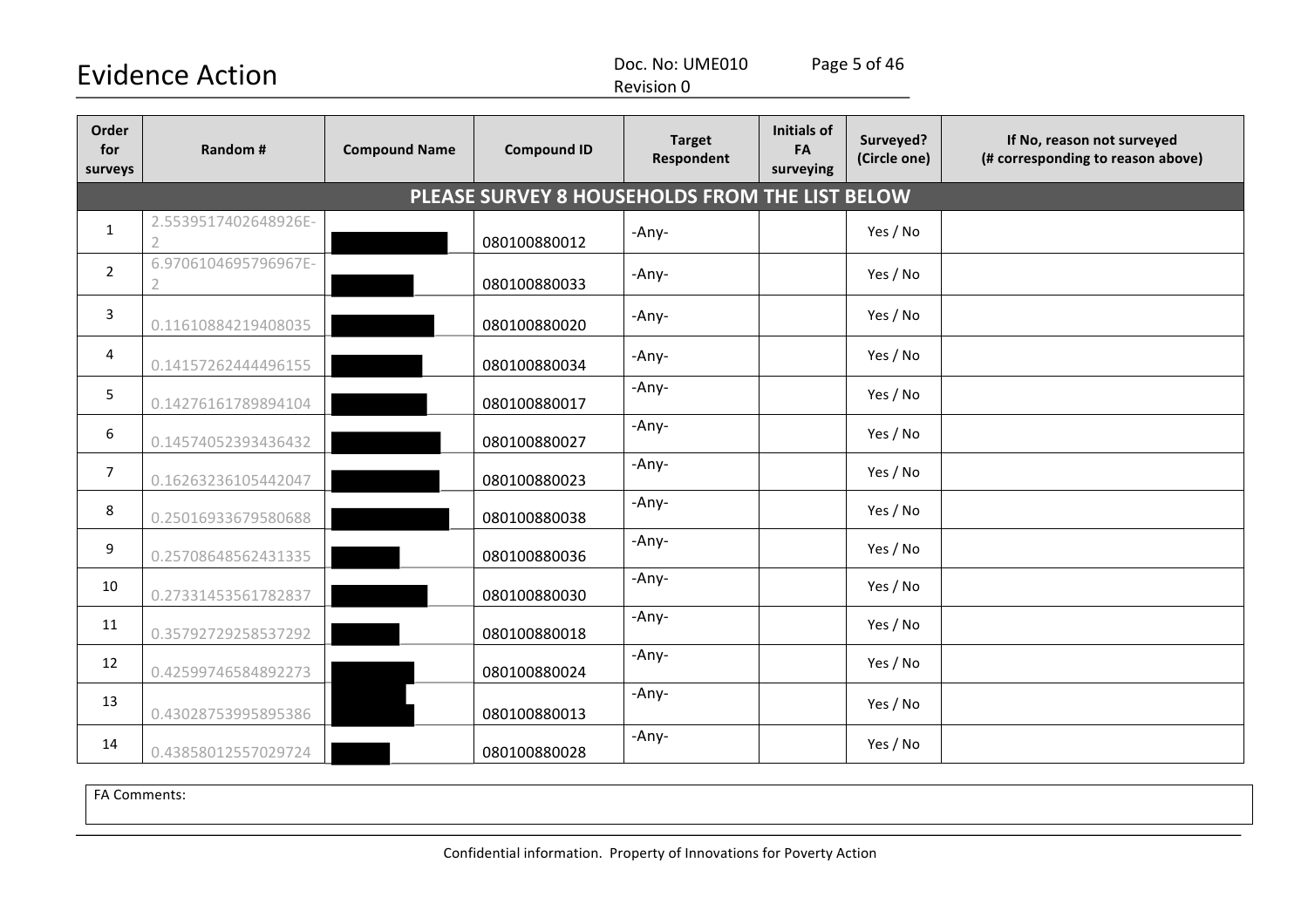| .<br>`†ı∩n                 |            |  |
|----------------------------|------------|--|
| <b>VII</b><br>$\mathbf{H}$ | Revision u |  |

| 15 | 0.48952683806419373 | -Any-<br>080100880025 | Yes / No |  |
|----|---------------------|-----------------------|----------|--|
| 16 | 0.50330018997192383 | -Any-<br>080100880031 | Yes / No |  |
| 17 | 0.50980138778686523 | -Any-<br>080100880035 | Yes / No |  |
| 18 | 0.53071582317352295 | -Any-<br>080100880026 | Yes / No |  |
| 19 | 0.58953869342803955 | -Any-<br>080100880016 | Yes / No |  |
| 20 | 0.62164980173110962 | -Any-<br>080100880015 | Yes / No |  |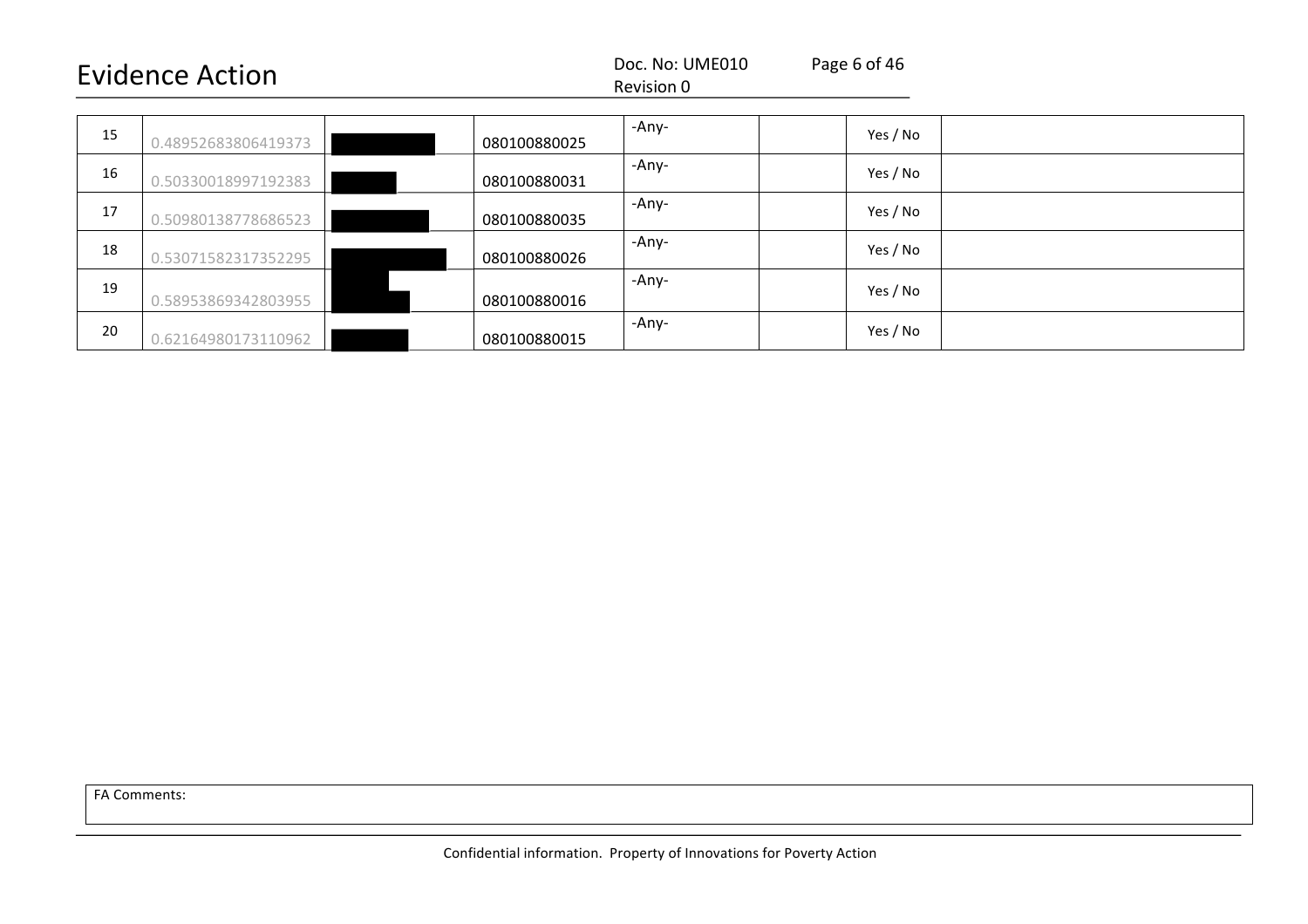| <b>Evidence Action</b>                                             |                                                                                     | Doc. No: UME010<br>Revision 0 | Page 1 of 46 |                                                                   |
|--------------------------------------------------------------------|-------------------------------------------------------------------------------------|-------------------------------|--------------|-------------------------------------------------------------------|
| <b>Compounds for Surveying: Zomba2 Baseline Water Quality Test</b> | <b>Reasons for Not Surveying:</b><br>[1] Waterpoint dried up,<br>respondent stopped |                               |              |                                                                   |
| <b>Waterpoint Name:</b>                                            | 45 borehore                                                                         | 08010092<br>Waterpoint ID:    |              | fetching water there<br>[2] Respondent never uses<br>water source |
| Village Name:                                                      | Ramusi 1                                                                            | <b>Cluster Name:</b>          | Likangala    | [3] Respondent is not home<br>[4] Nobody knows the                |
| Date (DD/MM/YYYY)                                                  |                                                                                     | Surveyor Name:                |              | respondent<br>I. E. I. The recognation to died                    |

[-996] Other (specify)

[5] The respondent died

| <b>Surveyed Households</b> |  |  |  |  |  |  |  |  |
|----------------------------|--|--|--|--|--|--|--|--|
|                            |  |  |  |  |  |  |  |  |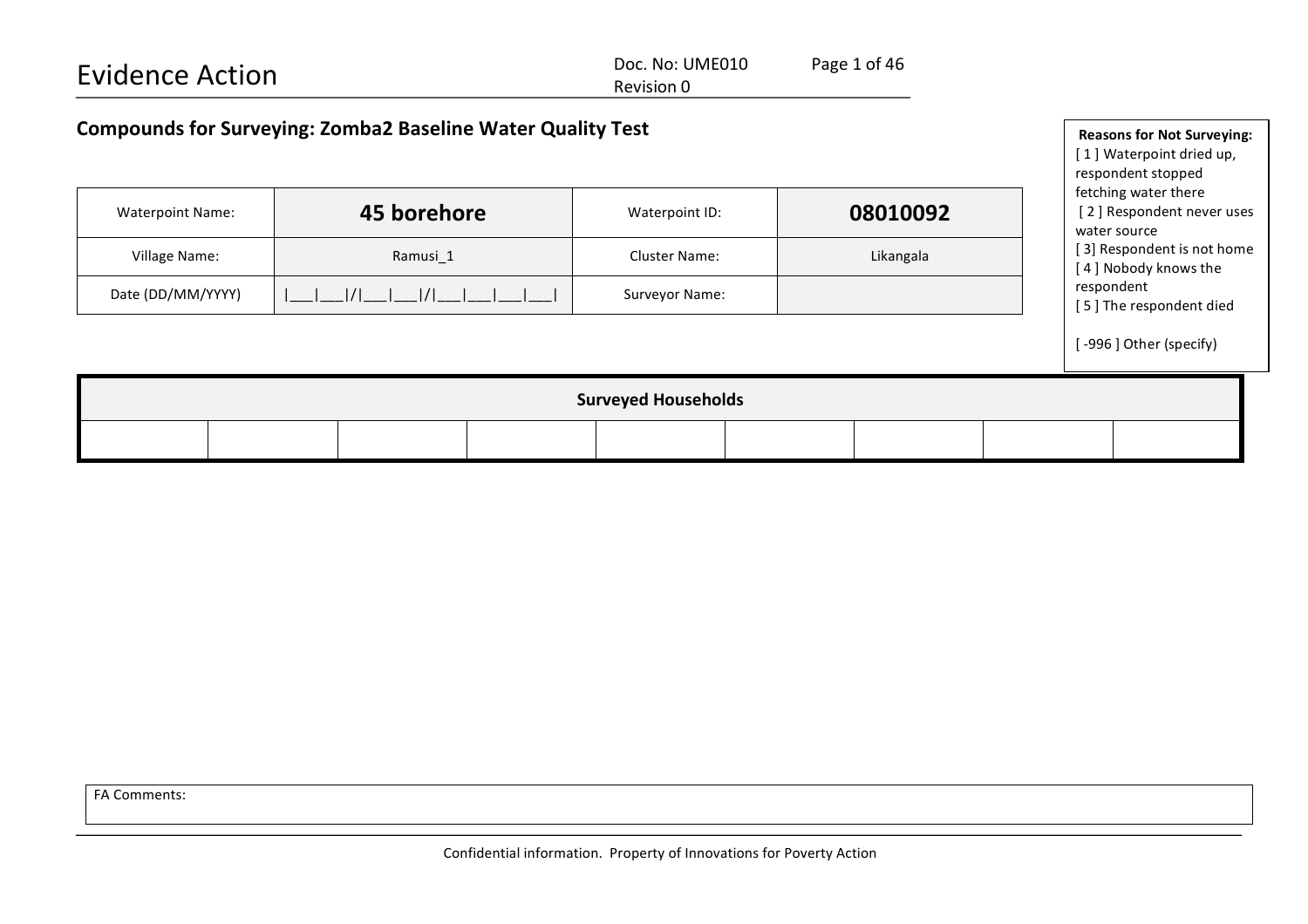Doc. No: UME010 Page 2 of 46

Revision 0

| Order<br>for<br>surveys | Random #                                       | <b>Compound Name</b> | <b>Compound ID</b> | <b>Target</b><br>Respondent | <b>Initials of</b><br>FA<br>surveying | Surveyed?<br>(Circle one) | If No, reason not surveyed<br>(# corresponding to reason above) |  |  |  |  |
|-------------------------|------------------------------------------------|----------------------|--------------------|-----------------------------|---------------------------------------|---------------------------|-----------------------------------------------------------------|--|--|--|--|
|                         | PLEASE SURVEY 8 HOUSEHOLDS FROM THE LIST BELOW |                      |                    |                             |                                       |                           |                                                                 |  |  |  |  |
| $\mathbf{1}$            | 1.4518755488097668E-<br>$\overline{2}$         |                      | 080100920037       | -Any-                       |                                       | Yes / No                  |                                                                 |  |  |  |  |
| $\overline{2}$          | 2.1406538784503937E-                           |                      | 080100920039       | -Any-                       |                                       | Yes / No                  |                                                                 |  |  |  |  |
| 3                       | 6.8113312125205994E-<br>2                      |                      | 080100920020       | -Any-                       |                                       | Yes / No                  |                                                                 |  |  |  |  |
| 4                       | 8.1938073039054871E-                           |                      | 080100920016       | -Any-                       |                                       | Yes / No                  |                                                                 |  |  |  |  |
| 5                       | 8.8763236999511719E-<br>2                      |                      | 080100920019       | -Any-                       |                                       | Yes / No                  |                                                                 |  |  |  |  |
| 6                       | 0.10851550102233887                            |                      | 080100920040       | -Any-                       |                                       | Yes / No                  |                                                                 |  |  |  |  |
| $\overline{7}$          | 0.13389608263969421                            |                      | 080100920023       | -Any-                       |                                       | Yes / No                  |                                                                 |  |  |  |  |
| 8                       | 0.1396835595369339                             |                      | 080100920025       | -Any-                       |                                       | Yes / No                  |                                                                 |  |  |  |  |
| 9                       | 0.15420404076576233                            |                      | 080100920026       | -Any-                       |                                       | Yes / No                  |                                                                 |  |  |  |  |
| 10                      | 0.18060405552387238                            |                      | 080100920014       | -Any-                       |                                       | Yes / No                  |                                                                 |  |  |  |  |
| 11                      | 0.21089732646942139                            |                      | 080100920032       | -Any-                       |                                       | Yes / No                  |                                                                 |  |  |  |  |
| 12                      | 0.21388824284076691                            |                      | 080100920015       | -Any-                       |                                       | Yes / No                  |                                                                 |  |  |  |  |
| 13                      | 0.23544719815254211                            |                      | 080100920027       | -Any-                       |                                       | Yes / No                  |                                                                 |  |  |  |  |
| 14                      | 0.24157387018203735                            |                      | 080100920041       | -Any-                       |                                       | Yes / No                  |                                                                 |  |  |  |  |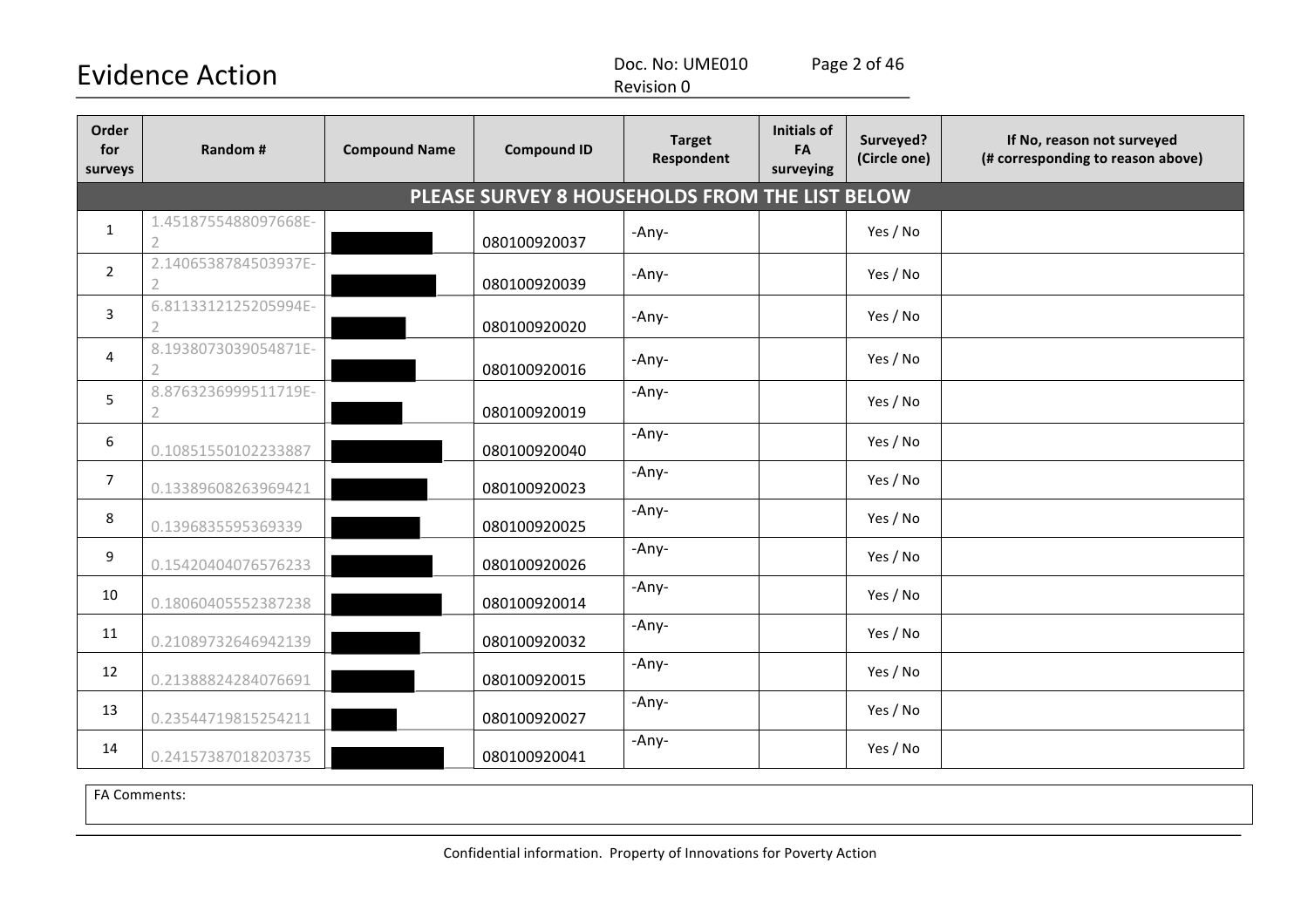#### Revision 0

| 15 | 0.25417459011077881 | 080100920036 | -Any- | Yes / No |
|----|---------------------|--------------|-------|----------|
| 16 | 0.27855822443962097 | 080100920029 | -Any- | Yes / No |
| 17 | 0.29060861468315125 | 080100920018 | -Any- | Yes / No |
| 18 | 0.2964421808719635  | 080100920028 | -Any- | Yes / No |
| 19 | 0.31403198838233948 | 080100920030 | -Any- | Yes / No |
| 20 | 0.33075347542762756 | 080100920045 | -Any- | Yes / No |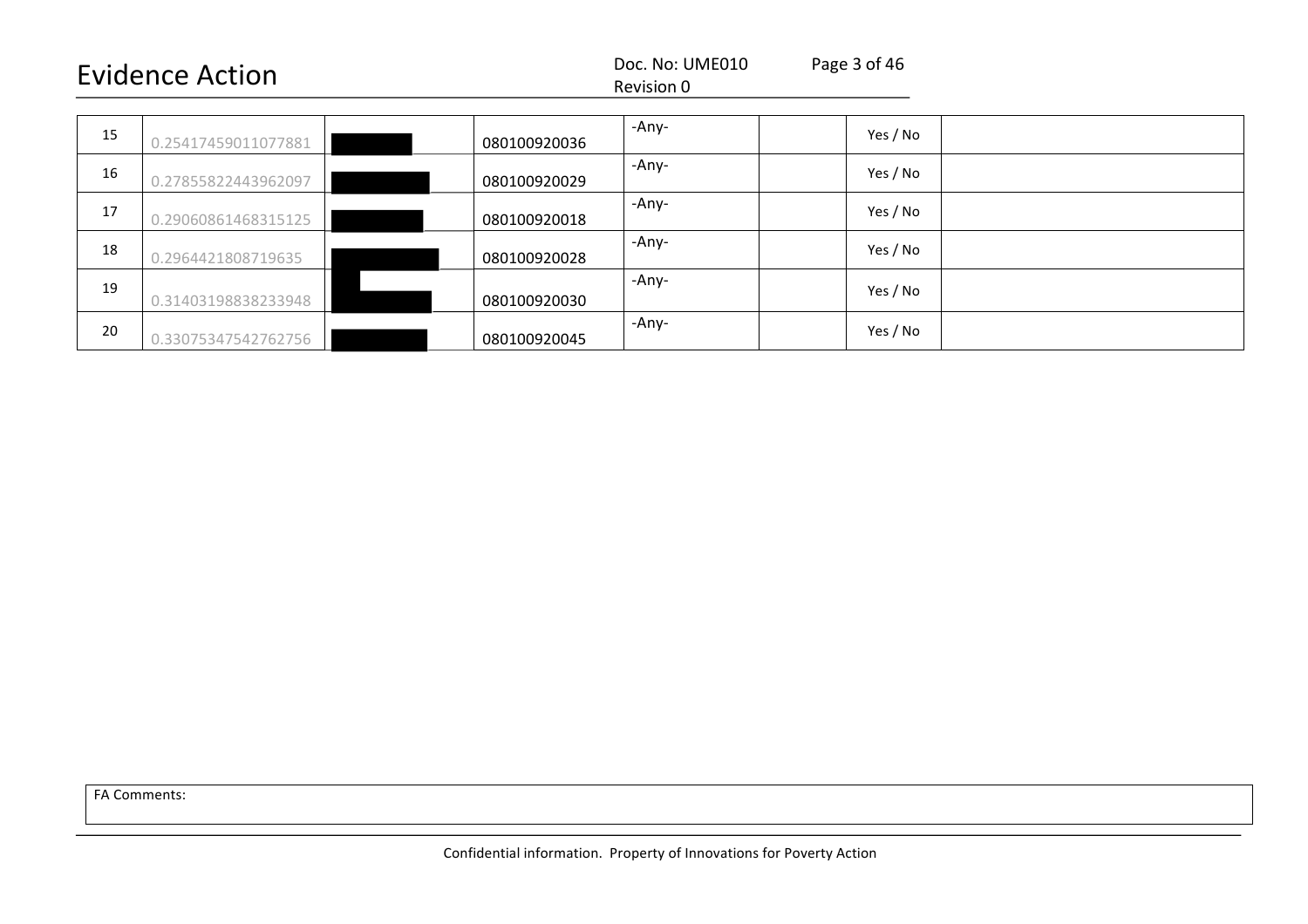| <b>Evidence Action</b>                                             | Page 1 of 46<br>Doc. No: UME010   |  |                          |  |  |  |  |  |
|--------------------------------------------------------------------|-----------------------------------|--|--------------------------|--|--|--|--|--|
|                                                                    | Revision 0                        |  |                          |  |  |  |  |  |
|                                                                    |                                   |  |                          |  |  |  |  |  |
| <b>Compounds for Surveying: Zomba2 Baseline Water Quality Test</b> | <b>Reasons for Not Surveying:</b> |  |                          |  |  |  |  |  |
|                                                                    |                                   |  | [1] Waterpoint dried up, |  |  |  |  |  |
|                                                                    |                                   |  | respondent stopped       |  |  |  |  |  |

fetching water there

[2] Respondent never uses

| Village Name:<br>Date (DD/MM/YYYY) |  | Ramusi_1<br>$1/1$ $1/1$ |  | <b>Cluster Name:</b><br>Surveyor Name: |  | Likangala |  |  | water source<br>[3] Respondent is not home<br>[4] Nobody knows the<br>respondent<br>[5] The respondent died |
|------------------------------------|--|-------------------------|--|----------------------------------------|--|-----------|--|--|-------------------------------------------------------------------------------------------------------------|
|                                    |  |                         |  |                                        |  |           |  |  | [-996] Other (specify)                                                                                      |
| <b>Surveyed Households</b>         |  |                         |  |                                        |  |           |  |  |                                                                                                             |

Waterpoint Name: **Ramusi 1 Market Borehole** Waterpoint ID: **08010095**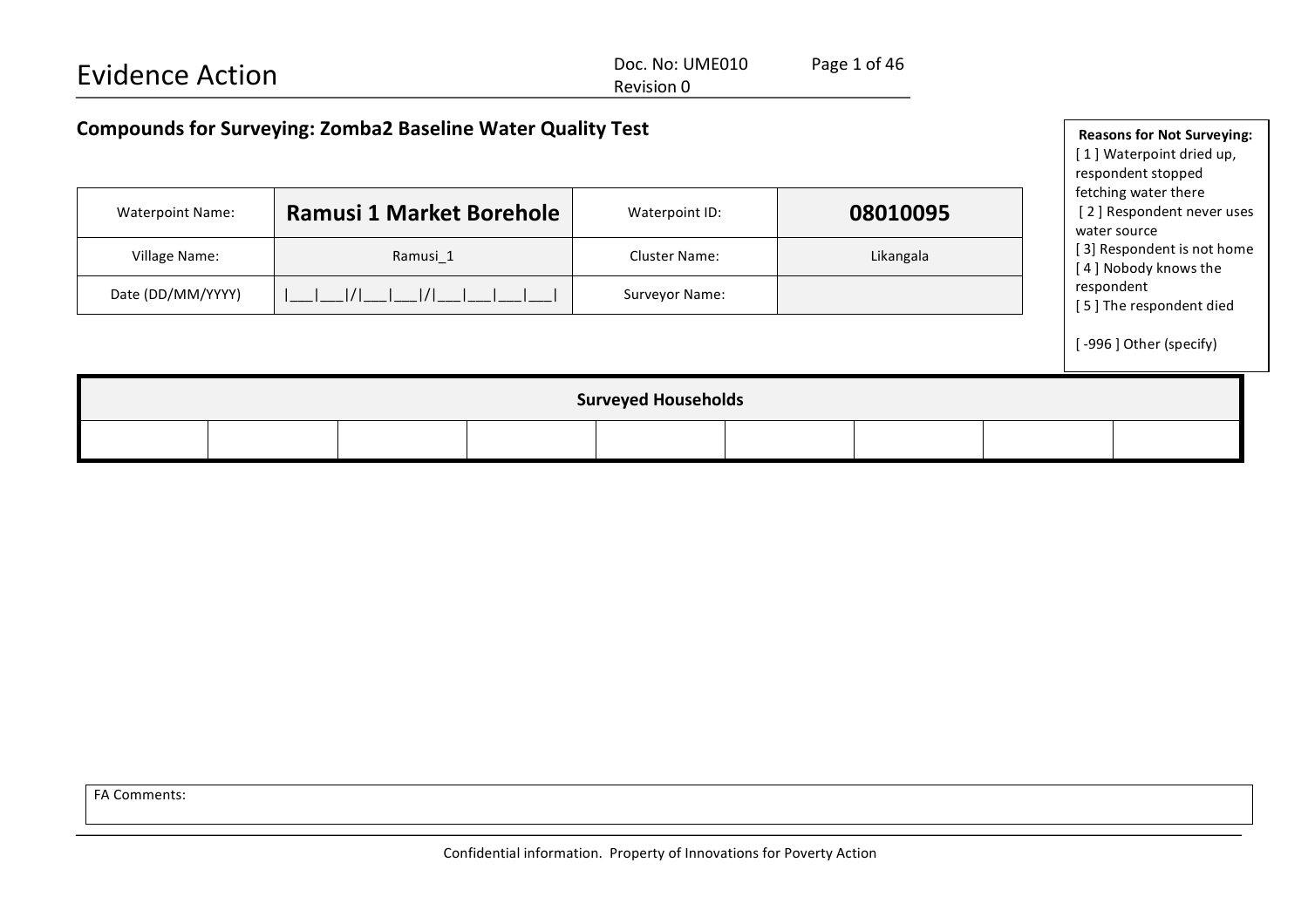Doc. No: UME010 Page 2 of 46

Revision 0

| Order<br>for<br>surveys | Random #                  | <b>Compound Name</b> | <b>Compound ID</b>                             | <b>Target</b><br>Respondent | <b>Initials of</b><br>FA<br>surveying | Surveyed?<br>(Circle one) | If No, reason not surveyed<br>(# corresponding to reason above) |
|-------------------------|---------------------------|----------------------|------------------------------------------------|-----------------------------|---------------------------------------|---------------------------|-----------------------------------------------------------------|
|                         |                           |                      | PLEASE SURVEY 8 HOUSEHOLDS FROM THE LIST BELOW |                             |                                       |                           |                                                                 |
| $\mathbf{1}$            | 7.3746424168348312E-<br>3 |                      | 080100950035                                   | -Any-                       |                                       | Yes / No                  |                                                                 |
| $\overline{2}$          | 9.6664633601903915E-<br>3 |                      | 080100950017                                   | -Any-                       |                                       | Yes / No                  |                                                                 |
| 3                       | 2.2229699417948723E-      |                      | 080100950018                                   | -Any-                       |                                       | Yes / No                  |                                                                 |
| 4                       | 0.206546351313591         |                      | 080100950023                                   | -Any-                       |                                       | Yes / No                  |                                                                 |
| 5                       | 0.24379219114780426       |                      | 080100950024                                   | -Any-                       |                                       | Yes / No                  |                                                                 |
| $\boldsymbol{6}$        | 0.26251795887947083       |                      | 080100950027                                   | -Any-                       |                                       | Yes / No                  |                                                                 |
| $\overline{7}$          | 0.26980686187744141       |                      | 080100950033                                   | -Any-                       |                                       | Yes / No                  |                                                                 |
| 8                       | 0.38825032114982605       |                      | 080100950020                                   | -Any-                       |                                       | Yes / No                  |                                                                 |
| 9                       | 0.44623762369155884       |                      | 080100950013                                   | -Any-                       |                                       | Yes / No                  |                                                                 |
| 10                      | 0.45107001066207886       |                      | 080100950034                                   | -Any-                       |                                       | Yes / No                  |                                                                 |
| 11                      | 0.4955621063709259        |                      | 080100950016                                   | -Any-                       |                                       | Yes / No                  |                                                                 |
| 12                      | 0.59160727262496948       |                      | 080100950015                                   | -Any-                       |                                       | Yes / No                  |                                                                 |
| 13                      | 0.65380591154098511       |                      | 080100950026                                   | -Any-                       |                                       | Yes / No                  |                                                                 |
| 14                      | 0.67346048355102539       |                      | 080100950028                                   | -Any-                       |                                       | Yes / No                  |                                                                 |
| $\overline{a}$          |                           |                      |                                                |                             |                                       |                           |                                                                 |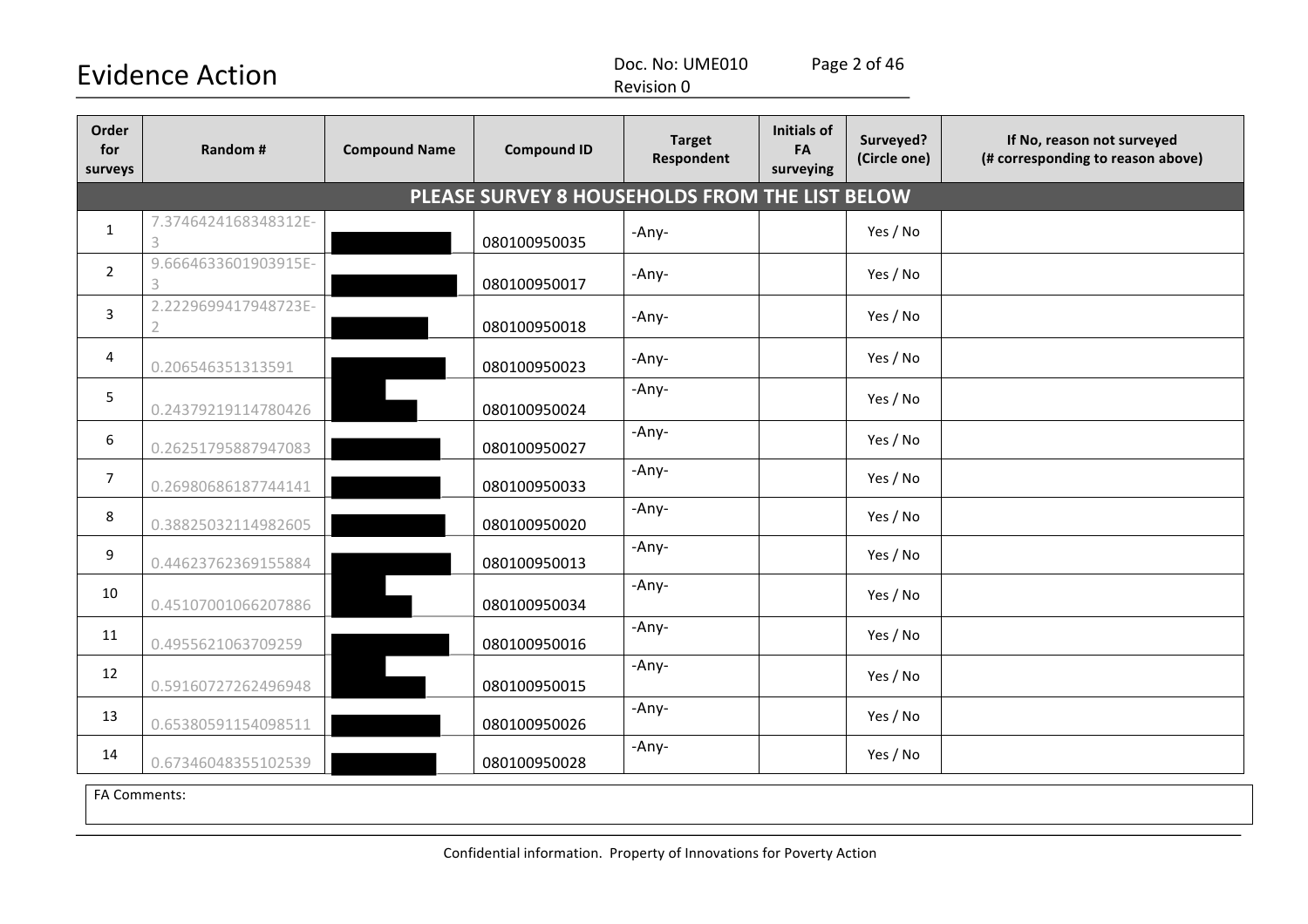#### Revision 0

| 15 | 0.69353574514389038 | 080100950012 | -Any- | Yes / No |
|----|---------------------|--------------|-------|----------|
| 16 | 0.73506158590316772 | 080100950025 | -Any- | Yes / No |
| 17 | 0.76542311906814575 | 080100950011 | -Any- | Yes / No |
| 18 | 0.78107410669326782 | 080100950032 | -Any- | Yes / No |
| 19 | 0.79352957010269165 | 080100950031 | -Any- | Yes / No |
| 20 | 0.8078121542930603  | 080100950030 | -Any- | Yes / No |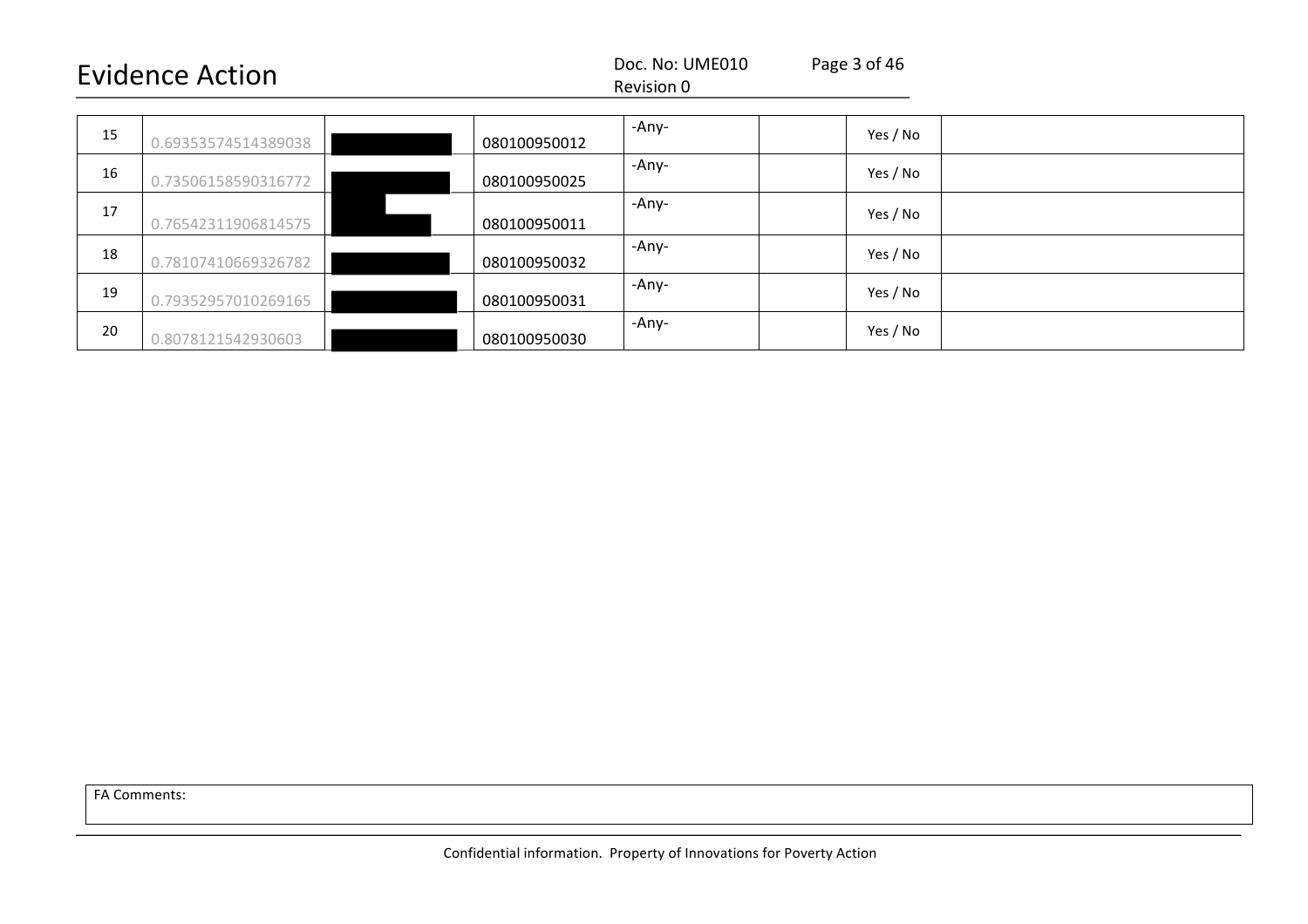| <b>Evidence Action</b>                                             | Doc. No: UME010<br>Revision 0 | Page 1 of 46 |                                                               |
|--------------------------------------------------------------------|-------------------------------|--------------|---------------------------------------------------------------|
| <b>Compounds for Surveying: Zomba2 Baseline Water Quality Test</b> |                               |              | <b>Reasons for Not Surveying:</b><br>[1] Waterpoint dried up, |

respondent stopped fetching water there

water source

respondent

[2] Respondent never uses

[ 3] Respondent is not home [4] Nobody knows the

[5] The respondent died

[-996] Other (specify)

|                   | <b>Tchokola</b>                              | Waterpoint ID:       | 08010096  |
|-------------------|----------------------------------------------|----------------------|-----------|
| Village Name:     | Tchokola                                     | <b>Cluster Name:</b> | Likangala |
| Date (DD/MM/YYYY) | $1/1$ $1$<br>$\begin{bmatrix} \end{bmatrix}$ | Surveyor Name:       |           |

| <b>Surveyed Households</b> |  |  |  |  |  |  |  |  |
|----------------------------|--|--|--|--|--|--|--|--|
|                            |  |  |  |  |  |  |  |  |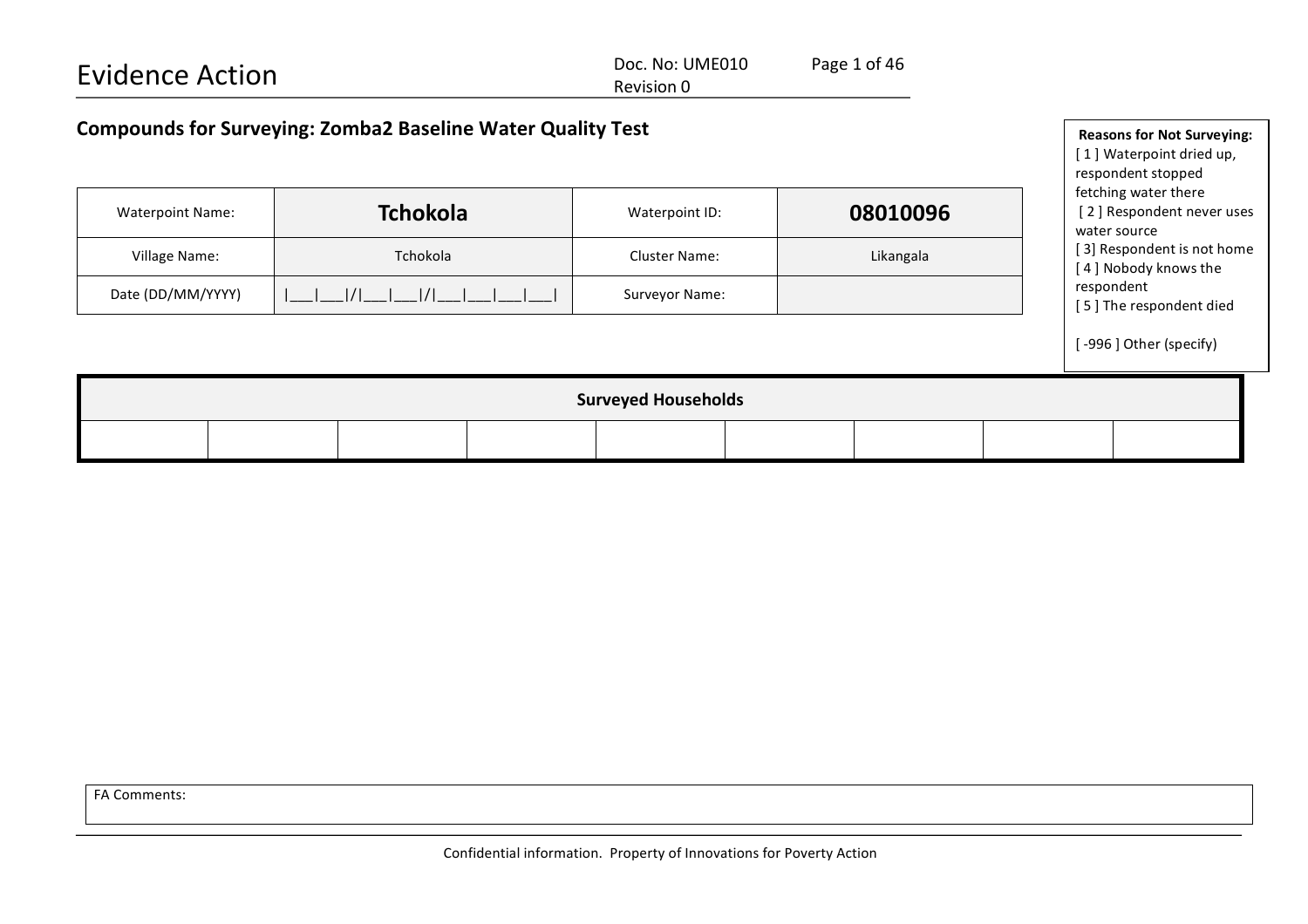Doc. No: UME010 Page 2 of 46

Revision 0

| Order<br>for<br>surveys | Random #                               | <b>Compound Name</b> | <b>Compound ID</b>                             | <b>Target</b><br>Respondent | <b>Initials of</b><br>FA<br>surveying | Surveyed?<br>(Circle one) | If No, reason not surveyed<br>(# corresponding to reason above) |
|-------------------------|----------------------------------------|----------------------|------------------------------------------------|-----------------------------|---------------------------------------|---------------------------|-----------------------------------------------------------------|
|                         |                                        |                      | PLEASE SURVEY 8 HOUSEHOLDS FROM THE LIST BELOW |                             |                                       |                           |                                                                 |
| $\mathbf{1}$            | 0.01250765472650528                    |                      | 080100960083                                   | -Any-                       |                                       | Yes / No                  |                                                                 |
| $\overline{2}$          | 1.7678242176771164E-<br>$\overline{2}$ |                      | 080100960062                                   | -Any-                       |                                       | Yes / No                  |                                                                 |
| 3                       | 6.8094022572040558E-                   |                      | 080100960081                                   | -Any-                       |                                       | Yes / No                  |                                                                 |
| 4                       | 6.9270879030227661E-                   |                      | 080100960044                                   | -Any-                       |                                       | Yes / No                  |                                                                 |
| 5                       | 8.2530200481414795E-<br>$\overline{2}$ |                      | 080100960027                                   | -Any-                       |                                       | Yes / No                  |                                                                 |
| 6                       | 8.4968157112598419E-                   |                      | 080100960068                                   | -Any-                       |                                       | Yes / No                  |                                                                 |
| $\overline{7}$          | 9.9248230457305908E-<br>2              |                      | 080100960060                                   | -Any-                       |                                       | Yes / No                  |                                                                 |
| 8                       | 0.14798265695571899                    |                      | 080100960086                                   | -Any-                       |                                       | Yes / No                  |                                                                 |
| 9                       | 0.15209539234638214                    |                      | 080100960051                                   | -Any-                       |                                       | Yes / No                  |                                                                 |
| 10                      | 0.17931483685970306                    |                      | 080100960029                                   | -Any-                       |                                       | Yes / No                  |                                                                 |
| 11                      | 0.1801503598690033                     |                      | 080100960075                                   | -Any-                       |                                       | Yes / No                  |                                                                 |
| 12                      | 0.18131883442401886                    |                      | 080100960020                                   | -Any-                       |                                       | Yes / No                  |                                                                 |
| 13                      | 0.18438155949115753                    |                      | 080100960024                                   | -Any-                       |                                       | Yes / No                  |                                                                 |
| 14                      | 0.22091662883758545                    |                      | 080100960065                                   | -Any-                       |                                       | Yes / No                  |                                                                 |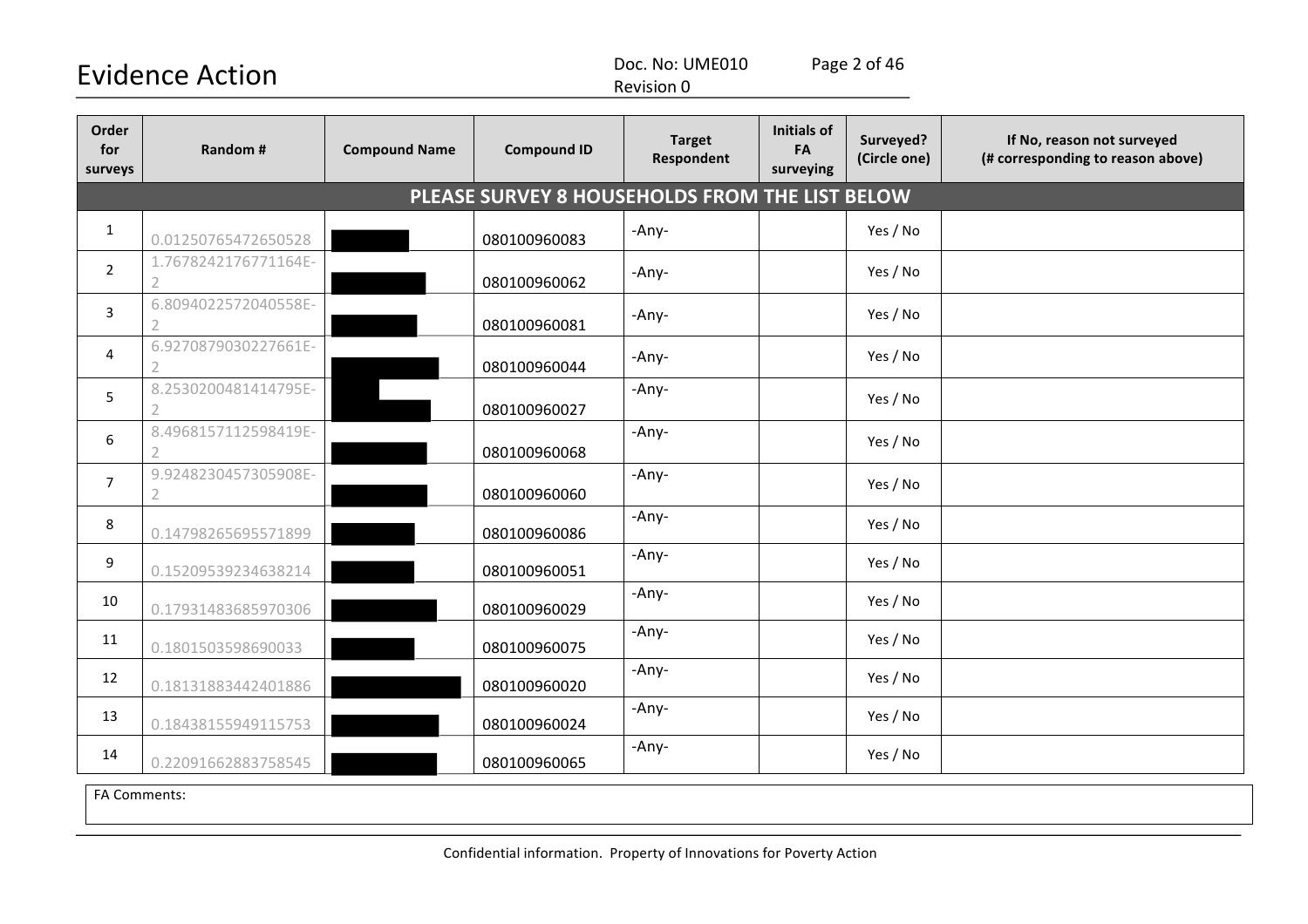#### Revision 0

| 15 | 0.22437174618244171 | 080100960050 | -Any- | Yes / No |
|----|---------------------|--------------|-------|----------|
| 16 | 0.23026749491691589 | 080100960023 | -Any- | Yes / No |
| 17 | 0.23104631900787354 | 080100960043 | -Any- | Yes / No |
| 18 | 0.24110271036624908 | 080100960055 | -Any- | Yes / No |
| 19 | 0.24749933183193207 | 080100960095 | -Any- | Yes / No |
| 20 | 0.25035002827644348 | 080100960047 | -Any- | Yes / No |